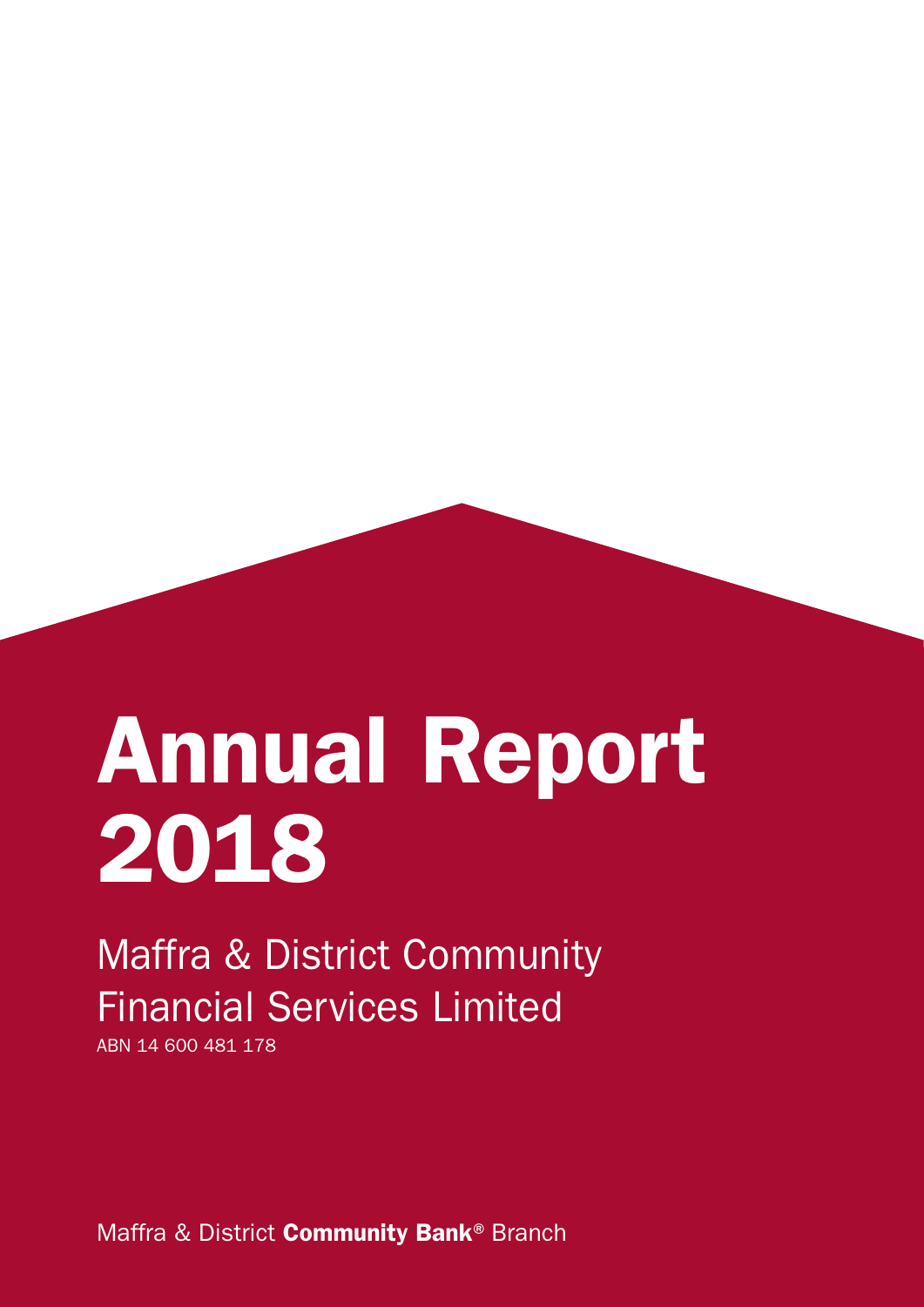# **Contents**

| <b>Chairman's report</b>           | $\mathbf{2}$ |
|------------------------------------|--------------|
| <b>Manager's report</b>            | 4            |
| Directors' report                  | 5            |
| Auditor's independence declaration | 9            |
| <b>Financial statements</b>        | 10           |
| Notes to the financial statements  | 14           |
| Directors' declaration             | 35           |
| Independent audit report           | 36           |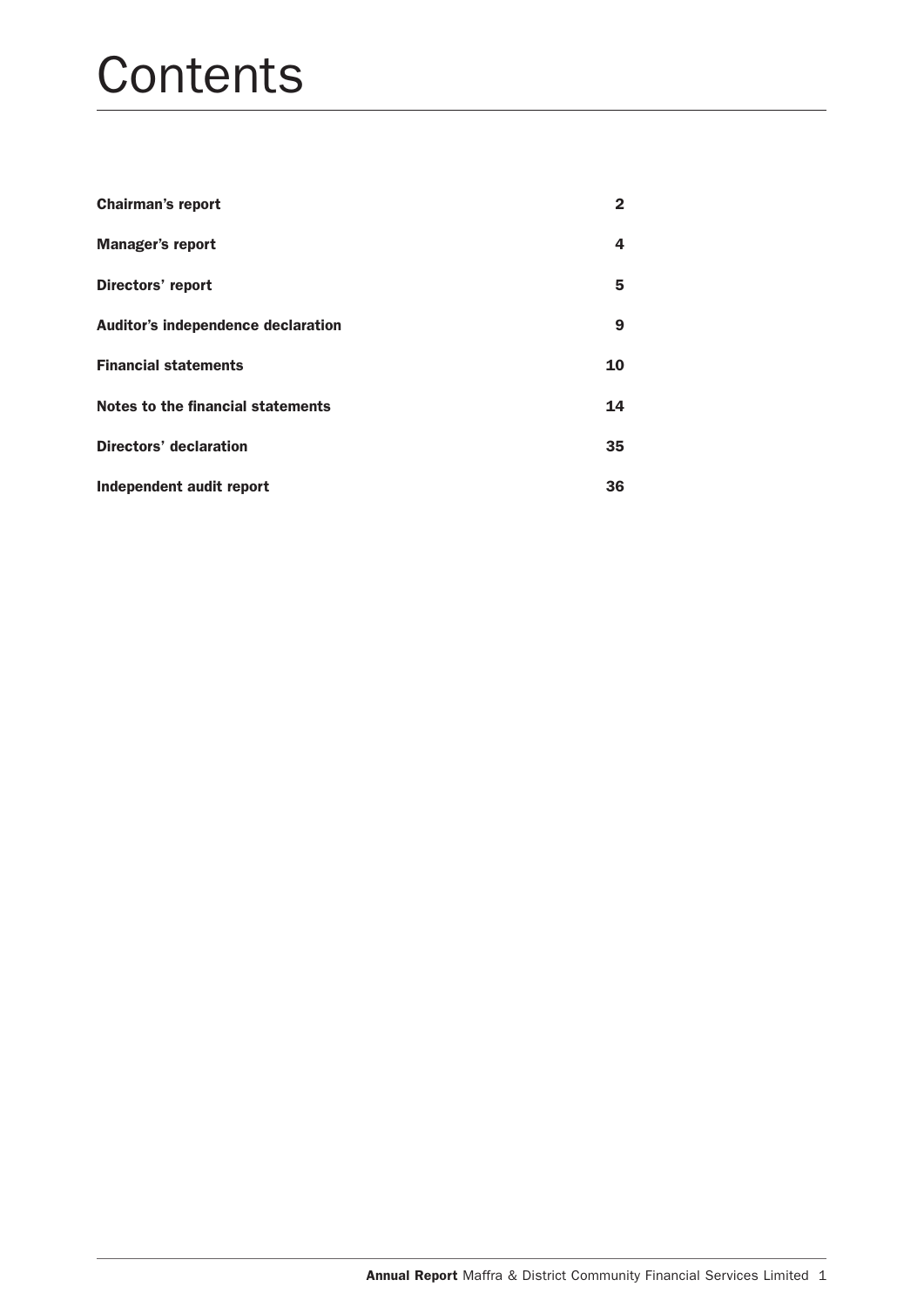# Chairman's report

# For year ending 30 June 2018

On behalf of Maffra & District Community Financial Services Limited, I am pleased to present our fourth Annual Report, albeit year (2015) one only being one month in total since inception of the branch.

Despite a continued difficult financial environment and the banks Royal Commission this year's results have been particularly pleasing continuing to remain well in front of budget projections.

As interest rates remain at historically low levels our profitability driven by margin, the difference between the cost of funds and interest rate revenue received provide our **Community Bank**<sup>®</sup> branch with continuing challenges.

Bearing this in mind it is a credit to the hard work of our Manager Renee and her team which has seen the branch achieve all its goals bar one and places us the number one **Community Bank®** branch and company branch for growth in our region.

We have had to make some difficult decisions this year with relation to the Agency at Stratford. Although the Agency has been in existence for a number of years it has not during its time of operation managed to cover its operating costs and has in fact made considerable losses. Following discussions with the owner of the business, the Board of Maffra & District Financial Services Limited and Bendigo and Adelaide Bank Limited, it was evident that closure of the Agency was inevitable.

This decision has not been taken lightly and follows more than twelve months deliberation. I realise that this is not a popular decision, but it has been taken in the best interests of shareholders and the overall welfare of the branch and its agent.

In summing up our year's work I am pleased to report the following:

- Well in front of our projected budget
- \$28,000 paid to the community (see table)
- A further \$5,500 raised for Stretton Park
- \$9,000 already committed to the community for this year
- Establishment of educational hub at Maffra & District Community Bank® Branch
- Establishment of a Maffra Secondary Annual Scholarship
- Another successful year working with our major partner in banking, the Bendigo and Adelaide Bank Limited especially their regional representatives that assist us daily.

At the commencement of 2018 Neil Armistead the inaugural Chairman indicated his intention to resign from the Board due to business commitments. Neil was instrumental in the successful establishment of the Maffra & District Community Bank® Branch and I thank him for his huge contribution.

Renee Vidler our Manager has moulded an excellent team within the branch that constantly strive for the pursuit of excellence in client service and company growth. They are the face of our branch and are doing an excellent job.

for 2017/18 Maffra Vehicle Collection Maffra Junior Football Club Newry Hall Maffra Secondary College Maffra Football Club Bushy Park Tractor Pull Maffra Tourism and Business Association Maffra Rotary Club Maffra Basketball Association AFL Gippsland Maffra Golf Club Maffra Lions Club St Mary's Primary School Maffra Agricultural Society Newry Golf Club Maffra Primary School Maffra Municipal Band Stratford Football and Netball Club Stratford Bowls Club Southern Rural Water

Sponsorship recipient list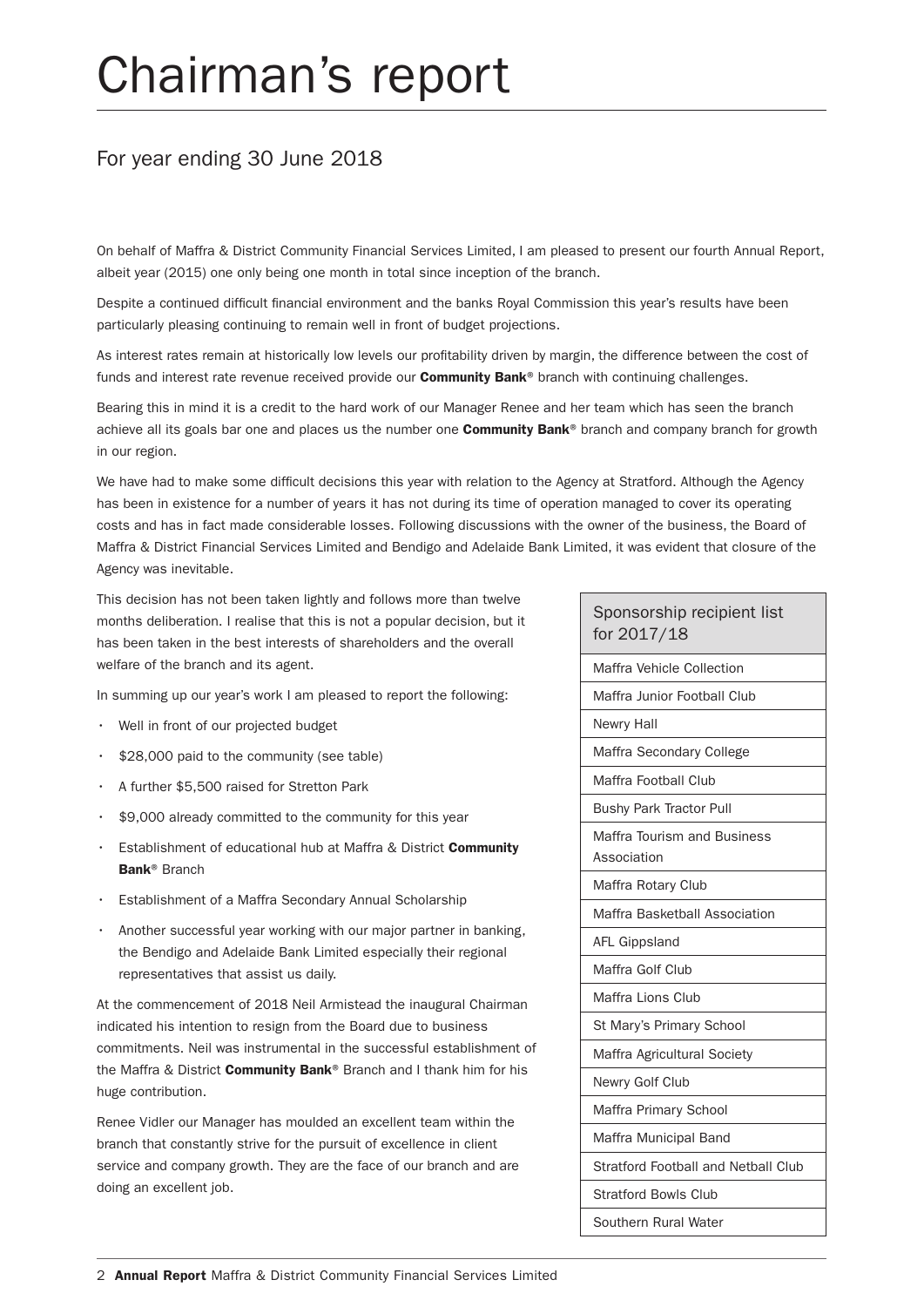I am also thankful for the efforts and support of your Board that I have received since taking over the position of Chairman from Neil. They perform their duties with care and diligence, all have completed further Director training during the year in their own time. As shareholders you can be assured that your interests are considered in all their deliberations.

The budgets set by the Board continue to be realistic and achievable and the Board and branch team are committed to achieving our goals and paying our first dividend, good governance, economic circumstances and good business growth allowing.

Allent-

Rob Christie Chairman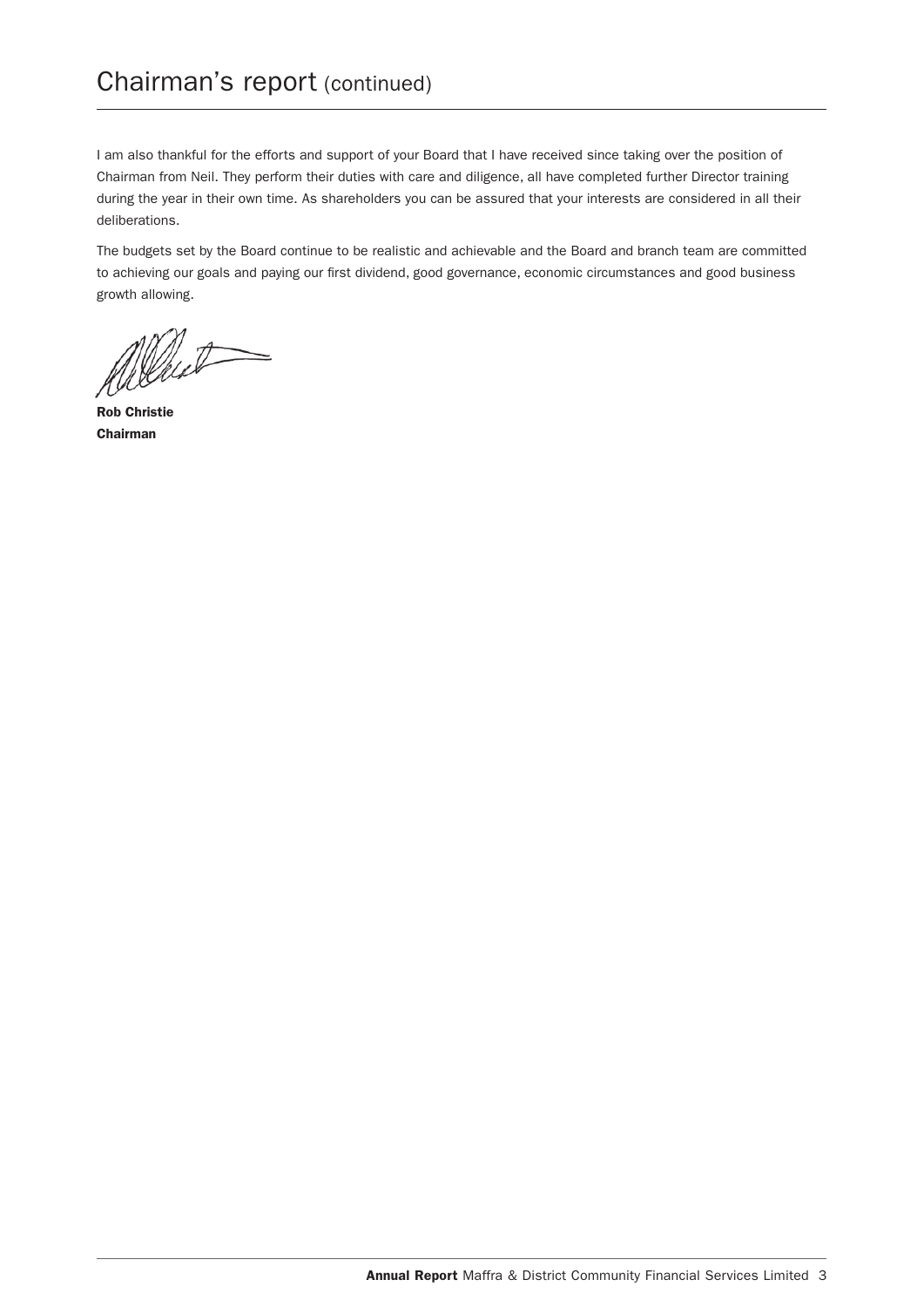# Manager's report

# For year ending 30 June 2018

It's been an exciting year for the Maffra & District Community Bank® Branch and it's my pleasure to present the 2017/18 Manager's report to you all.

The Maffra & District Community Bank® Branch has seen some exciting growth this financial year, far exceeding forecasted expectations. With our budget originally forecasting a loss of approximately \$35,000, the year ended well for the branch showing a profit of around \$14,000 and a significant growth in the key income areas. This comprised of an unanticipated Lending Growth which exceeded budget by \$2.4 million, Footings Growth exceeding budget by \$2.2 million and Other Business Growth exceeding anticipated return by \$1.3 million.

Further exciting opportunities presented in 2017/18 to partner with some great local clubs and organisations and further establish our footprint within the community. In total, the Maffra & District Community Bank® Branch are proud to have contributed more than \$50,000 to numerous organisations via donations, sponsorship and fundraising. We were well represented at all local community events and welcomed warmly by the clubs and committees at local sporting events attended.

We signed on as naming rights sponsor of the Sale & District Junior Football Association (which includes teams from within our key catchments in Maffra, Heyfield, Stratford and Briagolong). We commenced fundraising and preparatory activities for our 2018 major fundraising event – the Winter Wonderland Ball – raising much needed funds for the Stretton Park Aged Care Facility refurbishment.

A key focus area of both the branch and Bendigo and Adelaide Bank Limited this year was attracting the younger customer. With funding awarded to us from head office whom recognised our concept as one of the top three ideas in the state, we remodelled the front office space to incorporate a Student Banking Hub. This was specifically designed to attract school and kinder groups with fun, interactive activities in a friendly and welcoming environment to assist in developing an interest in money and banking in a younger clientele. We had our first kinder group through recently, which was a huge success.

The success we have experienced both financially and within the community in the past twelve months would not be possible without the support of our customers and the Maffra and district community members and I'd like to thank you all for contributing in your own way to our success.

Staffing at the branch this year has remained reasonably stable with the addition of one more team member in August 2017, Melissa Grant who came on board as a Customer Relationship Officer, and we had Ingrid Komen leave to take up a full-time position at Heyfield & District Community Bank® Branch in November. As always, the contributions of the branch team members are crucial to the success of the branch and I would like to thank each one of them for their contributions, support and input in 2017/18.

We said goodbye to our Board Chair this year, Neil Armistead, whose contributions to both the branch and Board were invaluable. I'd like to thank Neil for his support throughout the 2017/18 financial year and wish him well with his new endeavours. We also welcomed Rob Christie as the new Board Chair and look forward to your leadership and support moving forward. Thank you also, on behalf of the branch, to the current Board of Directors for their dedication, support and commitment to such a wonderful organisation.

Renee Vidler Branch Manager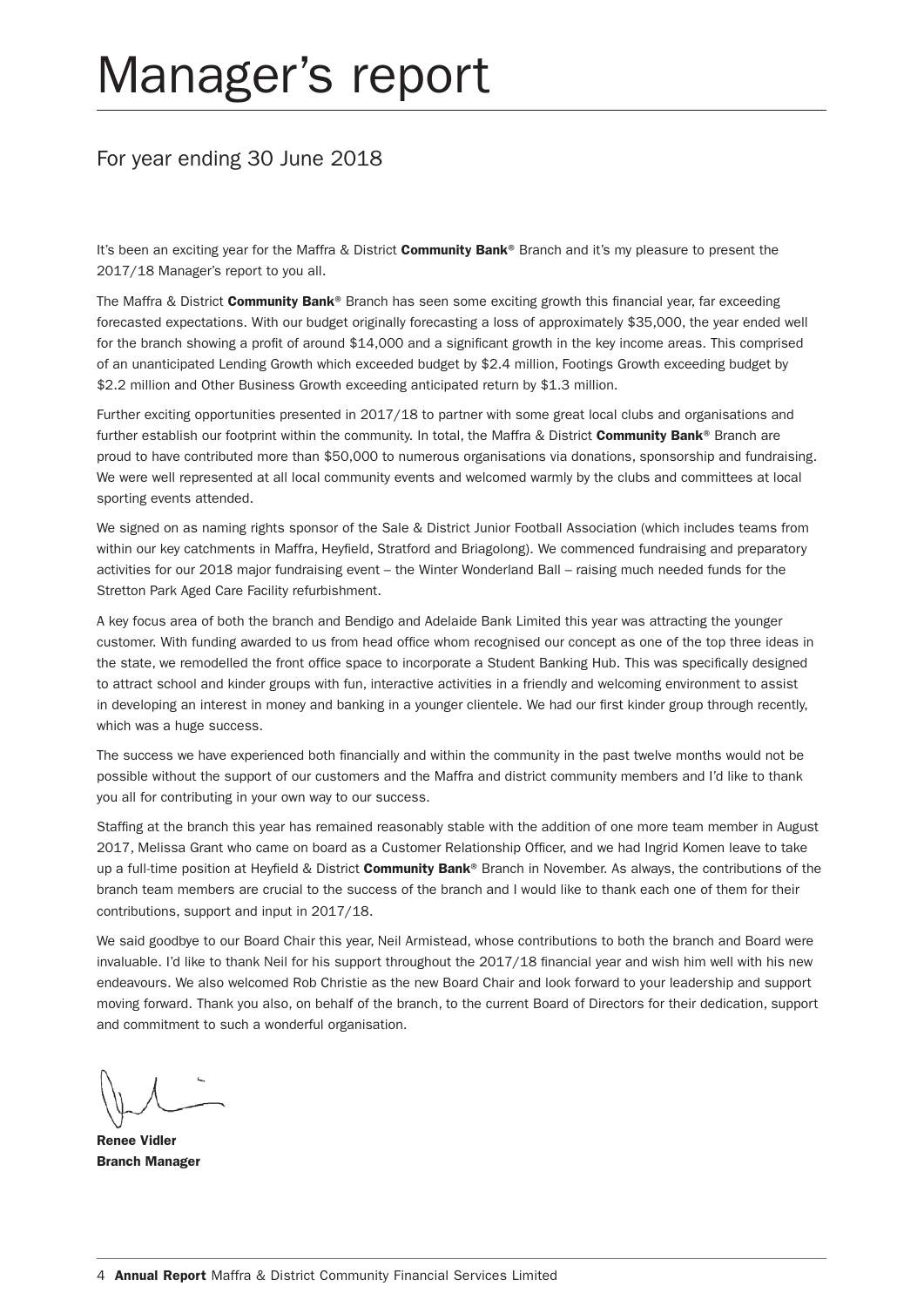# Directors' report

# For the financial year ended 30 June 2018

The Directors present their report of the company for the financial year ended 30 June 2018.

# Directors

The following persons were Directors of Maffra & District Community Financial Services Limited during or since the end of the financial year up to the date of this report:

| <b>Robert William Christie</b> |                                                                                                                                                                                                                                                                                                                                                 |
|--------------------------------|-------------------------------------------------------------------------------------------------------------------------------------------------------------------------------------------------------------------------------------------------------------------------------------------------------------------------------------------------|
| Position                       | Chairperson                                                                                                                                                                                                                                                                                                                                     |
| Professional qualifications    | Bachelor of Arts, Diploma of Education                                                                                                                                                                                                                                                                                                          |
| Experience and expertise       | Former Primary School Principal. Involved in Briagolong Lions Club, 5 Star<br>Project Sale, Briagolong Tourism Association, Wellington Regional Tourism<br>and Briagolong - Halls Creek Indigenous Trust.                                                                                                                                       |
| <b>Ryan James Crawford</b>     |                                                                                                                                                                                                                                                                                                                                                 |
| Position                       | Secretary                                                                                                                                                                                                                                                                                                                                       |
| Professional qualifications    | Lawyer-LL.B (Hons) B.Com. GDLP - Member of the Law Institute of Victoria                                                                                                                                                                                                                                                                        |
| Experience and expertise       | Ryan's qualifications and experience include Practicing Australian Legal<br>Practitioner since January 2012 at a local law firm in Maffra. Involved<br>with/member of Maffra Bowls Club, Maffra Hockey Club, Maffra Squash and<br>Racquetball Club, Gippsland Vehicle Collection, Maffra Dramatic Society and<br>Maffra Community Sports Club.  |
| <b>Kylie Maree Hadden</b>      |                                                                                                                                                                                                                                                                                                                                                 |
| Position                       | Deputy Chair                                                                                                                                                                                                                                                                                                                                    |
| Professional qualifications    | <b>Advanced Diploma Hospitality Studies</b>                                                                                                                                                                                                                                                                                                     |
| Experience and expertise       | Owner operator of a local Jewellers (2000- present).<br>Maffra Playgroup (secretary) three years. Glassford Kindergarten (President).<br>Maffra Primary School P&F (treasurer) six years and Maffra Primary School<br>Mardi Gras Committee (treasurer). Associated with Maffra Basketball, Maffra<br>Angling Club and Maffra Secondary College. |
| <b>Tomas Justin Pritchett</b>  |                                                                                                                                                                                                                                                                                                                                                 |
| Position                       | <b>Treasurer</b>                                                                                                                                                                                                                                                                                                                                |
| Professional qualifications    | Diploma of Accounting, Member of The Tax Institute                                                                                                                                                                                                                                                                                              |
| Experience and expertise       | Accountant with local Accounting firm, 15 years' experience in a public<br>accounting practice. Treasurer Stradroke Cricket Club for last seven years.                                                                                                                                                                                          |
| <b>Neil Joseph Gannon</b>      |                                                                                                                                                                                                                                                                                                                                                 |
| Position                       | <b>Director</b>                                                                                                                                                                                                                                                                                                                                 |
| Professional qualifications    | AICD & Qualified as diesel mechanic.                                                                                                                                                                                                                                                                                                            |
| Experience and expertise       | Owner Manager of irrigation dairy farm. Past Board member of Gippsland<br>and Southern Rural Water Corporation and Gippsland Herd Improvement.<br>Current East Gippsland representative of Victorian Farmers Federation Water<br>Resources Committee and Secretary of Tinamba Public Hall Inc.                                                  |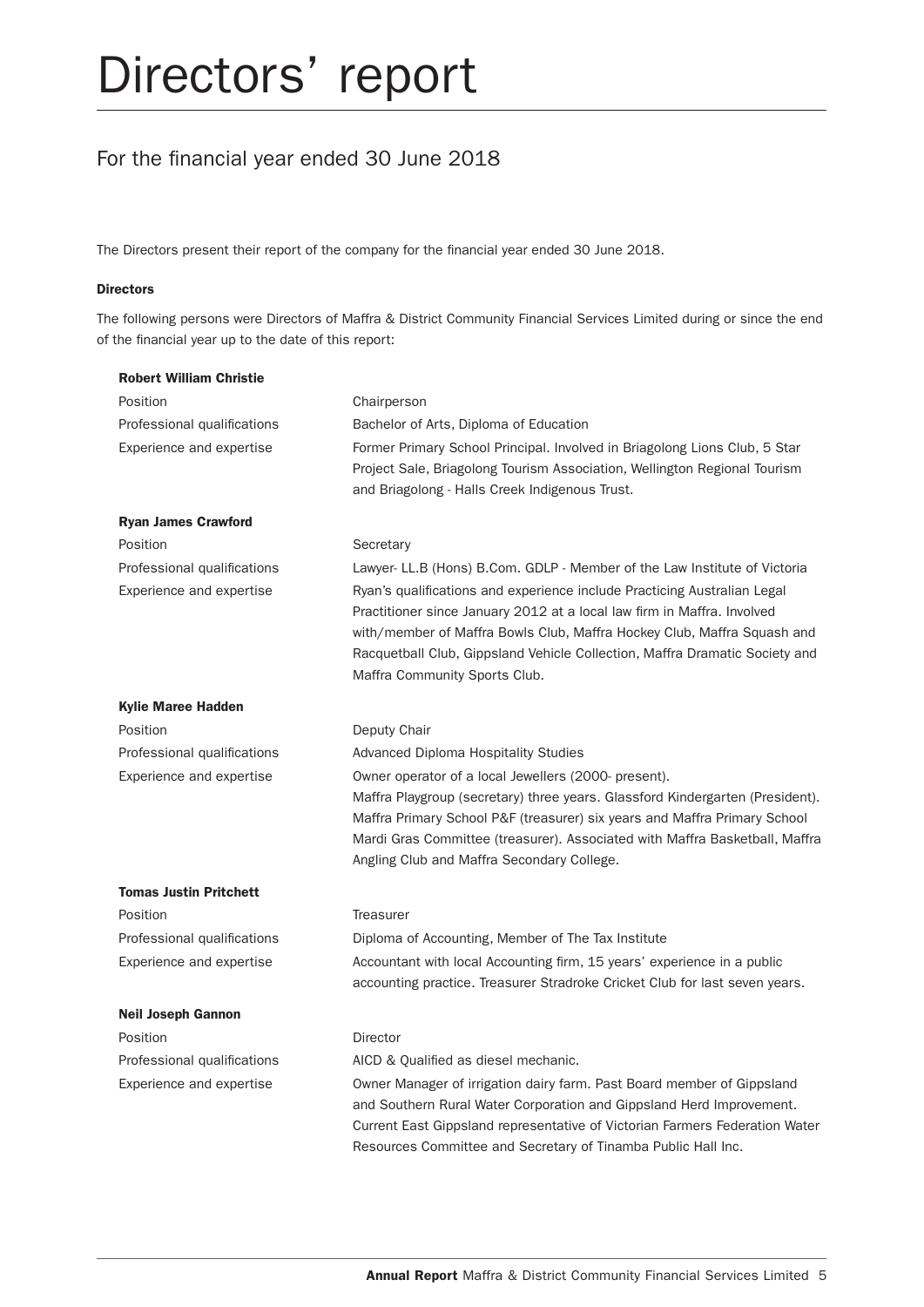### Directors (continued)

| <b>Helen Ann Montague</b>     |                                                                                                                                                                                                                                                                                                                                                                                                                                                                                               |
|-------------------------------|-----------------------------------------------------------------------------------------------------------------------------------------------------------------------------------------------------------------------------------------------------------------------------------------------------------------------------------------------------------------------------------------------------------------------------------------------------------------------------------------------|
| Position                      | <b>Director</b>                                                                                                                                                                                                                                                                                                                                                                                                                                                                               |
| Professional qualifications   | Registered Division 1 Nurse, Community Emergency Facilitator, Advanced                                                                                                                                                                                                                                                                                                                                                                                                                        |
|                               | Diploma of Public Safety-Emergency Management                                                                                                                                                                                                                                                                                                                                                                                                                                                 |
| Experience and expertise      | Vice Chair Stretton Park Board of Management, Secretary of Wellington Shire<br>Heritage Network(WSHN), Secretary Boisdale & District Progress Association,<br>Boisdale & District History Group and Secretary of Boisdale Stables Sub<br>Committee. Committee Member of Boisdale Public Hall, Valencia Soldier's<br>Memorial Hall and Boisdale-Briagolong Red Cross. Member of Maffra State<br>Emergency Service and Warden of St George's Church Boisdale, for Anglican<br>Parish of Maffra. |
| <b>Peter Young</b>            |                                                                                                                                                                                                                                                                                                                                                                                                                                                                                               |
| (Appointed 26 March 2018)     |                                                                                                                                                                                                                                                                                                                                                                                                                                                                                               |
| Position                      | <b>Director</b>                                                                                                                                                                                                                                                                                                                                                                                                                                                                               |
| Professional qualifications   | Diploma of Agriculture and Diploma of Valuation and Farm Management                                                                                                                                                                                                                                                                                                                                                                                                                           |
| Experience and expertise      | Past President Briagolong and District Lions Club, Briagolong Junior Football<br>Club, Gippsland Sheep Breeders Assoc., and life member of Gippsland Sheep<br>Breeders Assoc. and the Briagolong CFA.                                                                                                                                                                                                                                                                                         |
| <b>Neil Raymond Armistead</b> |                                                                                                                                                                                                                                                                                                                                                                                                                                                                                               |
| (Resigned 7 February 2018)    |                                                                                                                                                                                                                                                                                                                                                                                                                                                                                               |
| Position                      | <b>Director</b>                                                                                                                                                                                                                                                                                                                                                                                                                                                                               |
| Professional qualifications   | CFP, Dip FP, FChFP (AFA) community.                                                                                                                                                                                                                                                                                                                                                                                                                                                           |
| Experience and expertise      | Certified Financial Planner, Stockbroker, CFP, Dip FP, FChFP (AFA) with 21<br>years experience and 30 years in local business community. Ex-Committee<br>member Maffra Community Sports Club. Ex-committee member Maffra<br>Football Netball Club.                                                                                                                                                                                                                                            |

Directors were in office for this entire year unless otherwise stated.

No Directors have material interests in contracts or proposed contracts with the company.

# Directors' meetings

Attendances by each Director during the year were as follows:

|                               | <b>Board meetings</b> |    |
|-------------------------------|-----------------------|----|
| <b>Director</b>               | A                     | B  |
| Robert William Christie       | 13                    | 12 |
| Ryan James Crawford           | 13                    | 9  |
| Kylie Maree Hadden            | 13                    | 12 |
| <b>Tomas Justin Pritchett</b> | 13                    | 12 |
| Neil Joseph Gannon            | 13                    | 11 |
| Helen Ann Montague            | 13                    | 11 |
| Peter Young                   | 5                     | 5  |
| Neil Raymond Armistead        | 7                     | 5  |

A - The number of meetings eligible to attend.

B - The number of meetings attended.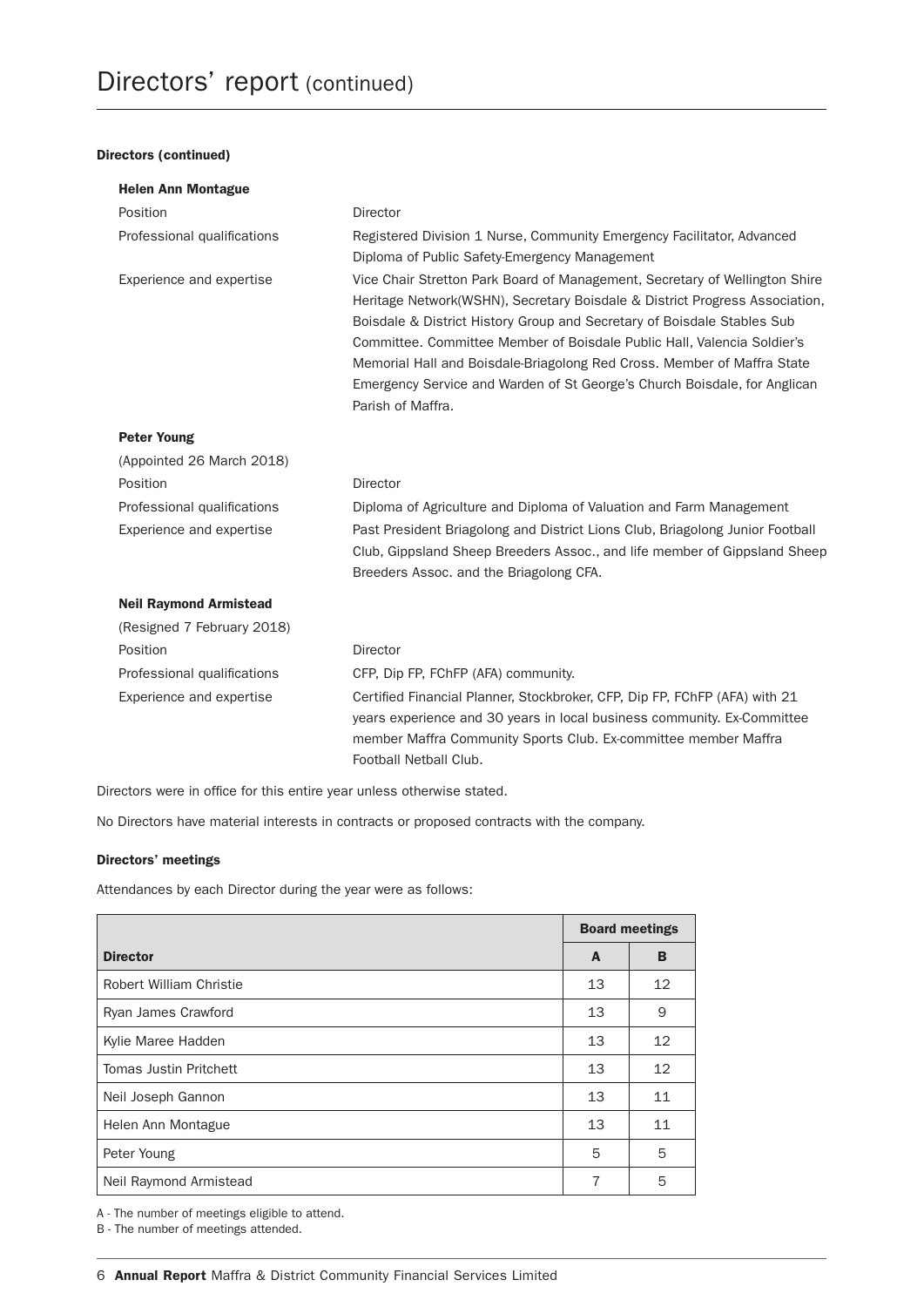### Company Secretary

Ryan Crawford has been the Company Secretary of Maffra & District Financial Services Limited since December 2016.

Ryan's qualifications and experience include Practicing Australian Legal Practitioner since January 2012 at a local law firm in Maffra. Lawyer - LL.B (Hons) B.Com. GDLP - Member of the Law Institute of Victoria. Involved with/member of Maffra Bowls Club, Maffra Hockey Club, Maffra Squash and Racquetball Club, Gippsland Vehicle Collection and Maffra Community Sports Club.

#### Principal activities

The principal activities of the company during the course of the financial year were in providing Community Bank® branch services under management rights to operate a franchised branch of Bendigo and Adelaide Bank Limited.

There has been no significant changes in the nature of these activities during the year.

#### Review of operations

The loss of the company for the financial year after provision for income tax was \$(26,075) (2017 loss: \$48,436), which is a 46.2% decrease as compared with the previous year.

#### Dividends

No dividends were declared or paid for the previous year and the Directors recommend that no dividend be paid for the current year.

#### **Options**

No options over issued shares were granted during or since the end of the financial year and there were no options outstanding as at the date of this report.

#### Significant changes in the state of affairs

No significant changes in the company's state of affairs occurred during the financial year.

#### Events subsequent to the end of the reporting period

No matters or circumstances have arisen since the end of the financial year that significantly affect or may significantly affect the operations of the company, the results of those operations or the state of affairs of the company, in future financial years.

#### Likely developments

The company will continue its policy of providing banking services to the community.

#### Environmental regulations

The company is not subject to any significant environmental regulation.

#### Indemnifying Officers or Auditor

The company has agreed to indemnify each Officer (Director, Secretary or employee) out of assets of the company to the relevant extent against any liability incurred by that person arising out of the discharge of their duties, except where the liability arises out of conduct involving dishonesty, negligence, breach of duty or the lack of good faith. The company also has Officers Insurance for the benefit of Officers of the company against any liability occurred by the Officer, which includes the Officer's liability for legal costs, in or arising out of the conduct of the business of the company or in or arising out of the discharge of the Officer's duties.

Disclosure of the nature of the liability and the amount of the premium is prohibited by the confidentiality clause of the contract of insurance. The company has not provided any insurance for an Auditor of the company.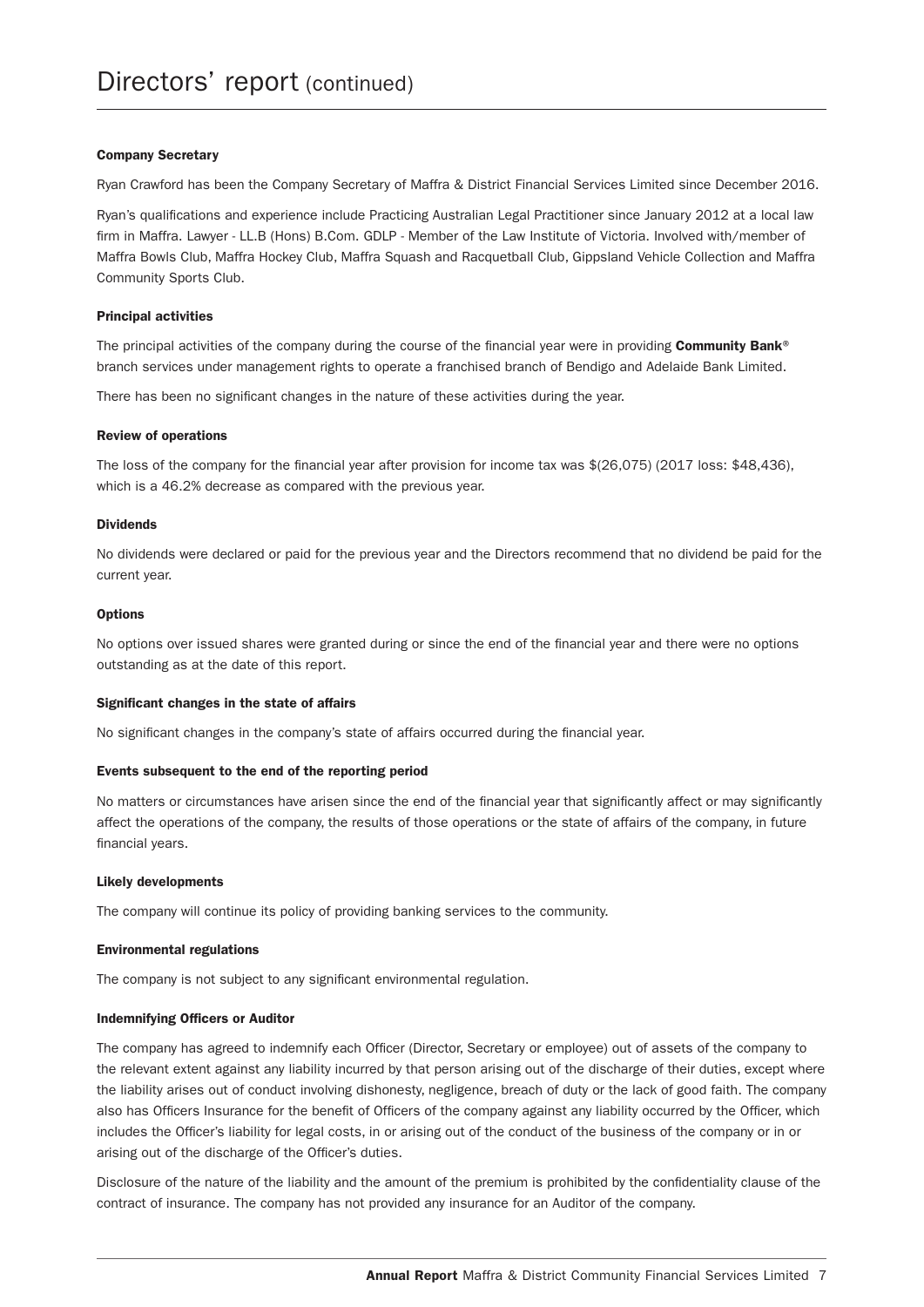# Proceedings on behalf of company

No person has applied for leave of court to bring proceedings on behalf of the company or intervene in any proceedings to which the company is a party for the purpose of taking responsibility on behalf of the company for all or any part of those proceedings. The company was not a party to any such proceedings during the year.

# Auditor independence declaration

A copy of the Auditor's independence declaration as required under section 307C of the *Corporations Act 2001* is set at page 9 of this financial report. No Officer of the company is or has been a partner of the Auditor of the company.

Signed in accordance with a resolution of the Board of Directors at Maffra on 2 October 2018.

Wellest

Robert Christie **Director**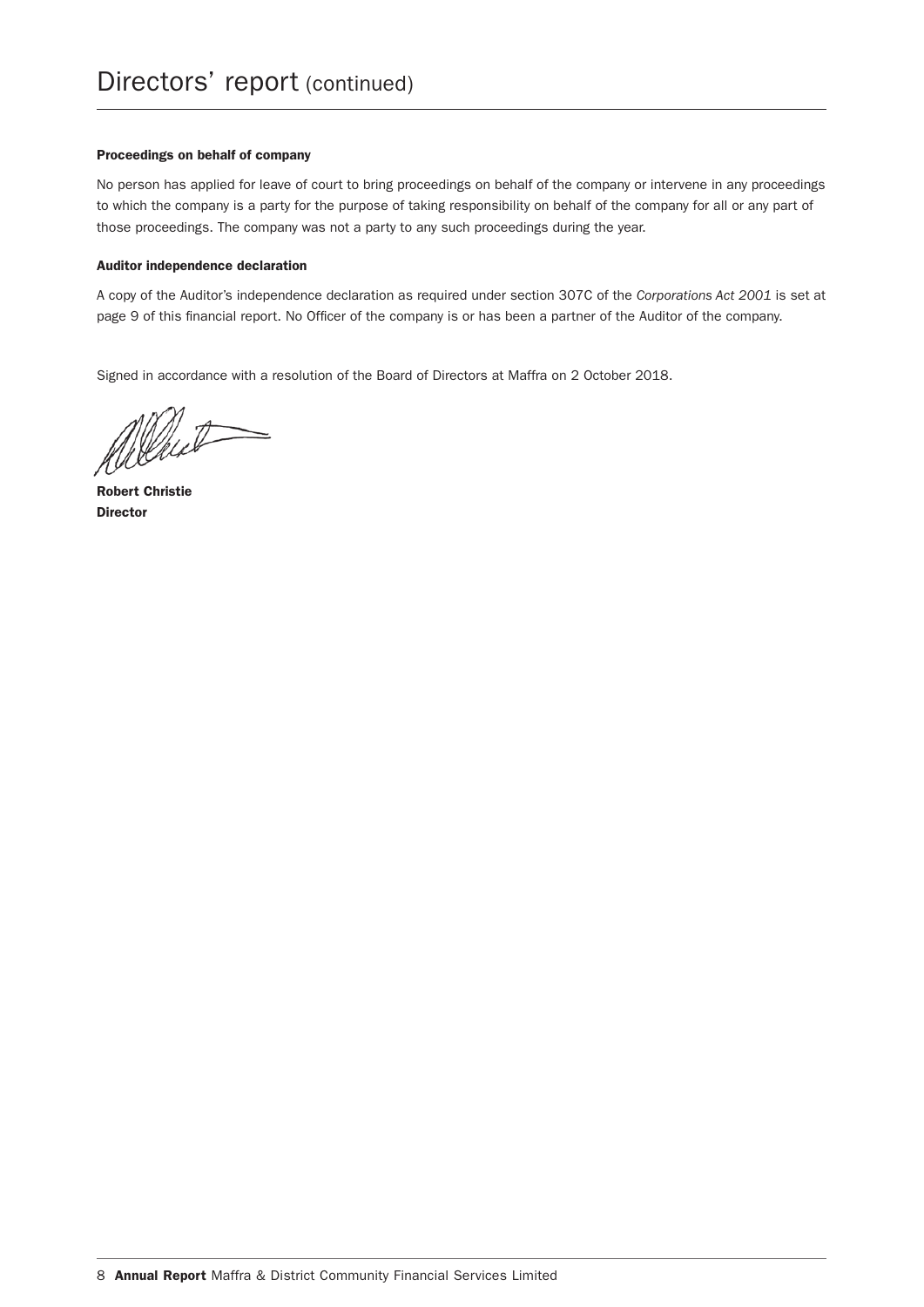# Auditor's independence declaration



PO Box 448, Bendigo, VIC, 3552

Ph: (03) 4435 3550 admin@rsdaudit.com.au www.rsdaudit.com.au

#### Auditors Independence Declaration under section 307C of the Corporations Act 2001 to the Directors of Maffra & District Community Financial Services Limited

I declare that, to the best of my knowledge and belief, during the year ended 30 June 2018 there have been no contraventions of:

- (i) The auditor independence requirements set out in the Corporations Act 2001 in relation to the audit; and
- (ii) Any applicable code of professional conduct in relation to the audit.

RSD Audit

Kathie Teasdale Partner 41A Breen Street Bendigo VIC 3550

Dated: 3 October 2018

Richmond Sinnott & Delahunty, trading as RSD Audit ABN 60 616 244 309 Liability limited by a scheme approved under Professional Standards Legislation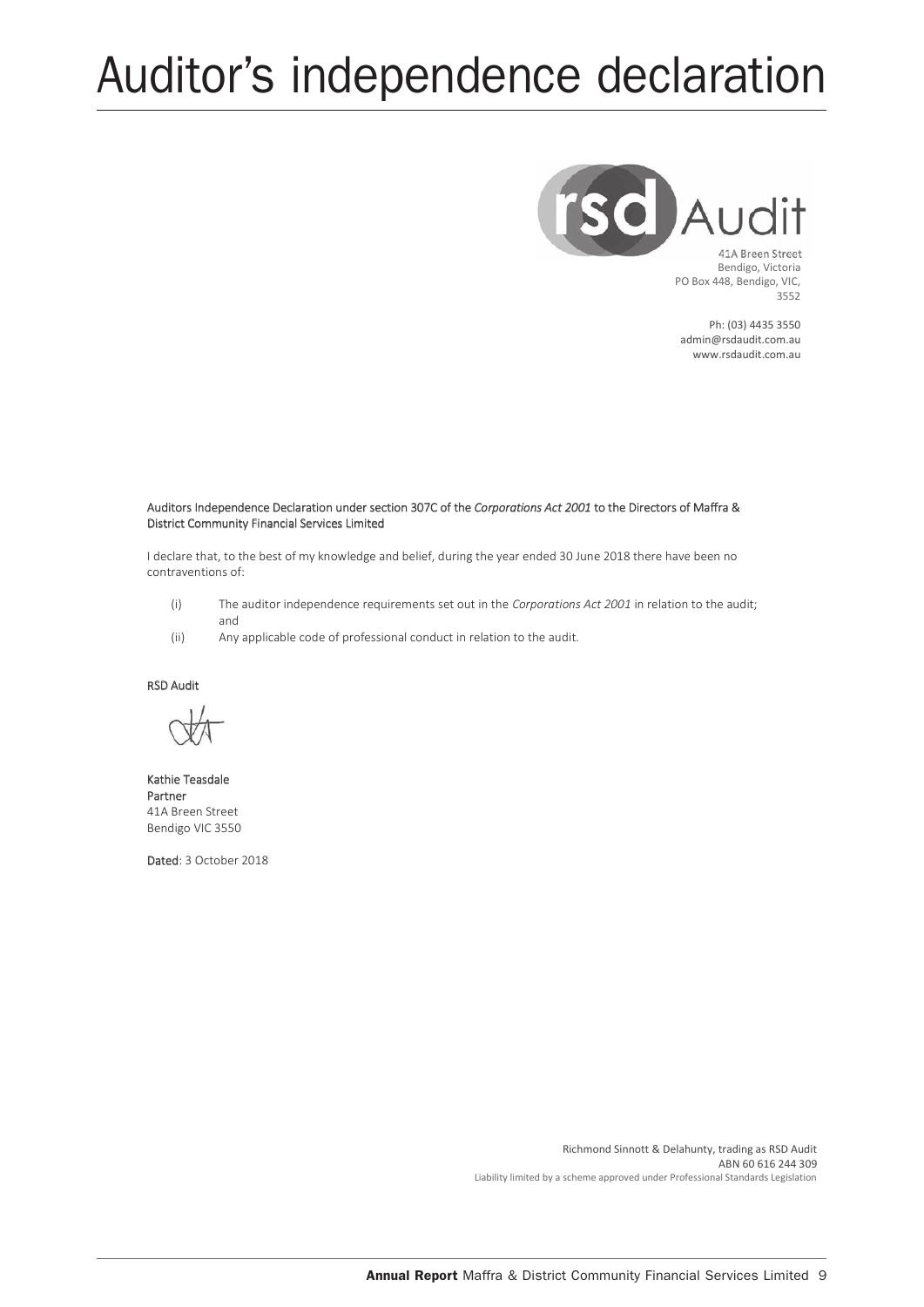# Financial statements

# Statement of Profit or Loss and Other Comprehensive Income for the year ended 30 June 2018

|                                                                   | <b>Notes</b>   | 2018<br>\$ | 2017<br>\$ |
|-------------------------------------------------------------------|----------------|------------|------------|
| Revenue                                                           | 2              | 532,687    | 514,390    |
| <b>Expenses</b>                                                   |                |            |            |
| Employee benefits expense                                         | 3              | (306, 914) | (319, 459) |
| Depreciation and amortisation                                     | 3              | (38, 122)  | (38, 208)  |
| Administration and general costs                                  |                | (78, 305)  | (85, 665)  |
| Occupancy expenses                                                |                | (37,071)   | (37, 922)  |
| IT expenses                                                       |                | (27, 414)  | (21, 460)  |
| <b>Agent Commission</b>                                           |                | (46, 410)  | (47,660)   |
|                                                                   |                | (534, 236) | (550, 374) |
| Operating loss before charitable donations & sponsorship          |                | (1, 549)   | (35, 984)  |
| Charitable donations and sponsorships                             |                | (28, 286)  | (22, 223)  |
| Loss before income tax                                            |                | (29, 835)  | (58, 207)  |
| Income tax benefit                                                | $\overline{4}$ | 3,760      | 9,771      |
| Loss for the year after income tax                                |                | (26, 075)  | (48, 436)  |
| Other comprehensive income                                        |                |            |            |
| Total comprehensive income for the year                           |                | (26, 075)  | (48, 436)  |
| Loss attributable to members of the company                       |                | (26, 075)  | (48, 436)  |
| Total comprehensive income attributable to members of the company |                | (26, 075)  | (48, 436)  |

# Earnings per share for profit from continuing operations attributable to the ordinary equity holders of the company (cents per share):

| - basic earnings per share | ے ۔ | $-\sim$ |
|----------------------------|-----|---------|
|                            |     |         |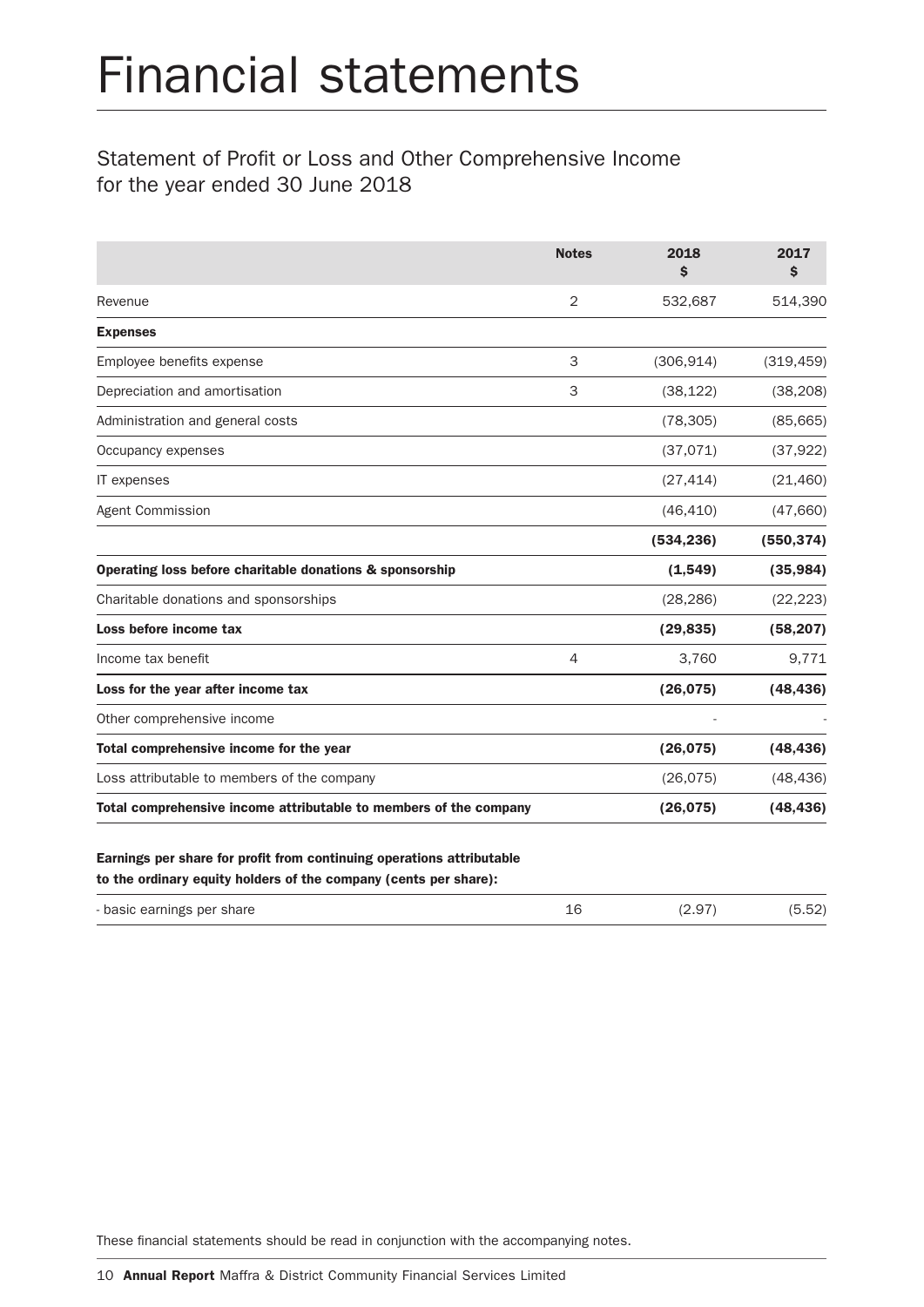# Statement of Financial Position as at 30 June 2018

|                                      | <b>Notes</b>   | 2018<br>\$ | 2017<br>\$ |
|--------------------------------------|----------------|------------|------------|
| <b>Assets</b>                        |                |            |            |
| <b>Current assets</b>                |                |            |            |
| Cash and cash equivalents            | 5              | 121,056    | 135,136    |
| Trade and other receivables          | 6              | 50,416     | 51,442     |
| <b>Financial assets</b>              | $\overline{7}$ | 58,402     | 40,404     |
| Other assets                         | 8              | 11,263     | 13,445     |
| <b>Total current assets</b>          |                | 241,137    | 240,427    |
| <b>Non-current assets</b>            |                |            |            |
| Property, plant and equipment        | $\mathsf 9$    | 186,837    | 201,533    |
| Intangible assets                    | 10             | 190,786    | 212,786    |
| Deferred tax assets                  | 4              | 64,784     | 61,021     |
| <b>Total non-current assets</b>      |                | 442,407    | 475,340    |
| <b>Total assets</b>                  |                | 683,544    | 715,767    |
| <b>Liabilities</b>                   |                |            |            |
| <b>Current liabilities</b>           |                |            |            |
| Trade and other payables             | 12             | 43,071     | 51,096     |
| Provisions                           | 13             | 6,887      | 5,724      |
| <b>Total current liabilities</b>     |                | 49,958     | 56,820     |
| <b>Non-current liabilities</b>       |                |            |            |
| Provisions                           | 13             | 1,214      | 503        |
| Deferred tax liability               | 4              | 190        | 187        |
| <b>Total non-current liabilities</b> |                | 1,404      | 690        |
| <b>Total liabilities</b>             |                | 51,362     | 57,510     |
| <b>Net assets</b>                    |                | 632,182    | 658,257    |
| <b>Equity</b>                        |                |            |            |
| Issued capital                       | 14             | 848,030    | 848,030    |
| <b>Accumulated losses</b>            | 15             | (215, 848) | (189, 773) |
| <b>Total equity</b>                  |                | 632,182    | 658,257    |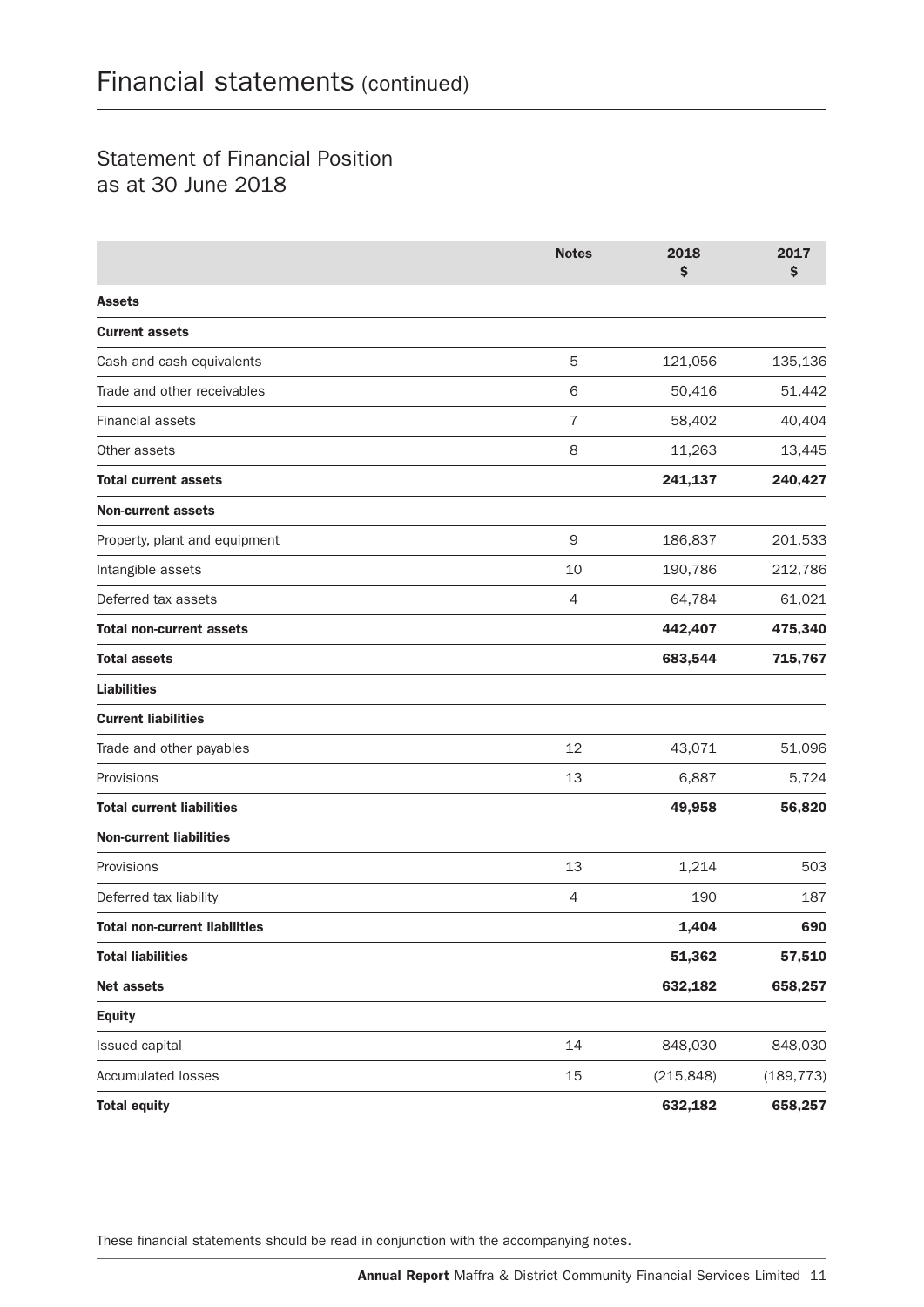# Statement of Changes in Equity for the year ended 30 June 2018

|                                                         | <b>Issued</b><br>capital<br>\$ | <b>Accumulated</b><br><b>losses</b><br>\$ | <b>Total</b><br>equity<br>\$ |
|---------------------------------------------------------|--------------------------------|-------------------------------------------|------------------------------|
| Balance at 1 July 2017                                  | 848,030                        | (189, 773)                                | 658,257                      |
| Comprehensive income for the year                       |                                |                                           |                              |
| Loss for the year                                       |                                | (26, 075)                                 | (26, 075)                    |
| Balance at 30 June 2018                                 | 848,030                        | (215, 848)                                | 632,182                      |
| Balance at 1 July 2016                                  | 850,009                        | (141, 337)                                | 708,672                      |
| Comprehensive income for the year                       |                                |                                           |                              |
| Loss for the year                                       |                                | (48, 436)                                 | (48, 436)                    |
| Transactions with owners in their capacity<br>as owners |                                |                                           |                              |
| Cost of issuing shares                                  | (1,979)                        |                                           | (1,979)                      |
| Balance at 30 June 2017                                 | 848,030                        | (189, 773)                                | 658,257                      |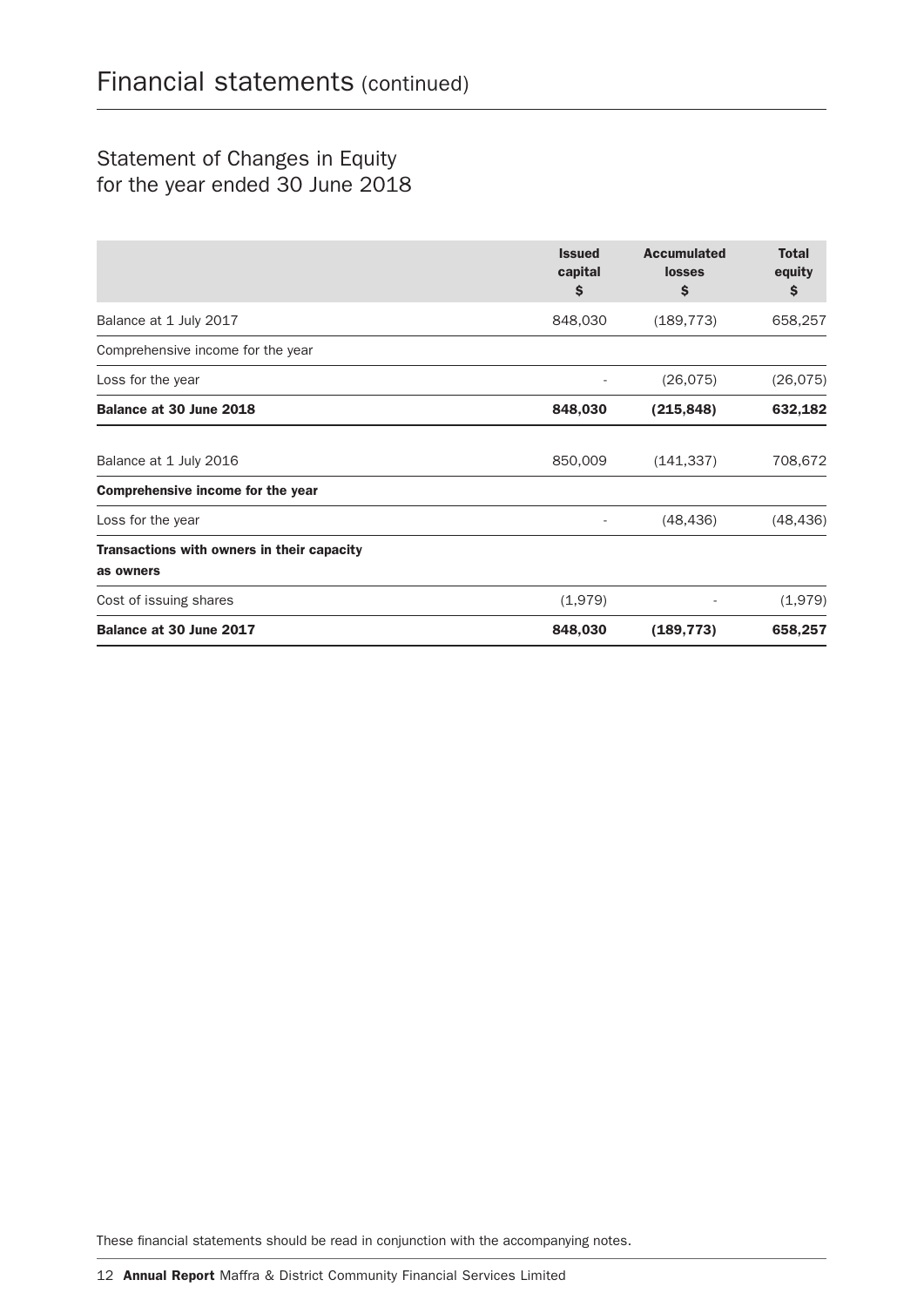# Statement of Cash Flows for the year ended 30 June 2018

|                                                          | <b>Notes</b>    | 2018<br>\$ | 2017<br>\$ |
|----------------------------------------------------------|-----------------|------------|------------|
| <b>Cash flows from operating activities</b>              |                 |            |            |
| Receipts from customers                                  |                 | 583.870    | 531,064    |
| Payments to suppliers and employees                      |                 | (581, 428) | (569, 801) |
| Interest received                                        |                 | 2,902      | 3,805      |
| Net cash flows from/(used in) operating activities       | 17 <sub>b</sub> | 5,344      | (34, 932)  |
| <b>Cash flows from investing activities</b>              |                 |            |            |
| Purchase of property, plant and equipment                |                 | (1, 426)   |            |
| Purchase of investments                                  |                 | (17,998)   | (40, 404)  |
| Net cash flows used in investing activities              |                 | (19, 424)  | (40, 404)  |
| <b>Cash flows from financing activities</b>              |                 |            |            |
| Payment of share issue costs                             |                 |            | (1,979)    |
| Net cash flows from/(used in) financing activities       |                 |            | (1,979)    |
| Net decrease in cash held                                |                 | (14,080)   | (77, 315)  |
| Cash and cash equivalents at beginning of financial year |                 | 135,136    | 212,451    |
| Cash and cash equivalents at end of financial year       | 17a             | 121,056    | 135,136    |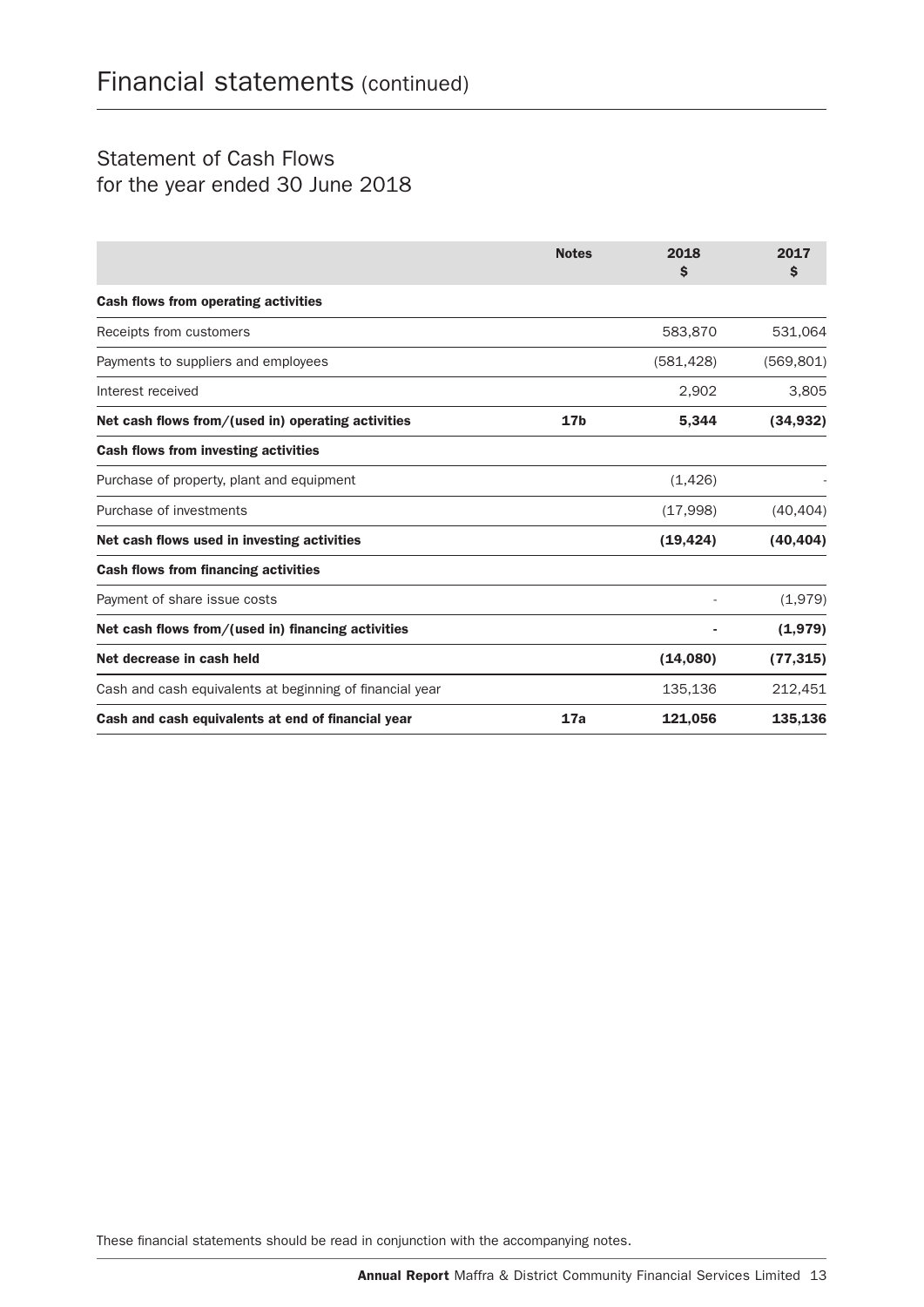# Notes to the financial statements

# For year ended 30 June 2018

These financial statements and notes represent those of Maffra & District Community Financial Services Limited.

 Maffra & District Community Financial Services Limited ('the company') is a company limited by shares, incorporated and domiciled in Australia.

The financial statements were authorised for issue by the Directors on 2 October 2018.

# Note 1. Summary of significant accounting policies

# (a) Basis of preparation

These general purpose financial statements have been prepared in accordance with the *Corporations Act 2001*, Australian Accounting Standards and Interpretations of the Australian Accounting Standards Board and International Financial Reporting Standards as issued by the International Accounting Standards Board. The company is a for profit entity for financial reporting purposes under Australian Accounting Standards. Material accounting policies adopted in the preparation of these financial statements are presented below and have been consistently applied unless stated otherwise.

The financial statements, except for cash flow information, have been prepared on an accruals basis and are based on historical costs, modified, were applicable, by the measurement at fair value of selected non current assets, financial assets and financial liabilities.

# Economic dependency

The company has entered into a franchise agreement with Bendigo and Adelaide Bank Limited that governs the management of the **Community Bank®** branch at Maffra.

The branch operates as a franchise of Bendigo and Adelaide Bank Limited, using the name "Bendigo Bank", the logo, and systems of operation of Bendigo and Adelaide Bank Limited. The company manages the Community Bank® branch on behalf of Bendigo and Adelaide Bank Limited, however all transactions with customers conducted through the Community Bank® branch are effectively conducted between the customers and Bendigo and Adelaide Bank Limited.

All deposits are made with Bendigo and Adelaide Bank Limited, and all personal and investment products are products of Bendigo and Adelaide Bank Limited, with the company facilitating the provision of those products. All loans, leases or hire purchase transactions, issues of new credit or debit cards, temporary or bridging finance and any other transaction that involves creating a new debt, or increasing or changing the terms of an existing debt owed to Bendigo and Adelaide Bank Limited, must be approved by Bendigo and Adelaide Bank Limited. All credit transactions are made with Bendigo and Adelaide Bank Limited, and all credit products are products of Bendigo and Adelaide Bank Limited.

Bendigo and Adelaide Bank Limited provides significant assistance in establishing and maintaining the Community Bank<sup>®</sup> branch franchise operations. It also continues to provide ongoing management and operational support, and other assistance and guidance in relation to all aspects of the franchise operation, including advice in relation to:

- Advice and assistance in relation to the design, layout and fit out of the **Community Bank®** branch;
- Training for the Branch Managers and other employees in banking, management systems and interface protocol;
- Methods and procedures for the sale of products and provision of services;
- Security and cash logistic controls:
- Calculation of company revenue and payment of many operating and administrative expenses;
- The formulation and implementation of advertising and promotional programs; and
- Sale techniques and proper customer relations.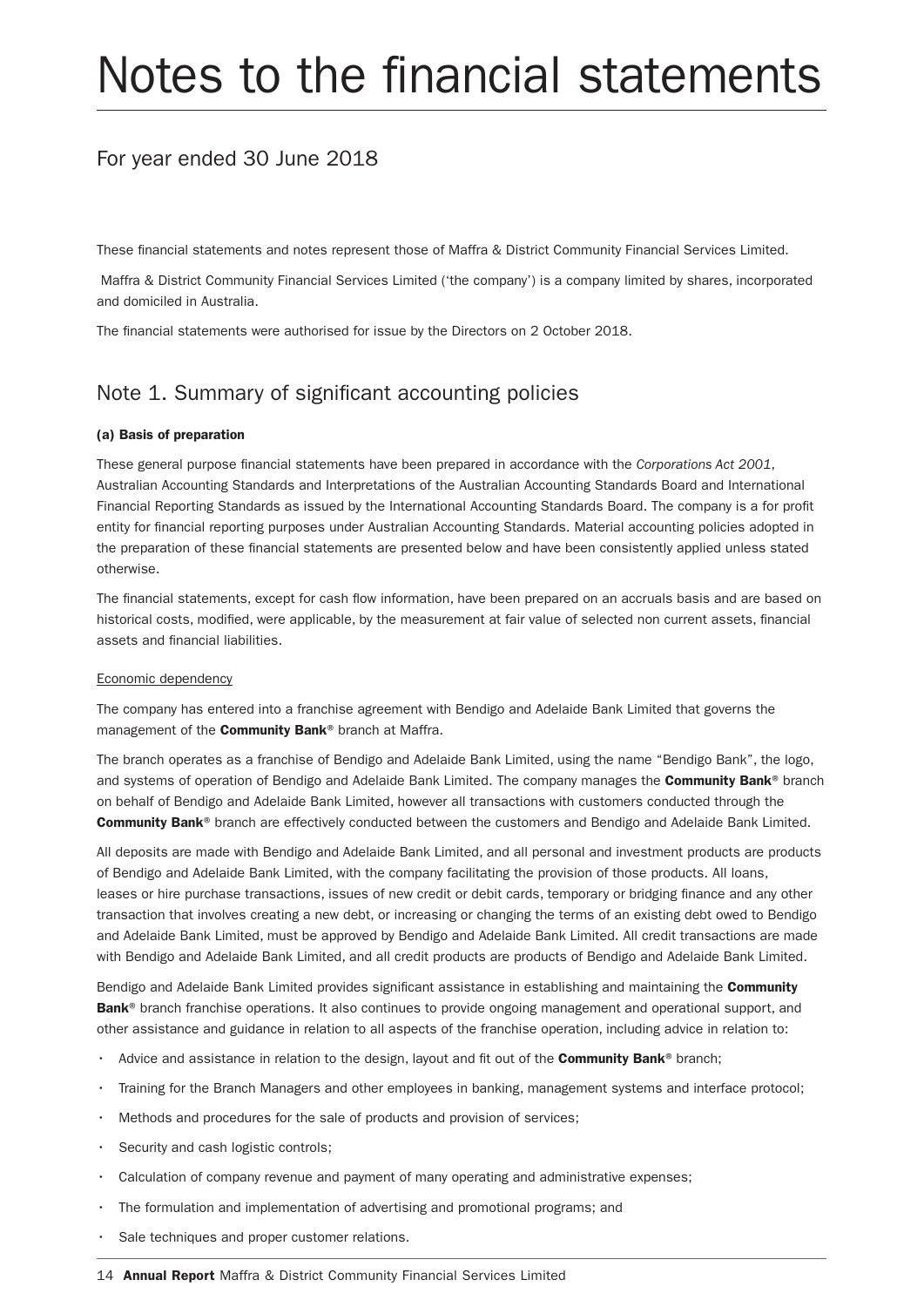# (b) Impairment of assets

At the end of each reporting period, the company assesses whether there is any indication that an asset may be impaired. The assessment will include the consideration of external and internal sources of information. If such an indication exists, an impairment test is carried out on the asset by comparing the recoverable amount of the asset, being the higher of the asset's fair value less cost to sell and value in use, to the asset's carrying amount. Any excess of the asset's carrying amount over its recoverable amount is recognised immediately in profit or loss, unless the asset is carried at a revalued amount in accordance with another Standard. Any impairment loss of a revalued asset is treated as a revaluation decrease in accordance with that other Standard.

# (c) Goods and services tax (GST)

Revenues, expenses and assets are recognised net of the amount of GST, except where the amount of GST incurred is not recoverable from the Australian Taxation Office (ATO).

Receivables and payables are stated inclusive of the amount of GST receivable or payable. The net amount of GST recoverable from, or payable to, the ATO is included with other receivables or payables in the statement of financial position.

Cash flows are presented on a gross basis. The GST components of cash flows arising from investing or financing activities which are recoverable from, or payable to, the ATO are presented as operating cash flows included in receipts from customers or payments to suppliers.

# (d) Comparative figures

When required by Accounting Standards comparative figures have been adjusted to conform to changes in presentation for the current financial year.

### (e) Critical accounting estimates and judgements

The Directors evaluate estimates and judgements incorporated into the financial statements based on historical knowledge and best available current information. Estimates assume a reasonable expectation of future events and are based on current trends and economic data, obtained both externally and within the company. Estimates and judgements are reviewed on an ongoing basis. Revision to accounting estimates are recognised in the period in which the estimates are revised and in any future periods affected. The estimates and judgements that have a significant risk of causing material adjustments to the carrying values of assets and liabilities are as follows:

# Estimation of useful lives of assets

The company determines the estimated useful lives and related depreciation and amortisation charges for its property, plant and equipment and intangible assets. The depreciation and amortisation charge will increase where useful lives are less than previously estimated lives.

### Fair value assessment of non-current physical assets

The AASB 13 Fair Value standard requires fair value assessments that may involve both complex and significant judgement and experts. The value of land and buildings may be materially misstated and potential classification and disclosure risks may occur.

# Employee benefits provision

Assumptions are required for wage growth and CPI movements. The likelihood of employees reaching unconditional service is estimated. The timing of when employee benefit obligations are to be settled is also estimated.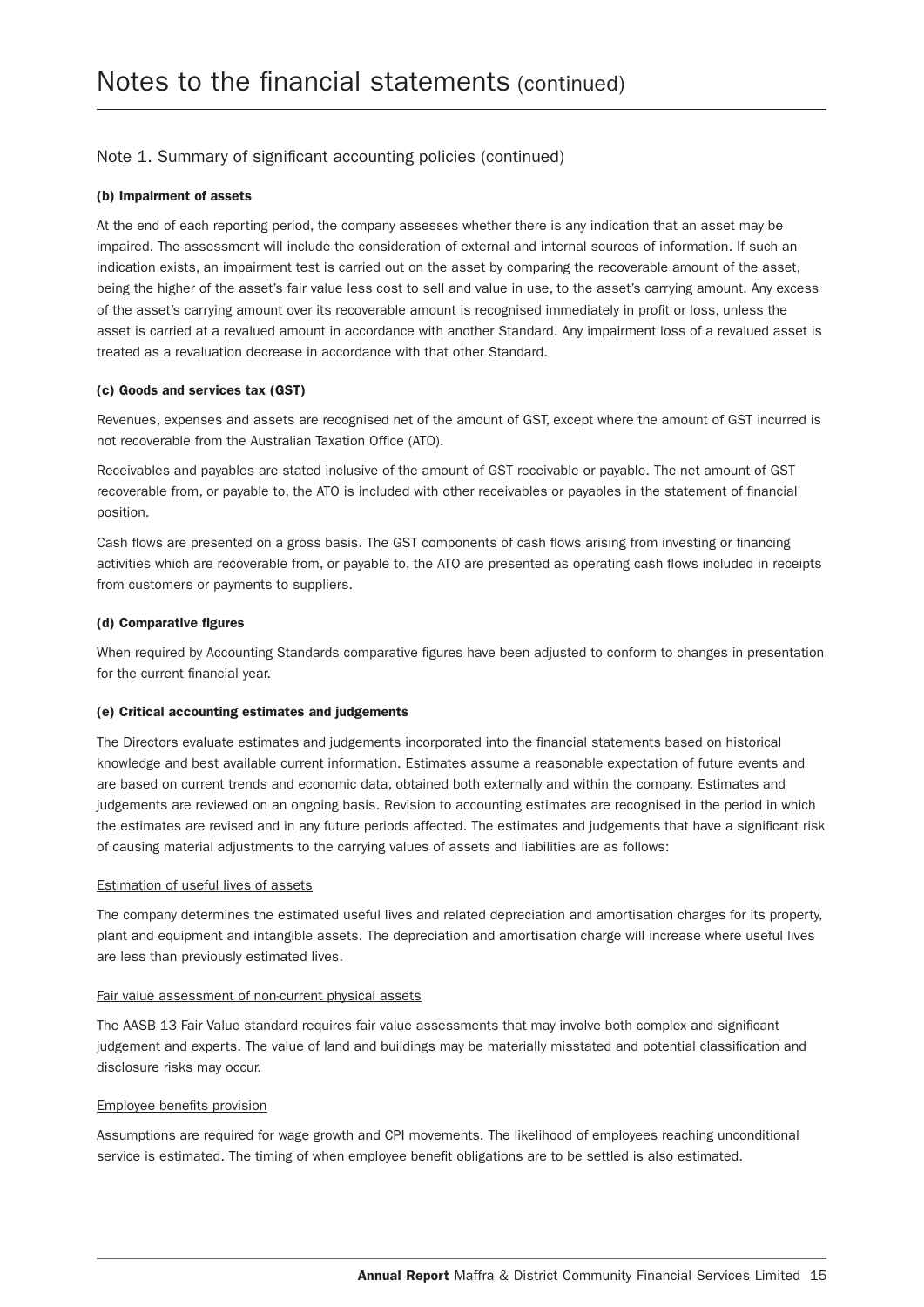# (e) Critical accounting estimates and judgements (continued)

#### Income tax

The company is subject to income tax. Significant judgement is required in determining the deferred tax asset. Deferred tax assets are recognised only when it is considered sufficient future profits will be generated. The assumptions made regarding future profits is based on the company's assessment of future cash flows.

#### **Impairment**

The company assesses impairment at the end of each reporting period by evaluating conditions and events specific to the company that may be indicative of impairment triggers. Recoverable amounts of relevant assets are reassessed using value in use calculations which incorporate various key assumptions.

(f) New and revised standards that are effective for these financial statements

A number of new and revised standards became effective for the first time to annual periods beginning on or after 1 July 2017. Information on the standard(s) applicable to this entity are presented below.

AASB 2016-1 Amendments to Australian Accounting Standards – Recognition of Deferred Tax Assets for Unrealised Losses

AASB 2016-1 amends AASB 112 Income Taxes to clarify how to account for deferred tax assets related to debt instruments measured at fair value, particularly where changes in the market interest rate decrease the fair value of a debt instrument below cost.

AASB 2016-1 is applicable to annual reporting periods beginning on or after 1 January 2017.

### (g) New accounting standards for application in future periods

The AASB has issued a number of new and amended Accounting Standards and Interpretations that have mandatory application dates for future reporting periods, some of which are relevant to the company.

The company has decided not to early adopt any of the new and amended pronouncements. The company's assessment of the new and amended pronouncements that are relevant to the company but applicable in the future reporting periods is set out on the proceeding pages.

(i) AASB 9 Financial Instruments and associated Amending Standards (applicable for annual reporting periods beginning on or after 1 January 2018)

AASB 9 introduces new requirements for the classification and measurement of financial assets and liabilities and includes a forward-looking 'expected loss' impairment model and a substantially-changed approach to hedge accounting.

These requirements improve and simplify the approach for classification and measurement of financial assets compared with the requirements of AASB 139. The main changes are:

- a) Financial assets that are debt instruments will be classified based on:
	- (i) the objective of the entity's business model for managing the financial assets; and
	- (ii) the characteristics of the contractual cash flows.
- b) Allows an irrevocable election on initial recognition to present gains and losses on investments in equity instruments that are not held for trading in other comprehensive income (instead of in profit or loss). Dividends in respect of these investments that are a return on investment can be recognised in profit or loss and there is no impairment or recycling on disposal of the instrument.
- c) Introduces a 'fair value through other comprehensive income' measurement category for particular simple debt instruments.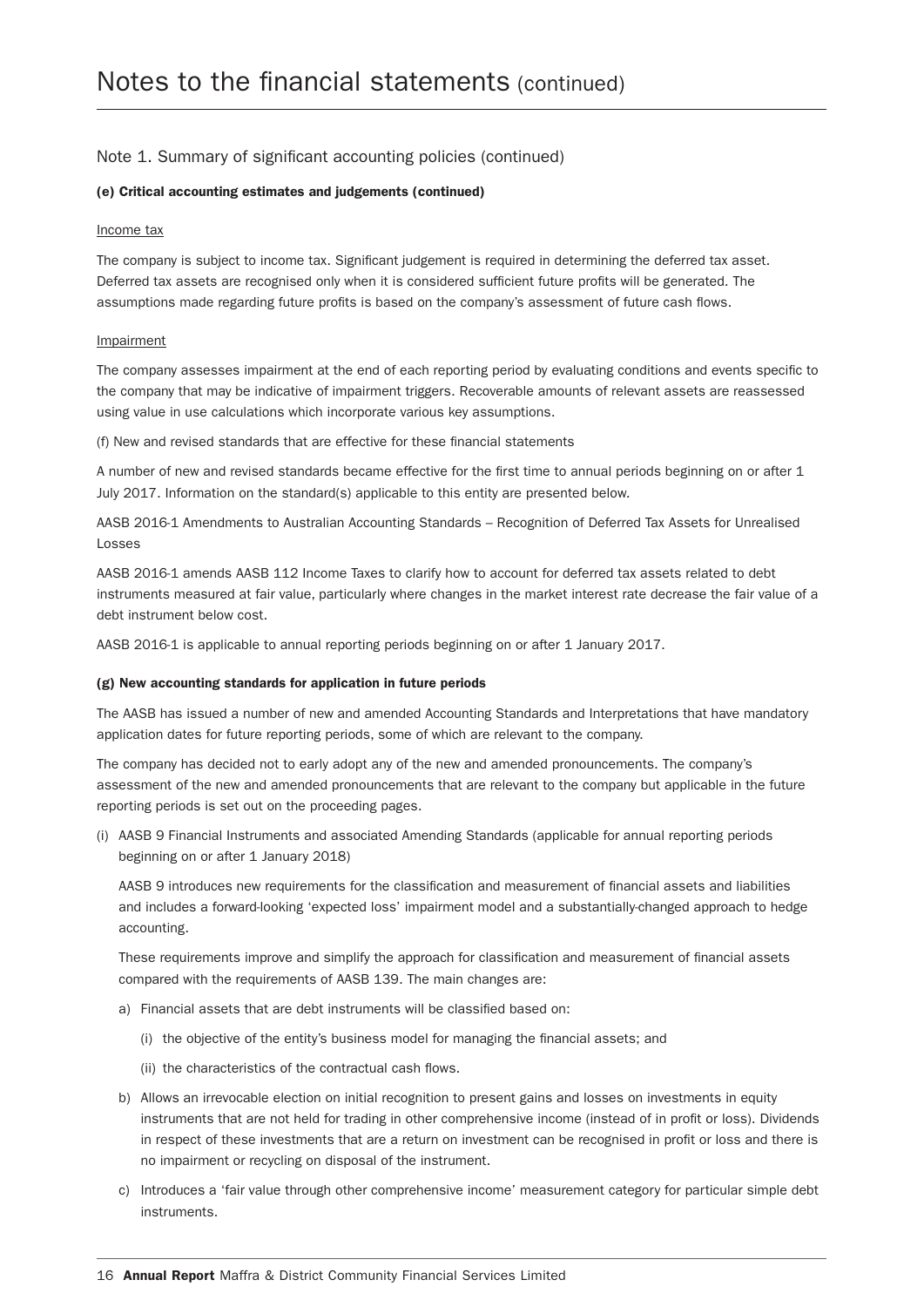# (g) New accounting standards for application in future periods (continued)

- (i) AASB 9 Financial Instruments and associated Amending Standards (applicable for annual reporting periods beginning on or after 1 January 2018) (continued)
	- d) Financial assets can be designated and measured at fair value through profit or loss at initial recognition if doing so eliminates or significantly reduces a measurement or recognition inconsistency that would arise from measuring assets or liabilities, or recognising the gains and losses on them, on different bases.
	- e) Where the fair value option is used for financial liabilities the change in fair value is to be accounted for as follows:
		- the change attributable to changes in credit risk are presented in Other Comprehensive Income (OCI)
		- the remaining change is presented in profit or loss If this approach creates or enlarges an accounting mismatch in the profit or loss, the effect of the changes in credit risk are also presented in profit or loss.

Otherwise, the following requirements have generally been carried forward unchanged from AASB 139 into AASB 9:

- classification and measurement of financial liabilities; and
- derecognition requirements for financial assets and liabilities

AASB 9 requirements regarding hedge accounting represent a substantial overhaul of hedge accounting that enable entities to better reflect their risk management activities in the financial statements.

Furthermore, AASB 9 introduces a new impairment model based on expected credit losses. This model makes use of more forward-looking information and applies to all financial instruments that are subject to impairment accounting.

When this standard is first adopted for the year ending 30 June 2019, there will be no material impact on the transactions and balances recognised in the financial statements.

(ii) AASB 15: Revenue from Contracts with Customers (applicable for annual reporting periods commencing on or after 1 January 2018)

When effective, this Standard will replace the current accounting requirements applicable to revenue with a single, principles-based model. Except for a limited number of exceptions, including leases, the new revenue model in AASB 15 will apply to all contracts with customers as well as non-monetary exchanges between entities in the same line of business to facilitate sales to customers and potential customers.

The core principle of the Standard is that an entity will recognise revenue to depict the transfer of promised goods or services to customers in an amount that reflects the consideration to which the company expects to be entitled in exchange for the goods or services. To achieve this objective, AASB 15 provides the following five-step process:

- identify the contract(s) with customers;
- identify the performance obligations in the contract(s);
- determine the transaction price;
- allocate the transaction price to the performance obligations in the contract(s); and
- recognise revenue when (or as) the performance obligations are satisfied.

This Standard will require retrospective restatement, as well as enhanced disclosure regarding revenue.

When this Standard is first adopted for the year ending 30 June 2019, it is not expected that there will be a material impact on the transactions and balances recognised in the financial statements.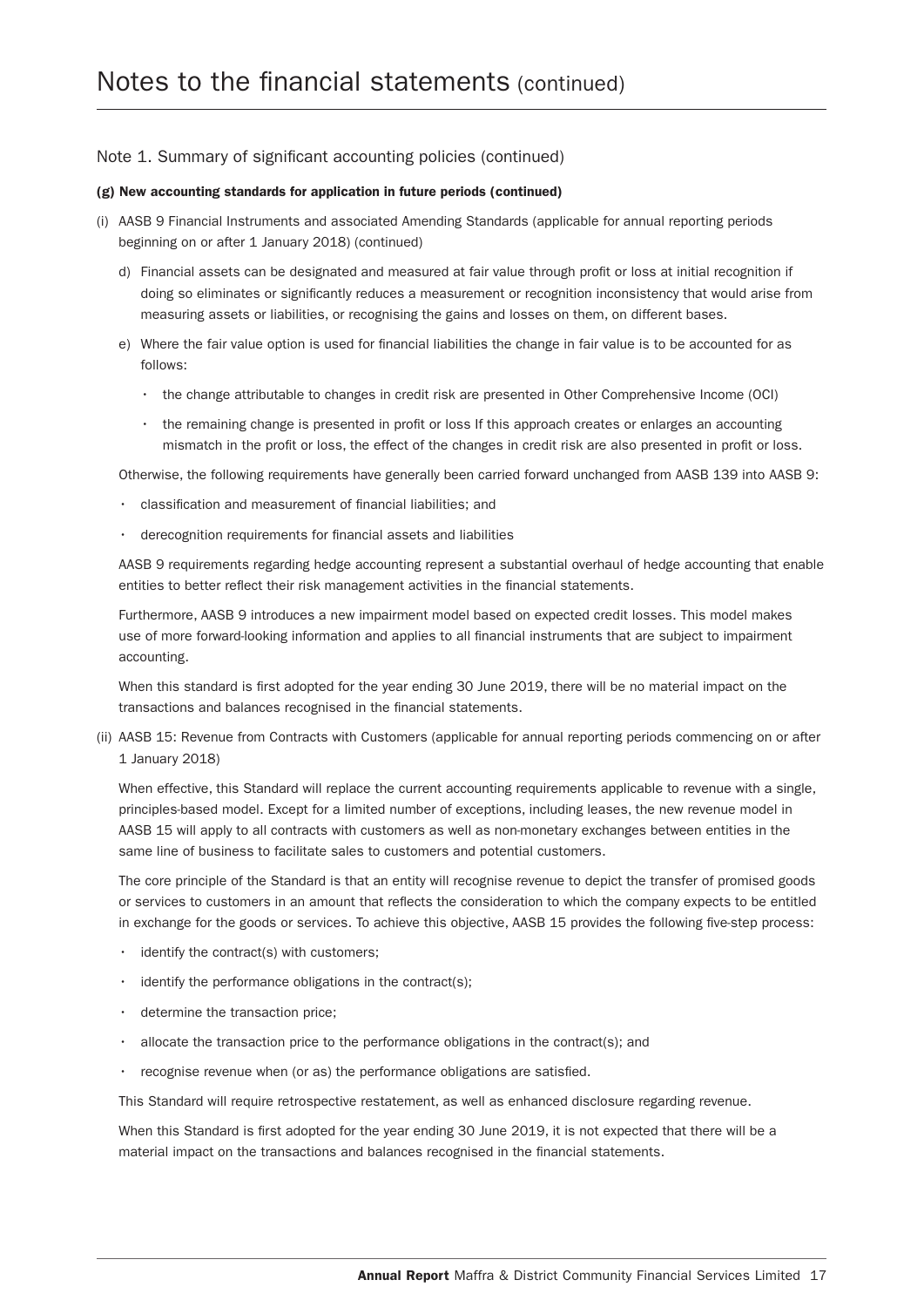#### (g) New accounting standards for application in future periods (continued)

(iii) AASB 16: Leases (applicable for annual reporting periods commencing on or after 1 January 2019)

AASB 16:

- replaces AASB 117 Leases and some lease-related Interpretations;
- requires all leases to be accounted for 'on-balance sheet' by lessees, other than short-term and low value asset leases;
- provides new guidance on the application of the definition of lease and on sale and lease back accounting;
- largely retains the existing lessor accounting requirements in AASB 117; and
- requires new and different disclosures about leases.

The entity is yet to undertake a detailed assessment of the impact of AASB 16. However, based on the entity's preliminary assessment, the Standard is not expected to have a material impact on the transactions and balances recognised in the financial statements when it is first adopted for the year ending 30 June 2020.

# Note 2. Revenue

|                       | 2018<br>\$ | 2017<br>\$ |
|-----------------------|------------|------------|
| Revenue               |            |            |
| - service commissions | 527,497    | 496,280    |
|                       | 527,497    | 496,280    |
| Other revenue         |            |            |
| - interest received   | 2,902      | 3,805      |
| - other revenue       | 2,288      | 14,305     |
|                       | 5,190      | 18,110     |
| <b>Total revenue</b>  | 532,687    | 514,390    |

Revenue arises from the rendering of services through its franchise agreement with the Bendigo and Adelaide Bank LImited. The revenue recognised is measured by reference to the fair value of consideration received or receivable, excluding sales taxes, rebates, and trade discounts.

The entity applies the revenue recognition criteria set out below to each separately identifiable sales transaction in order to reflect the substance of the transaction.

#### Rendering of services

The entity generates service commissions on a range of products issued by the Bendigo and Adelaide Bank Limited. The revenue includes upfront and trailing commissions, sales fees and margin fees.

#### Interest and other income

Interest income is recognised on an accrual basis using the effective interest rate method.

Other revenue is recognised when the right to the income has been established.

All revenue is stated net of the amount of goods and services tax (GST).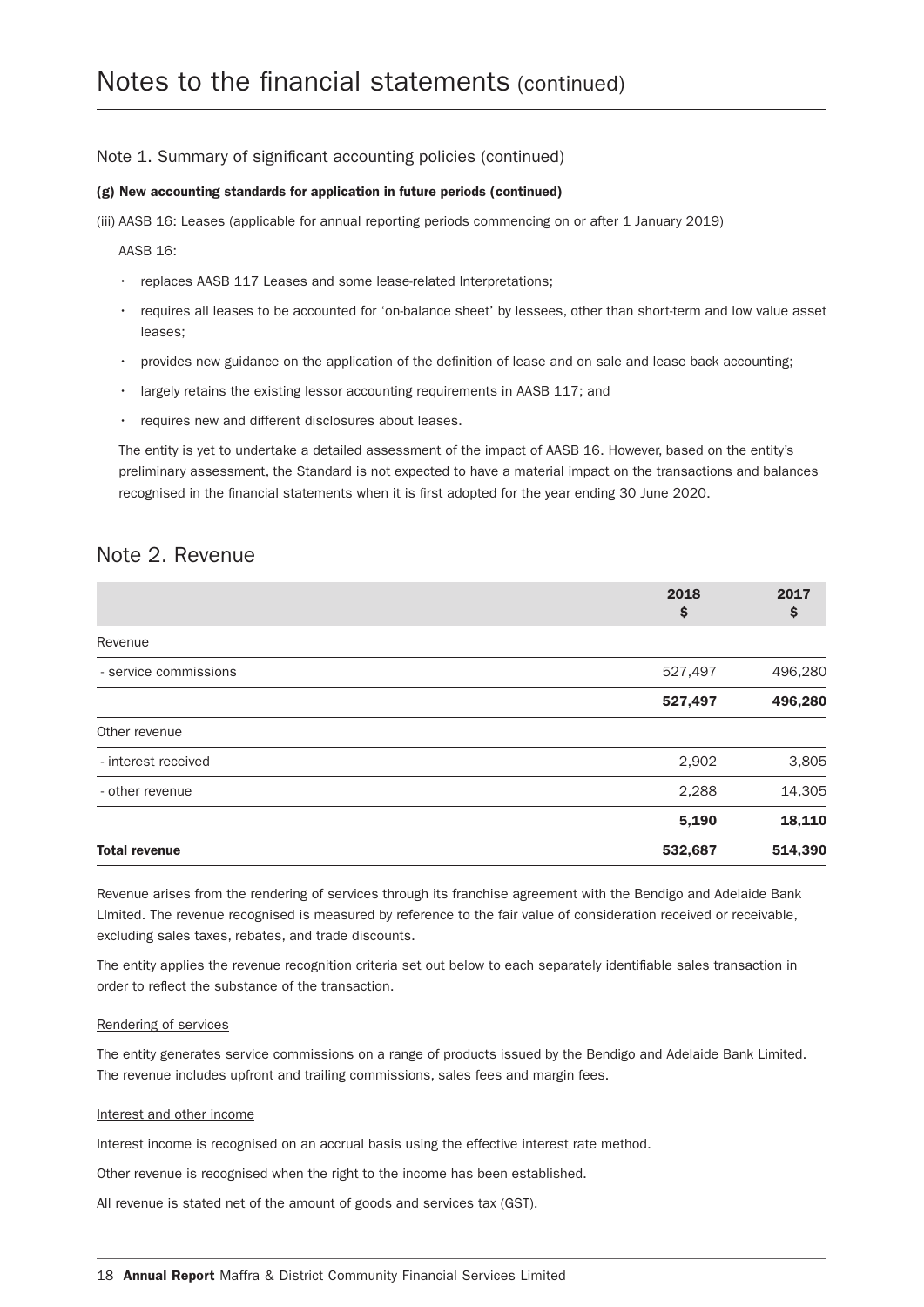# Note 3. Expenses

|                                                                    | 2018<br>S | 2017<br>\$ |
|--------------------------------------------------------------------|-----------|------------|
| Profit before income tax includes the following specific expenses: |           |            |
| Employee benefits expense                                          |           |            |
| - wages and salaries                                               | 264,541   | 281,772    |
| - superannuation costs                                             | 24,525    | 23,831     |
| - other costs                                                      | 17,848    | 13,856     |
|                                                                    | 306,914   | 319,459    |
| Depreciation and amortisation                                      |           |            |
| Depreciation                                                       |           |            |
| - leasehold improvements                                           | 12,561    | 12,561     |
| - plant and equipment                                              | 3,561     | 3,647      |
|                                                                    | 16,122    | 16,208     |
| Amortisation                                                       |           |            |
| - franchise fees                                                   | 2,000     | 2,000      |
| - establishment costs                                              | 20,000    | 20,000     |
|                                                                    | 22,000    | 22,000     |
| <b>Total depreciation and amortisation</b>                         | 38,122    | 38,208     |
| Auditors' remuneration                                             |           |            |
| Remuneration of the Auditor, RSD Audit, for:                       |           |            |
| - Audit or review of the financial report                          | 5,040     | 4,750      |
|                                                                    | 5,040     | 4,750      |

### Operating expenses

Operating expenses are recognised in profit or loss on an accurals basis, which is typically upon utilisation of the service or at the date upon which the entity becomes liable.

### **Depreciation**

The depreciable amount of all fixed assets is depreciated over the asset's useful life to the company commencing from the time the asset is held ready for use. Leasehold improvements are depreciated over the shorter of either the unexpired period of the lease or the estimated useful lives of the improvements.

The depreciation rates used for each class of depreciable asset are:

| <b>Class of asset</b>  | Rate        | Method               |
|------------------------|-------------|----------------------|
| Leasehold improvements | $2.5 - 40%$ | <b>Straight Line</b> |
| Plant and equipment    | $2.5 - 15%$ | <b>Straight Line</b> |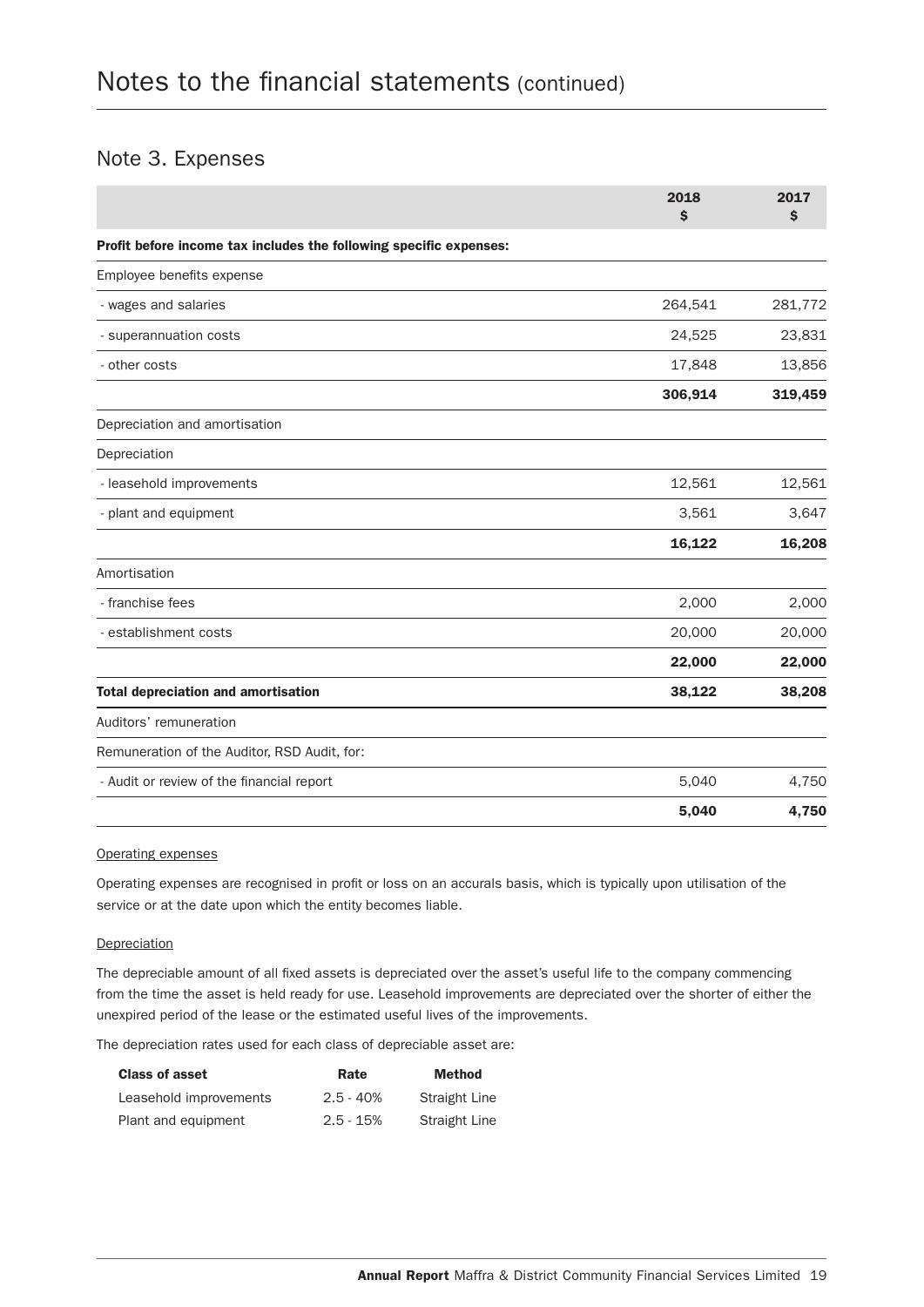# Note 4.Income tax

|                                                                                                                               | 2018<br>s | 2017<br>\$ |
|-------------------------------------------------------------------------------------------------------------------------------|-----------|------------|
| a. The components of tax expense comprise:                                                                                    |           |            |
| Deferred tax expense                                                                                                          | (3,760)   | (9, 771)   |
|                                                                                                                               | (3,760)   | (9,771)    |
| b. Prima facie tax payable                                                                                                    |           |            |
| The prima facie tax on loss from ordinary activities before income tax is reconciled<br>to the income tax expense as follows: |           |            |
| Prima facie tax on loss before income tax at 27.5% (2017: 27.5%)                                                              | (8, 205)  | (16,007)   |
| Add tax effect of:                                                                                                            |           |            |
| - Other deductible expenses                                                                                                   | (1,605)   | (1,605)    |
| - Timing differences                                                                                                          |           | 1,791      |
| - Non-deductible expenses                                                                                                     | 6,050     | 6,050      |
| Income tax attributable to the entity                                                                                         | (3,760)   | (9,771)    |
| The applicable weighted average effective tax rate is:                                                                        | 12.60%    | 16.79%     |
| c. Deferred tax asset                                                                                                         |           |            |
| Deferred tax relates to the following:                                                                                        |           |            |
| Deferred tax assets comprise:                                                                                                 |           |            |
| Accruals                                                                                                                      | 2,350     | 2,105      |
| Employee provisions                                                                                                           | 2,228     | 3,044      |
| Unused tax losses                                                                                                             | 60,206    | 55,872     |
|                                                                                                                               | 64,784    | 61,021     |
| Deferred tax liabilities comprise:                                                                                            |           |            |
| Accrued income                                                                                                                | 190       | 187        |
|                                                                                                                               | 190       | 187        |
| Net deferred tax asset                                                                                                        | 64,594    | 60,834     |
| d. Deferred income tax included in income tax expense comprises:                                                              |           |            |
| Decrease / (increase) in deferred tax assets                                                                                  | (3, 762)  | (9, 757)   |
| (Decrease) / increase in deferred tax liabilities                                                                             | 2         | (14)       |
|                                                                                                                               | (3,760)   | (9,771)    |
|                                                                                                                               |           |            |

The income tax expense for the year comprises current income tax expense and deferred tax expense.

Current income tax expense charged to profit or loss is the tax payable on taxable income. Current tax liabilities/ assets are measured at the amounts expected to be paid to/recovered from the relevant taxation authority.

Deferred income tax expense reflects movements in deferred tax asset and deferred tax liability balances during the year as well as unused tax losses.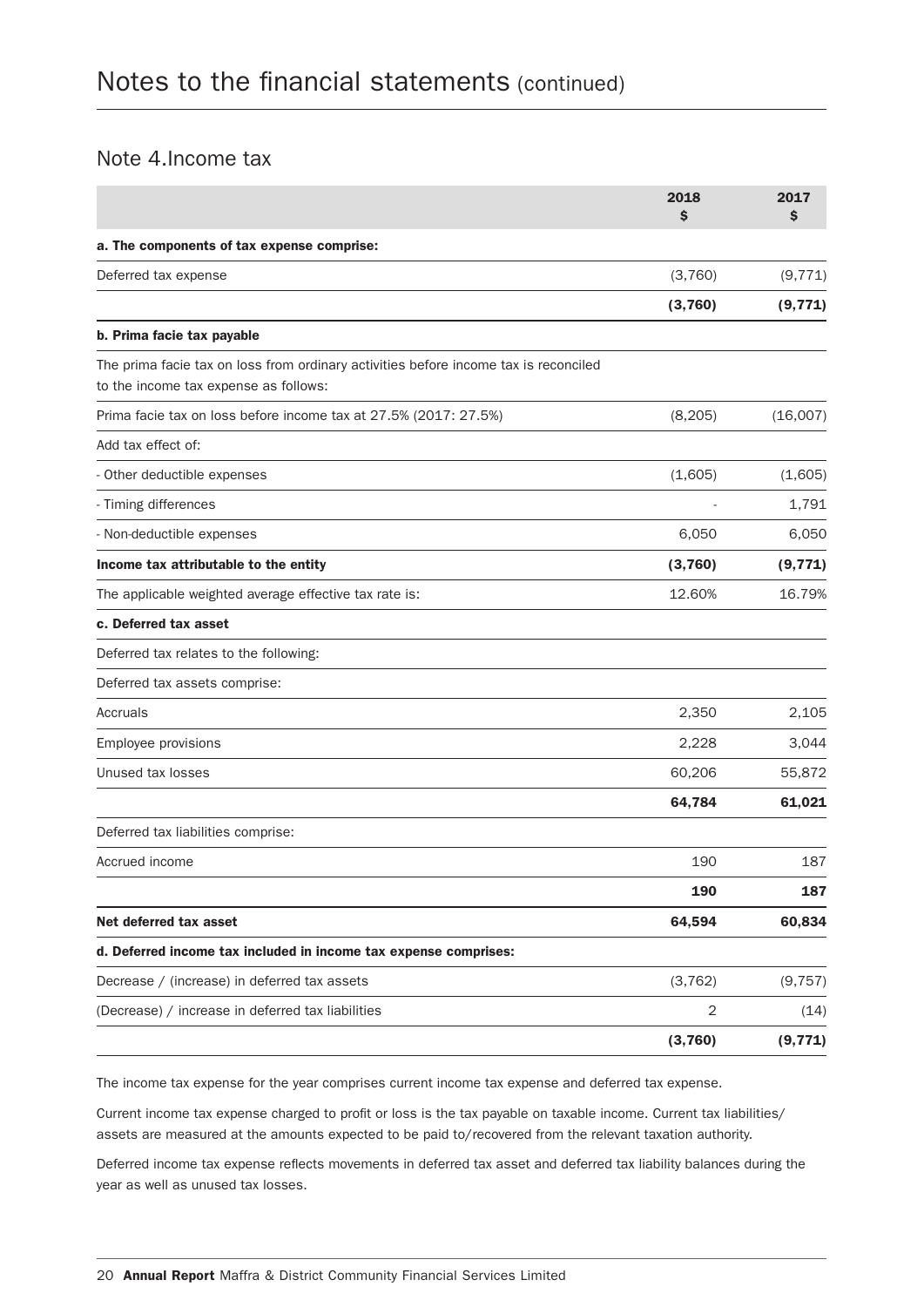# Note 4. Income tax (continued)

Deferred tax assets relating to temporary differences and unused tax losses are recognised only to the extent that it is probable that future taxable profit will be available against which the benefits of the deferred tax asset can be utilised.

Deferred income tax assets and liabilities are calculated at the tax rates that are expected to apply to the period when the asset is realised or the liability is settled, and their measurement also reflects the manner in which management expects to recover or settle the carrying amount of the related asset or liability.

# Note 5. Cash and cash equivalents

|                          | 2018<br>Ş | 2017    |
|--------------------------|-----------|---------|
| Cash at bank and on hand | 50,010    | 30,980  |
| Short-term bank deposits | 71.046    | 104,156 |
|                          | 121,056   | 135,136 |

Cash and cash equivalents include cash on hand, deposits available on demand with banks, other short-term highly liquid investments with original maturities of three months or less.

The effective interest rate on the short-term bank deposit was 2.00% (2017: 2.05%); this deposit has a maturity of 90 days.

# Note 6. Trade and other receivables

|                   | 2018<br>S | 2017   |
|-------------------|-----------|--------|
| <b>Current</b>    |           |        |
| Trade receivables | 50,416    | 51,442 |
|                   | 50,416    | 51,442 |

Trade and other receivables are recognised initially at fair value and subsequently measured at amortised cost, less any provision for doubtful debts. Trade and other receivables are due for settlement usually no more than 30 days from the date of recognition.

Collectability of trade and other receivables is reviewed on an ongoing basis. Debts, which are known to be uncollectable, are written off. A provision for doubtful debts is established when there is objective evidence that the company will not be able to collect all amounts due according to the original terms of receivables. The amount of the provision is the difference between the assets carrying amount and the present value of estimated cash flows, discounted at the effective interest rate. The amount of the provision is recognised on profit or loss.

# Credit risk

The main source of credit risk relates to a concentration of trade receivables owing by Bendigo and Adelaide Bank Limited, which is the source of the majority of the company's income.

The following table details the company's trade and other receivables exposed to credit risk (prior to collateral and other credit enhancements) with ageing analysis and impairment provided for thereon. Amounts are considered as "past due" when the debt has not been settled, within the terms and conditions agreed between the company and the customer or counterparty to the transaction. Receivables that are past due are assessed for impairment by ascertaining solvency of the debtors and are provided for where there are specific circumstances indicating that the debt may not be fully repaid to the company.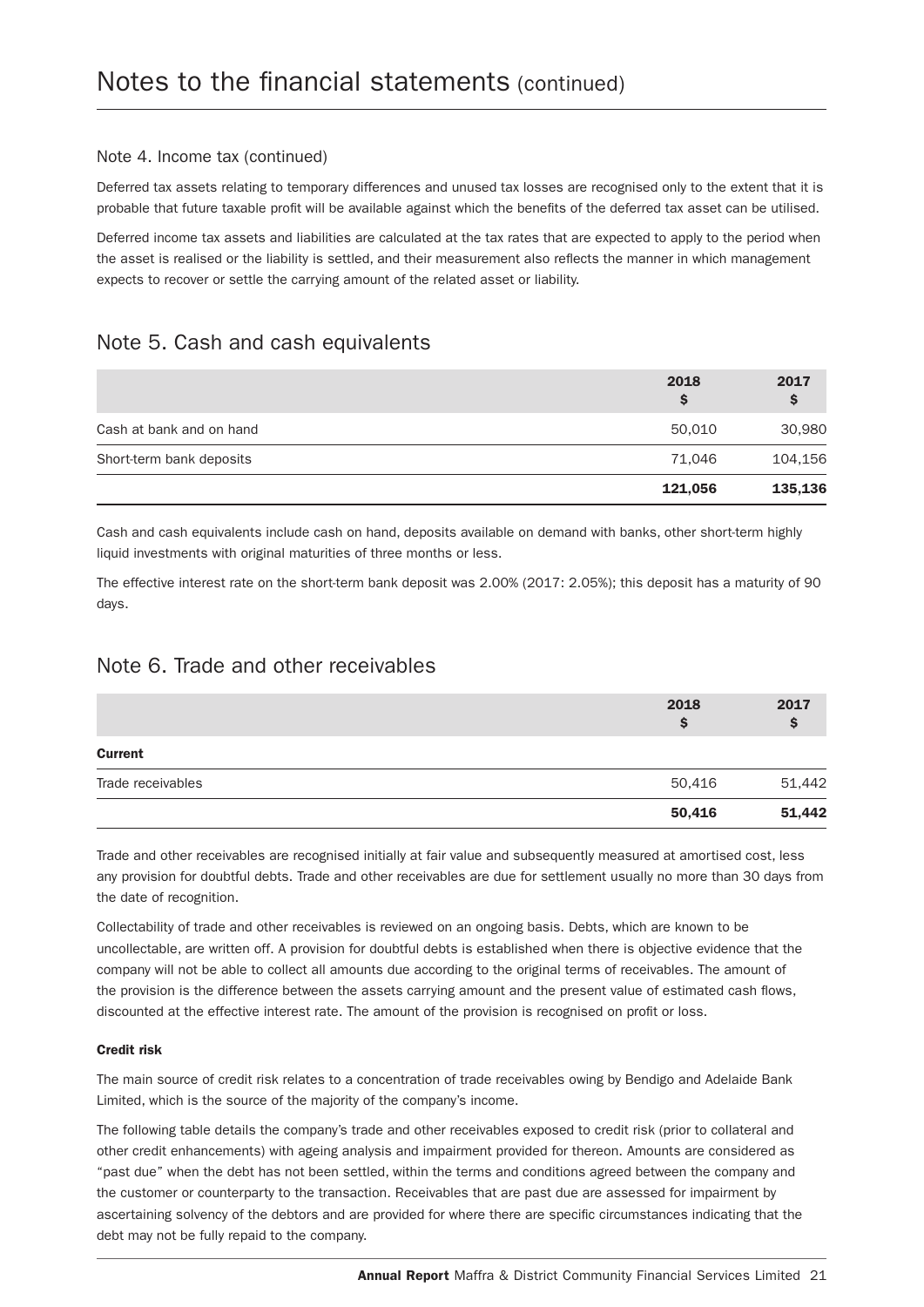# Note 6. Trade and other receivables (continued)

# Credit risk (continued)

The balances of receivables that remain within initial trade terms (as detailed in the table below) are considered to be high credit quality.

|                   | <b>Gross</b> | Not past  | Past due but not impaired | Past                     |                          |                     |
|-------------------|--------------|-----------|---------------------------|--------------------------|--------------------------|---------------------|
|                   | amount<br>\$ | due<br>\$ | $<$ 30 days<br>S          | 31-60 days<br>S          | $> 60$ days              | due and<br>impaired |
| 2018              |              |           |                           |                          |                          |                     |
| Trade receivables | 50,416       | 50,416    | $\sim$                    | $\overline{\phantom{a}}$ | $\sim$                   |                     |
| <b>Total</b>      | 50,416       | 50,416    | $\overline{\phantom{a}}$  | $\overline{\phantom{a}}$ | ٠                        |                     |
| 2017              |              |           |                           |                          |                          |                     |
| Trade receivables | 51,442       | 51,442    | ٠                         | $\overline{\phantom{a}}$ | $\overline{\phantom{a}}$ |                     |
| <b>Total</b>      | 51,442       | 51,442    | $\overline{\phantom{a}}$  |                          | ۰                        |                     |

# Note 7. Financial assets

|                                   | 2018<br>S | 2017   |
|-----------------------------------|-----------|--------|
| Held to maturity financial assets |           |        |
| Term deposits                     | 58,402    | 40,404 |
|                                   | 58,402    | 40,404 |

The effective interest rate on the bank deposit was 2.1% (2017: 2.2%). This deposit has a term of 6 months, maturing on 10 August 2018.

# (a) Classification of financial assets

The company classifies its financial assets in the following categories:

- loans and receivables, and
- held to maturity investments

The classification depends on the purpose for which the investments were acquired. Management determines the classification of its investments at initial recognition and, in the case of assets classified as held-to-maturity, reevaluates this designation at the end of each reporting period.

# Loans and receivables

This category is the most relevant to the company. Loans and receivables are non-derivative financial assets with fixed or determinable payments that are not quoted in an active market. They are included in current assets, except for those with maturities greater than 12 months after the period end, which are classified as non-current assets. Loans and receivables are included in trade and other receivables in the statement of financial position.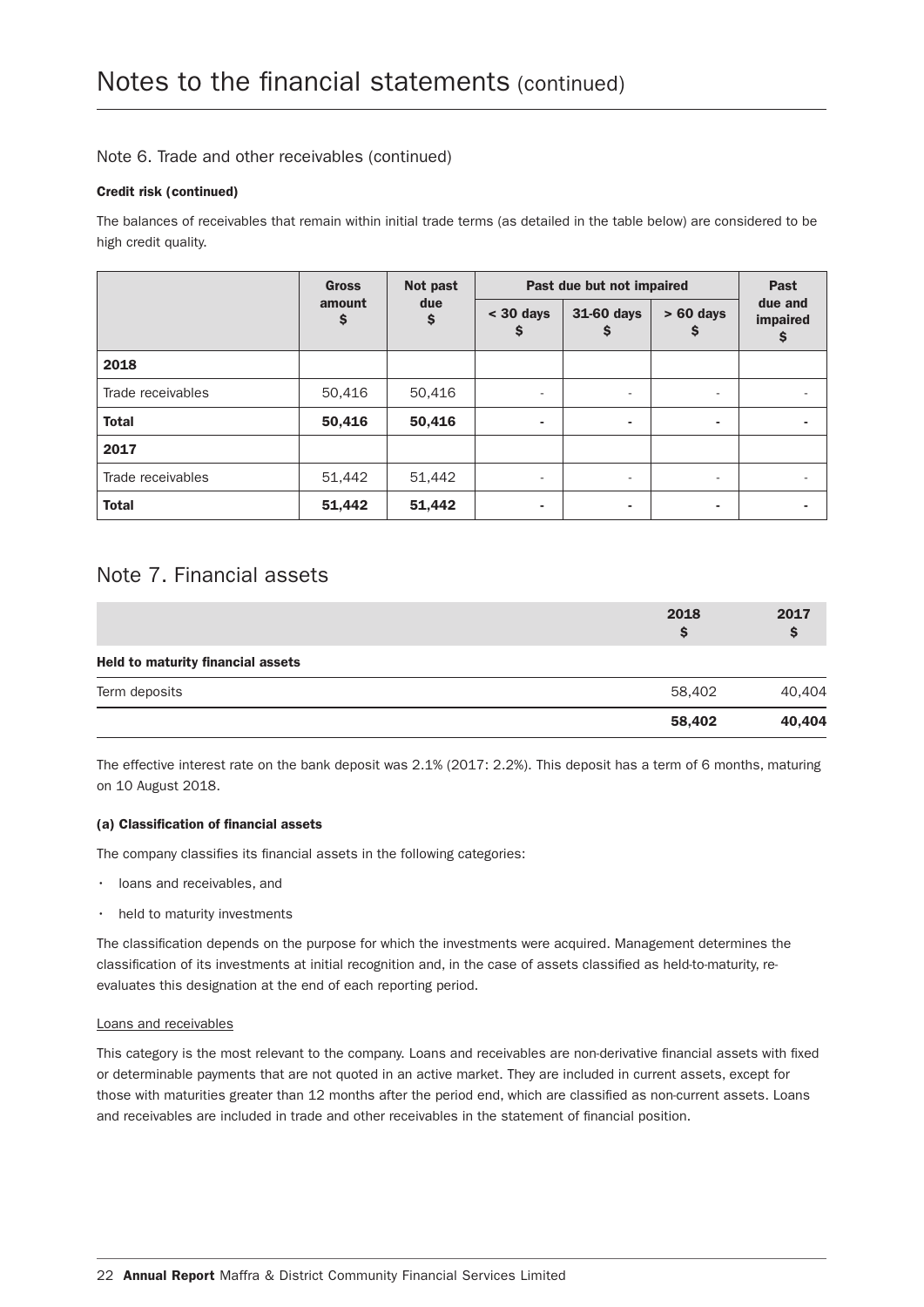# Note 7. Financial assets (continued)

# (a) Classification of financial assets (continued)

### Held to maturity investments

The entity classifies investments as held-to-maturity if:

- they are non-derivative financial assets
- they are quoted in an active market
- they have fixed or determinable payments and fixed maturities
- the entity intends to, and is able to, hold them to maturity.

Held-to-maturity financial assets are included in non-current assets, except for those with maturities less than 12 months from the end of the reporting period, which would be classified as current assets.

The financial assets are presented as non-current assets unless they mature, or management intends to dispose of them within 12 months of the end of the reporting period.

#### (b) Measurement of financial assets

At initial recognition, the entity measures a financial asset at its fair value plus, in the case of a financial asset not at fair value through profit or loss, transaction costs that are directly attributable to the acquisition of the financial asset. Transaction costs of financial assets carried at fair value through profit or loss are expensed in profit or loss.

Loans and receivables and held-to-maturity investments are subsequently carried at amortised cost using the effective interest method.

The effective interest method is used to allocate interest income or interest expense over the relevant period and is equivalent to the rate that discount estimated future cash payments or receipts over the expected life (or where this cannot be reliably predicted, the contractual term) of the financial instrument to the net carrying amount of the financial asset or financial liability. Revisions to expected future net cash flows will necessitate an adjustment to the carrying amount with a consequential recognition of an income or expense item in the profit or loss.

Amortised cost is calculated as the amount at which the financial asset or financial liability is measured at initial recognition less principal repayments and any reduction for impairment, and adjusted for any cumulative amortisation of the difference between that initial amount and the maturity amount calculated using the effective interest method.

### (c) Impairment of financial assets

The entity assesses at the end of each reporting period whether there is objective evidence that a financial asset or group of financial assets is impaired. A financial asset or a group of financial assets is impaired and impairment losses are incurred only if there is objective evidence of impairment as a result of one or more events that occurred after the initial recognition of the asset (a 'loss event') and that loss event (or events) has an impact on the estimated future cash flows of the financial asset or group of financial assets that can be reliably estimated.

### Assets carried at amortised cost

For loans and receivables, the amount of the loss is measured as the difference between the asset's carrying amount and the present value of estimated future cash flows (excluding future credit losses that have not been incurred) discounted at the financial asset's original effective interest rate. The carrying amount of the asset is reduced and the amount of the loss is recognised in profit or loss. If a loan or held-to-maturity investment has a variable interest rate, the discount rate for measuring any impairment loss is the current effective interest rate determined under the contract. As a practical expedient, the company may measure impairment on the basis of an instrument's fair value using an observable market price.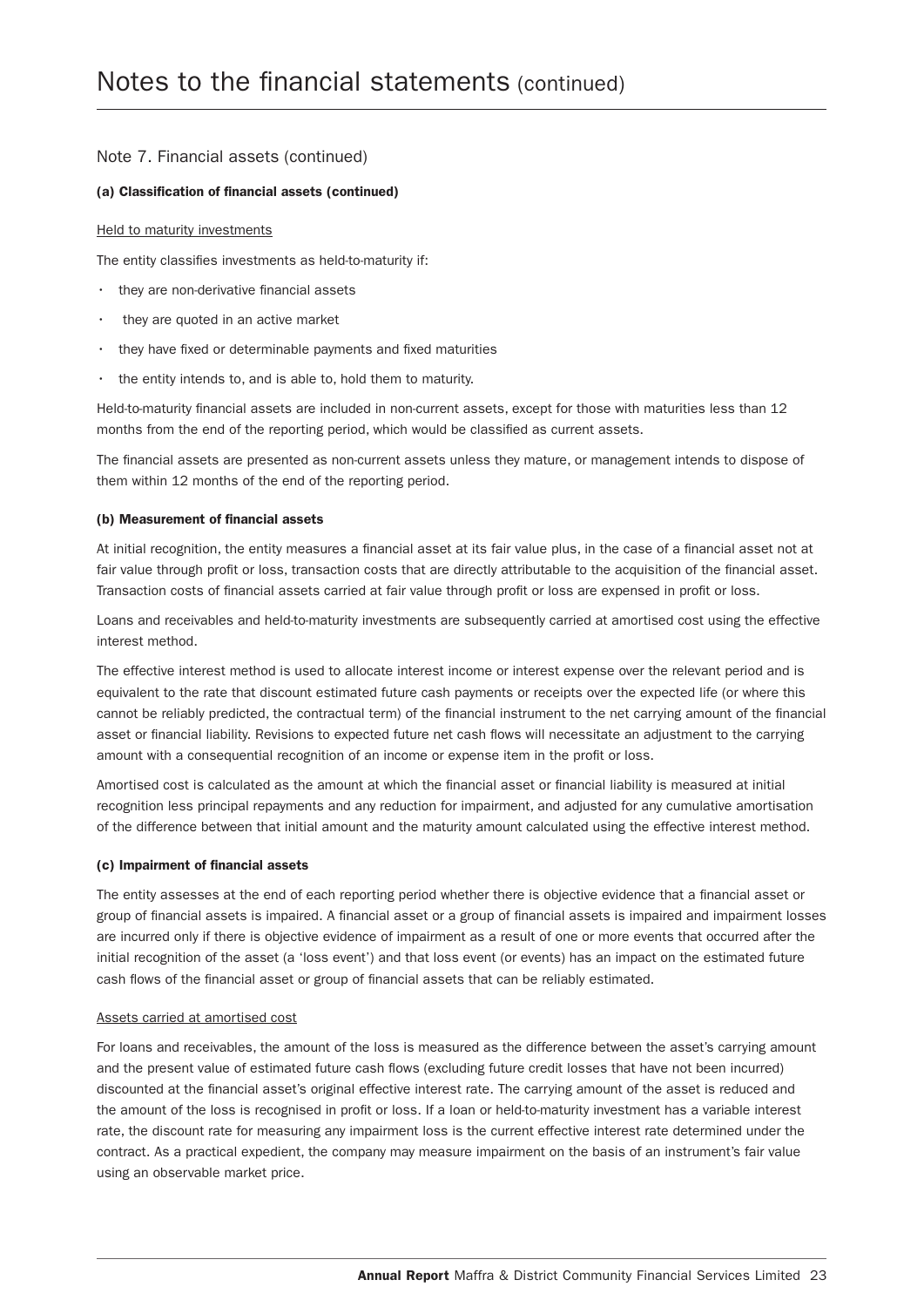# Note 7. Financial assets (continued)

# (c) Impairment of financial assets (continued)

# Assets carried at amortised cost (continued)

If, in a subsequent period, the amount of the impairment loss decreases and the decrease can be related objectively to an event occurring after the impairment was recognised (such as an improvement in the debtor's credit rating), the reversal of the previously recognised impairment loss is recognised in profit or loss.

# (d) Derecognition

Financial assets are derecognised when the contractual rights to receipt of cash flows expire or the asset is transferred to another party whereby the entity no longer has any significant continuing involvement in the risks and benefits associated with the asset.

# Note 8. Other assets

|             | 2018<br>\$ | 2017<br>S |
|-------------|------------|-----------|
| Prepayments | 10,574     | 12,765    |
| Other       | 689        | 680       |
|             | 11,263     | 13,445    |

Other assets represent items that will provide the entity with future economic benefits controlled by the entity as a result of past transactions or other past events.

# Note 9. Property, plant and equipment

|                                        |         | 2018<br>Ş                          |                              |         | 2017                               |                              |
|----------------------------------------|---------|------------------------------------|------------------------------|---------|------------------------------------|------------------------------|
|                                        | At cost | <b>Accumulated</b><br>depreciation | <b>Written down</b><br>value | At cost | <b>Accumulated</b><br>depreciation | <b>Written down</b><br>value |
| Leasehold improvements                 | 199,442 | (38,886)                           | 160,556                      | 199,442 | (26, 325)                          | 173,117                      |
| Plant and equipment                    | 36,905  | (10,623)                           | 26,281                       | 35,478  | (7.062)                            | 28,416                       |
| Total property, plant and<br>equipment | 236,347 | (49,509)                           | 186,837                      | 234,920 | (33,387)                           | 201,533                      |

# Plant and equipment

Plant and equipment are measured on the cost basis and therefore carried at cost less accumulated depreciation and any accumulated impairment. In the event the carrying amount of plant and equipment is greater than the estimated recoverable amount, the carrying amount is written down immediately to the estimated recoverable amount and impairment losses are recognised in profit or loss. A formal assessment of recoverable amount is made when impairment indicators are present.

The carrying amount of plant and equipment is reviewed annually by Directors to ensure it is not in excess of the recoverable amount of these assets. The recoverable amount is assessed on the basis of the expected net cash flows that will be received from the asset's employment and subsequent disposal. The expected net cash flows have been discounted to their present values in determining recoverable amounts.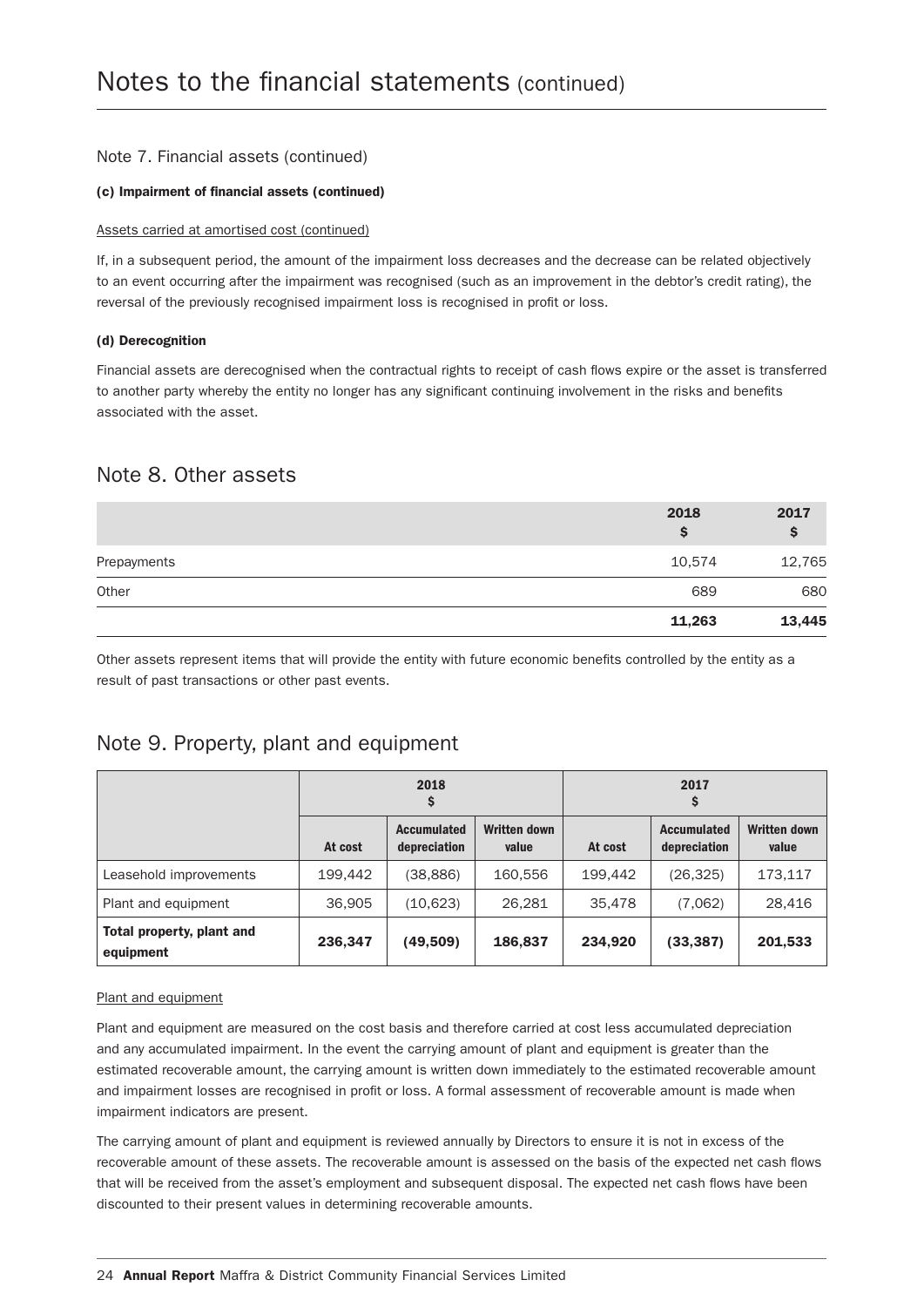# Note 9. Property, plant and equipment (continued)

# Plant and equipment (continued)

Subsequent costs are included in the assets carrying amount or recognised as a separate asset, as appropriate, only when it is probable that future economic benefits associated with the item will flow to the company and the cost of the item can be measured reliably. All other repairs and maintenance are recognised as expenses in profit or loss during the financial period in which they are incurred.

The assets' residual values and useful lives are reviewed, and adjusted if appropriate, at the end of each reporting period.

An asset's carrying amount is written down immediately to its recoverable amount if the asset's carrying amount is greater than its estimated recoverable amount.

# (a) Capital expenditure commitments

The entity does not have any capital expenditure commitments at 30 June 2018 (2017: None)

# (b) Movements in carrying amounts of PP&E

|                                     | \$                                      |                  |                     |                                         |
|-------------------------------------|-----------------------------------------|------------------|---------------------|-----------------------------------------|
| 2018                                | <b>Opening</b><br>written down<br>value | <b>Additions</b> | <b>Depreciation</b> | <b>Closing</b><br>written down<br>value |
| Leasehold improvements              | 173,117                                 |                  | (12, 561)           | 160,556                                 |
| Plant and equipment                 | 28.416                                  | 1,426            | (3,561)             | 26,281                                  |
| Total property, plant and equipment | 201,533                                 | 1.426            | (16, 122)           | 186,837                                 |

|                                     | Ş                                       |                          |                     |                                         |
|-------------------------------------|-----------------------------------------|--------------------------|---------------------|-----------------------------------------|
| 2017                                | <b>Opening</b><br>written down<br>value | <b>Additions</b>         | <b>Depreciation</b> | <b>Closing</b><br>written down<br>value |
| Leasehold improvements              | 185,678                                 | $\overline{\phantom{a}}$ | (12, 561)           | 173,117                                 |
| Plant and equipment                 | 32,063                                  |                          | (3,647)             | 28,416                                  |
| Total property, plant and equipment | 217,741                                 |                          | (16, 208)           | 201,533                                 |

# Note 10. Intangible assets

|                                   | 2018<br>\$ |                                    | 2017<br>২                    |         |                                    |                              |
|-----------------------------------|------------|------------------------------------|------------------------------|---------|------------------------------------|------------------------------|
|                                   | At cost    | <b>Accumulated</b><br>amortisation | <b>Written down</b><br>value | At cost | <b>Accumulated</b><br>amortisation | <b>Written down</b><br>value |
| Franchise fees                    | 10.000     | (6.191)                            | 3.809                        | 10,000  | (4, 191)                           | 5,809                        |
| Preliminary expenses              | 100,000    | (61, 918)                          | 38,082                       | 100,000 | (41, 918)                          | 58,082                       |
| Goodwill on purchase of<br>agency | 148,895    | ۰                                  | 148.895                      | 148,895 | ٠                                  | 148,895                      |
| <b>Total intangible assets</b>    | 258,895    | (68,109)                           | 190,786                      | 258,895 | (46,109)                           | 212,786                      |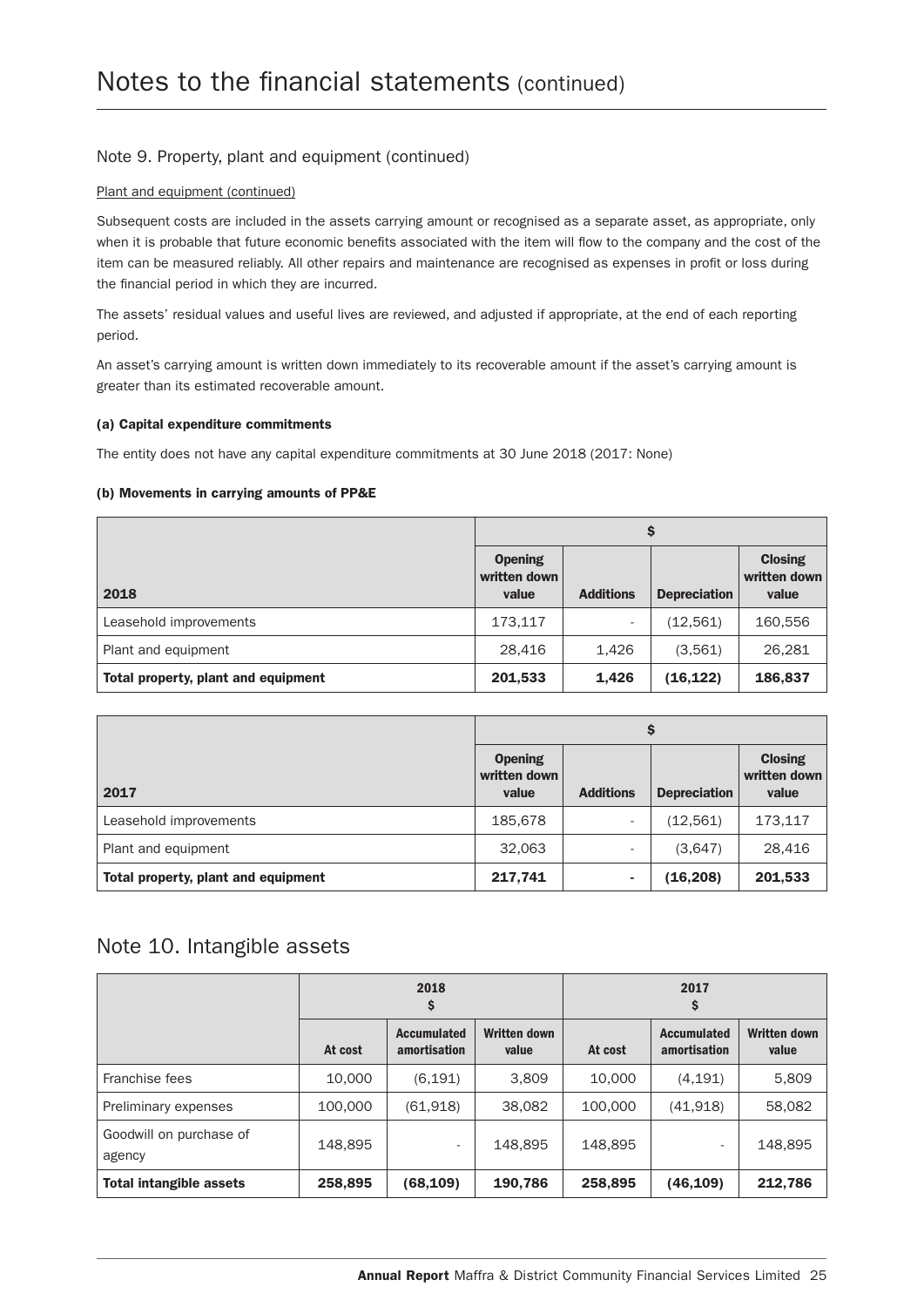# Note 10. Intangible assets (continued)

Franchise fees and preliminary costs have been initially recorded at cost and amortised on a straight line basis at a rate of 20% per annum. The current amortisation charges for intangible assets are included under depreciation and amortisation in the Statement of Profit or Loss and Other Comprehensive Income.

Goodwill relates to the amount paid for the purchase of business from an unrelated agency. Goodwill is tested annually for impairment. An impairment loss is recognised for the amount by which the asset's carrying amount exceeds its recoverable amount, which is the higher of fair value less costs to sell and value-in-use. To determine the value-in-use, management estimates expected future cash flows, and determines a suitable interest rate in order to calculate the present value of those cash flows.

|                                | \$                                      |                     |                                         |
|--------------------------------|-----------------------------------------|---------------------|-----------------------------------------|
| 2018                           | <b>Opening</b><br>written down<br>value | <b>Amortisation</b> | <b>Closing</b><br>written down<br>value |
| Franchise fees                 | 5,809                                   | (2,000)             | 3,809                                   |
| Preliminary expenses           | 58,082                                  | (20,000)            | 38,082                                  |
| Goodwill on purchase of agency | 148,895                                 | ۰.                  | 148,895                                 |
| <b>Total intangible assets</b> | 212,786                                 | (22,000)            | 190,786                                 |

# Movements in carrying amounts

|                                | \$                                      |                          |                                         |
|--------------------------------|-----------------------------------------|--------------------------|-----------------------------------------|
| 2017                           | <b>Opening</b><br>written down<br>value | <b>Amortisation</b>      | <b>Closing</b><br>written down<br>value |
| Franchise fees                 | 7,809                                   | (2,000)                  | 5,809                                   |
| Preliminary expenses           | 78,082                                  | (20,000)                 | 58,082                                  |
| Goodwill on purchase of agency | 148,895                                 | $\overline{\phantom{0}}$ | 148,895                                 |
| <b>Total intangible assets</b> | 234,786                                 | (22,000)                 | 212,786                                 |

# Note 11. Financial liabilities

Financial liabilities include trade payables, other creditors, loans from third parties and loans from or other amounts due to related entities. Financial liabilities are classified as current liabilities unless the company has an unconditional right to defer settlement of the liability for at least 12 months after the reporting period.

Financial liabilities are initially measured at fair value plus transaction costs, except where the instrument is classified as "fair value through profit or loss", in which case transaction costs are expensed to profit or loss immediately. Non-derivative financial liabilities other than financial guarantees are subsequently measured at amortised cost. Gains or losses are recognised in profit or loss through the amortisation process and when the financial liability is derecognised.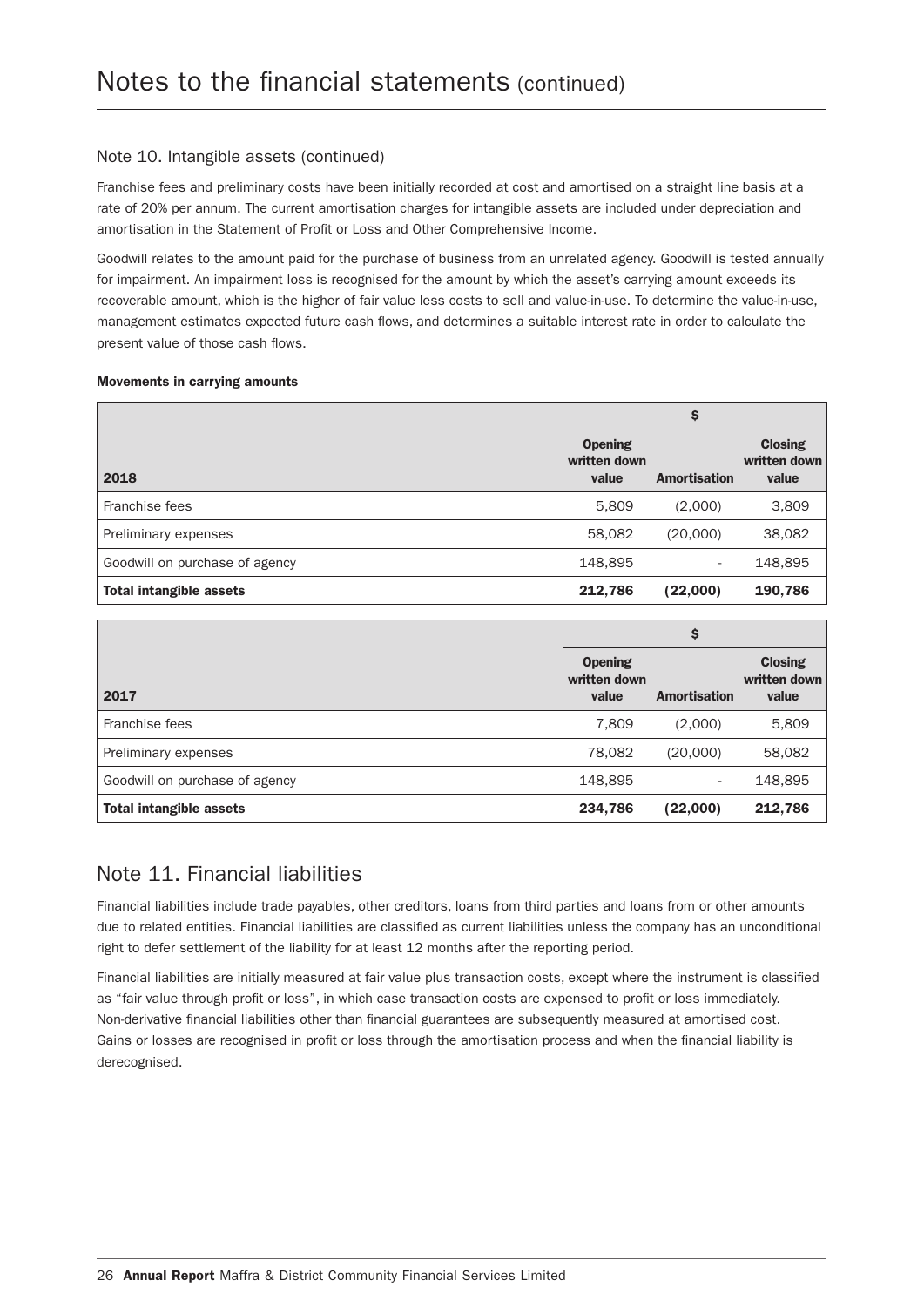# Note 12. Trade and other payables

|                              | 2018<br>Ş | 2017   |
|------------------------------|-----------|--------|
| <b>Current</b>               |           |        |
| Unsecured liabilities:       |           |        |
| Trade creditors              | 26,638    | 21,536 |
| Other creditors and accruals | 16,433    | 29,560 |
|                              | 43,071    | 51,096 |

Trade and other payables represent the liabilities for goods and services received by the entity that remain unpaid at the end of the reporting period. The balance is recognised as a current liability with the amounts normally paid within 30 days of recognition of the liability.

The average credit period on trade and other payables is one month.

# Note 13. Provisions

|                         | 2018<br>Ş | 2017  |
|-------------------------|-----------|-------|
| <b>Current</b>          |           |       |
| Employee benefits       | 6,887     | 5,724 |
| <b>Non-current</b>      |           |       |
| Employee benefits       | 1,214     | 503   |
| <b>Total provisions</b> | 8,101     | 6,227 |

### Short-term employee benefits

Provision is made for the company's obligation for short-term employee benefits. Short-term employee benefits are benefits (other than termination benefits) that are expected to be settled wholly before 12 months after the end of the annual reporting period in which the employees render the related service, including wages, salaries and sick leave. Short-term employee benefits are measured at the (undiscounted) amounts expected to be paid when the obligation is settled.

The liability for annual leave is recognised in the provision for employee benefits. All other short term employee benefit obligations are presented as payables.

# Other long-term employee benefits

Provision is made for employees' long service leave and annual leave entitlements not expected to be settled wholly within 12 months after the end of the annual reporting period in which the employees render the related service. Other long-term employee benefits are measured at the present value of the expected future payments to be made to employees. Expected future payments incorporate anticipated future wage and salary levels, durations of service and employee departures and are discounted at rates determined by reference to market yields at the end of the reporting period on government bonds that have maturity dates that approximate the terms of the obligations. Any remeasurement for changes in assumptions of obligations for other long-term employee benefits are recognised in profit or loss in the periods in which the changes occur.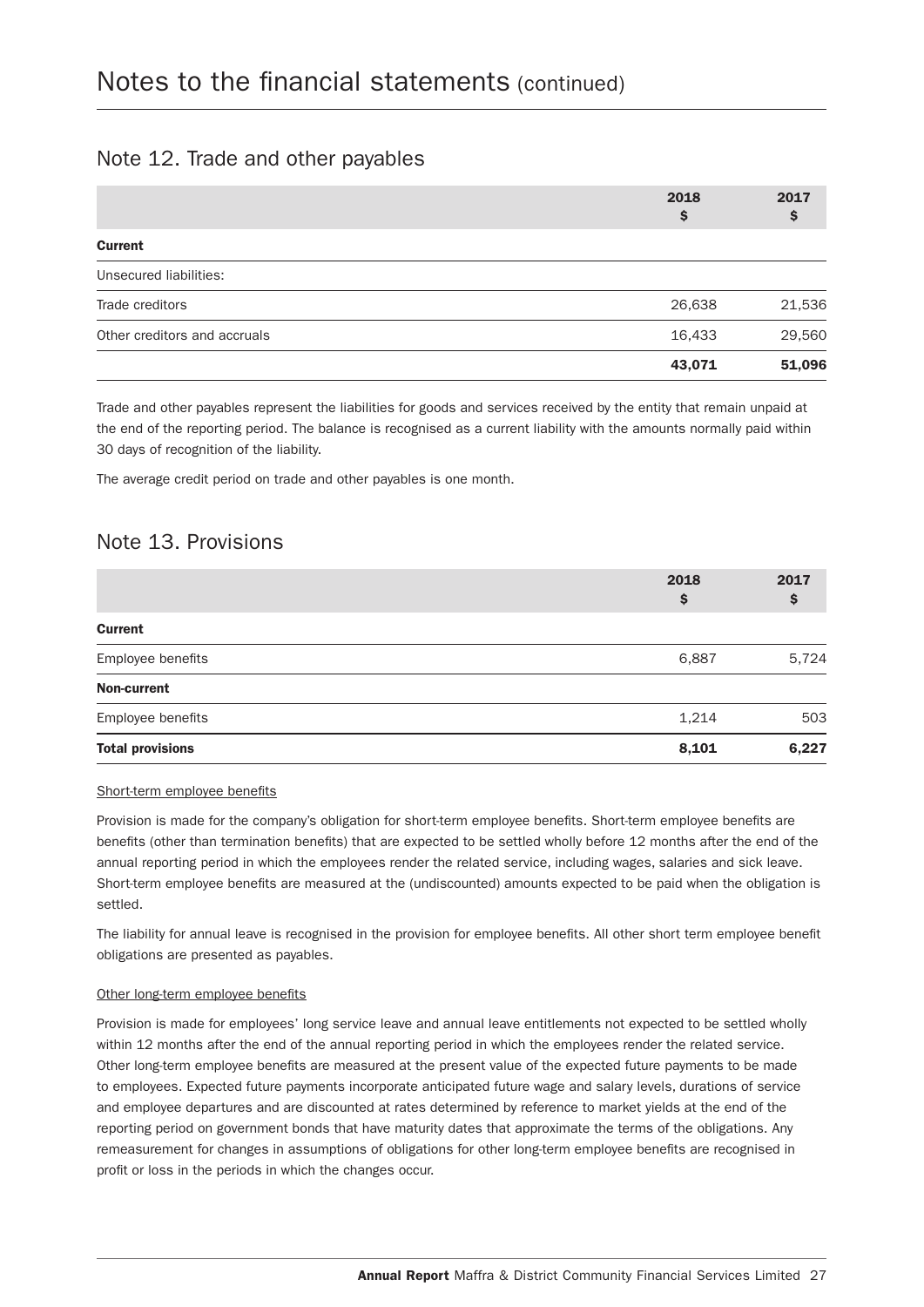# Note 13. Provisions (continued)

The company's obligations for long-term employee benefits are presented as non-current provisions in its statement of financial position, except where the company does not have an unconditional right to defer settlement for at least 12 months after the end of the reporting period, in which case the obligations are presented as current provisions.

# Note 14. Share capital

|                                    | 2018<br>S | 2017      |
|------------------------------------|-----------|-----------|
| 877,210 Ordinary shares fully paid | 877,210   | 877,210   |
| Less: Equity raising costs         | (29, 180) | (29, 180) |
|                                    | 848,030   | 848,030   |

Ordinary shares are classified as equity.

Incremental costs directly attributable to the issue of new shares are shown in equity as a deduction from the proceeds.

# (a) Movements in share capital

Fully paid ordinary shares:

| At the end of the reporting period       | 877.210 | 877,210 |
|------------------------------------------|---------|---------|
| At the beginning of the reporting period | 877.210 | 877.210 |
|                                          |         |         |

Ordinary shares participate in dividends and the proceeds on winding up of the company in proportion to the number of shares held. At the shareholders' meetings each shareholder is entitled to one vote when a poll is called, or on a show of hands. The company does not have authorised capital or par value in respect of its issued shares. All issued shares are fully paid. All shares rank equally with regard to the company's residual assets.

### (b) Capital management

The Board's policy is to maintain a strong capital base so as to sustain future development of the company. The Board of Directors monitor the return on capital and the level of dividends to shareholders. Capital is represented by total equity as recorded in the Statement of Financial Position.

In accordance with the franchise agreement, in any 12 month period, the funds distributed to shareholders shall not exceed the Distribution Limit.

- (i) the Distribution Limit is the greater of:
	- (a) 20% of the profit or funds of the company otherwise available for distribution to shareholders in that 12 month period; and
	- (b) subject to the availability of distributable profits, the Relevant Rate of Return multiplied by the average level of share capital of the Franchisee over that 12 month period; and
- (ii) the Relevant Rate of Return is equal to the weighted average interest rate on 90 day bank bills over that 12 month period plus 5%.

The Board is managing the growth of the business in line with this requirement. There are no other externally imposed capital requirements, although the nature of the company is such that amounts will be paid in the form of charitable donations and sponsorship. Charitable donations and sponsorship paid can be seen in the Statement of Profit or Loss and Comprehensive Income.

There were no changes in the company's approach to capital management during the year.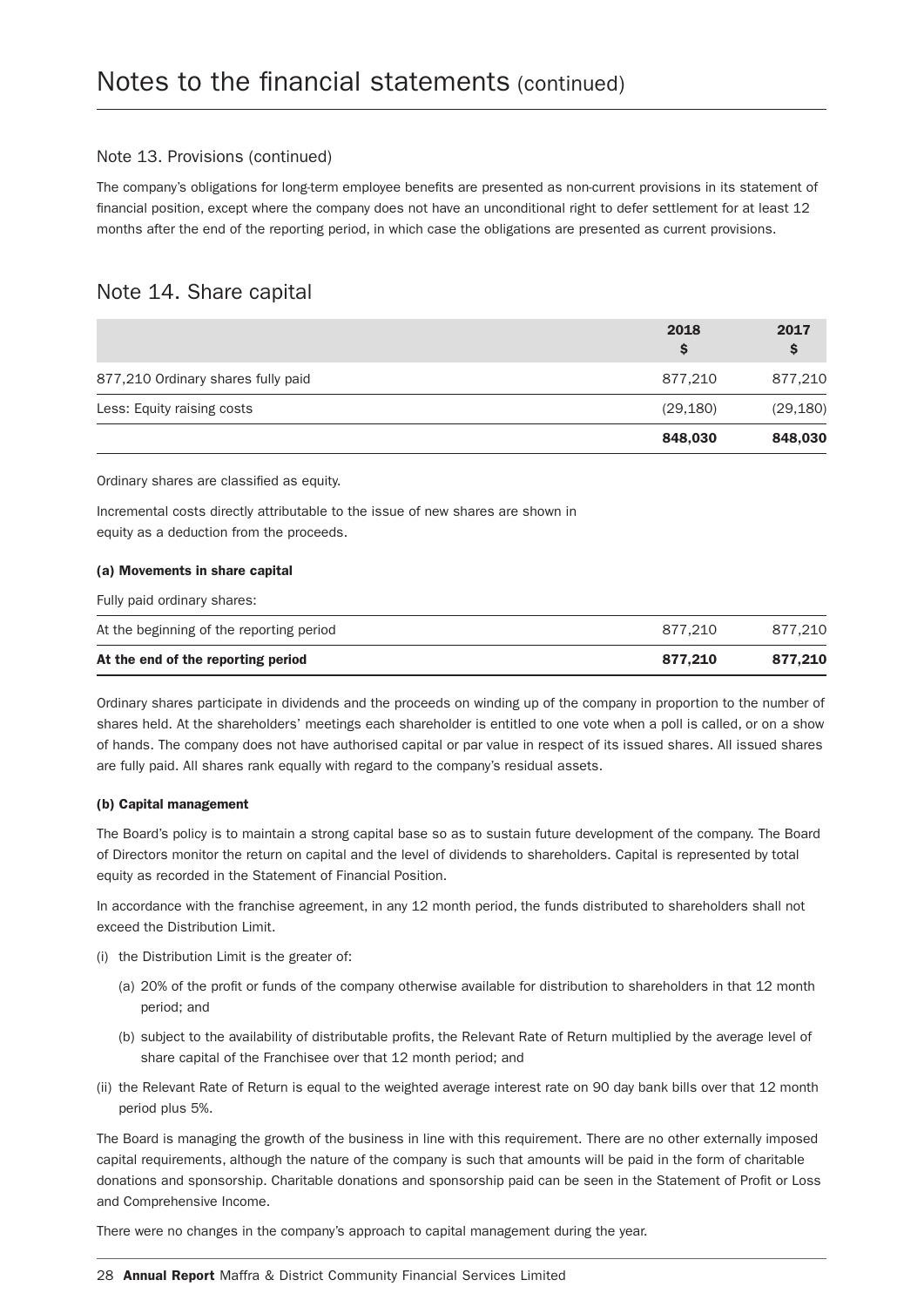# Notes to the financial statements (continued)

# Note 15. Accumulated losses

|                                                  | 2018<br><b>S</b> | 2017       |
|--------------------------------------------------|------------------|------------|
| Balance at the beginning of the reporting period | (189.773)        | (141, 337) |
| Loss for the year after income tax               | (26,075)         | (48, 436)  |
| Balance at the end of the reporting period       | (215, 848)       | (189, 773) |

# Note 16. Earnings per share

|                                                                | 2018<br>\$. | 2017      |
|----------------------------------------------------------------|-------------|-----------|
| Basic earnings per share (cents)                               | (2.97)      | (5.52)    |
| Earnings used in calculating basic earnings per share          | (26, 075)   | (48, 436) |
| Weighted average number of ordinary shares used in calculating |             |           |
| basic earnings per share.                                      | 877,210     | 877.210   |

# Basic earnings per share

Basic earnings per share is calculated by dividing the profit or loss attributable to owners of the company, excluding any costs of servcing equity other than ordinary shares, by the weighted average number of ordinary shares outstanding during the year, adjsuted for bonus elements in ordinary shares issues during the year.

# Note 17. Statement of cash flows

|                                                                                                                                                                      | 2018<br>S | 2017<br>\$ |
|----------------------------------------------------------------------------------------------------------------------------------------------------------------------|-----------|------------|
| (a) Cash and cash equivalents balances as shown in the Statement of Financial Position<br>can be reconciled to that shown in the Statement of Cash Flows as follows: |           |            |
| Cash and cash equivalents (Note 5)                                                                                                                                   | 121,056   | 135,136    |
| As per the Statement of Cash Flow                                                                                                                                    | 121,056   | 135,136    |
| (b) Reconciliation of cash flow from operations with loss after income tax                                                                                           |           |            |
| Loss for the year after income tax                                                                                                                                   | (26, 075) | (48, 436)  |
| Non-cash flows in profit                                                                                                                                             |           |            |
| - Depreciation and amortisation                                                                                                                                      | 38,122    | 38,208     |
| Changes in assets and liabilities                                                                                                                                    |           |            |
| - (Increase) / decrease in trade and other receivables                                                                                                               | 1,026     | (14,076)   |
| - (increase) / decrease in prepayments and other assets                                                                                                              | 2,182     | 1.976      |
| - (Increase) / decrease in deferred tax asset                                                                                                                        | (3,760)   | (9, 771)   |
| - Increase / (decrease) in trade and other payables                                                                                                                  | (8,025)   | (2,738)    |
| - Increase / (decrease) in provisions                                                                                                                                | 1,874     | (95)       |
| Net cash flows from $/$ (used in) operating activities                                                                                                               | 5,344     | (34, 932)  |

(c) Credit standby arrangement and loan facilities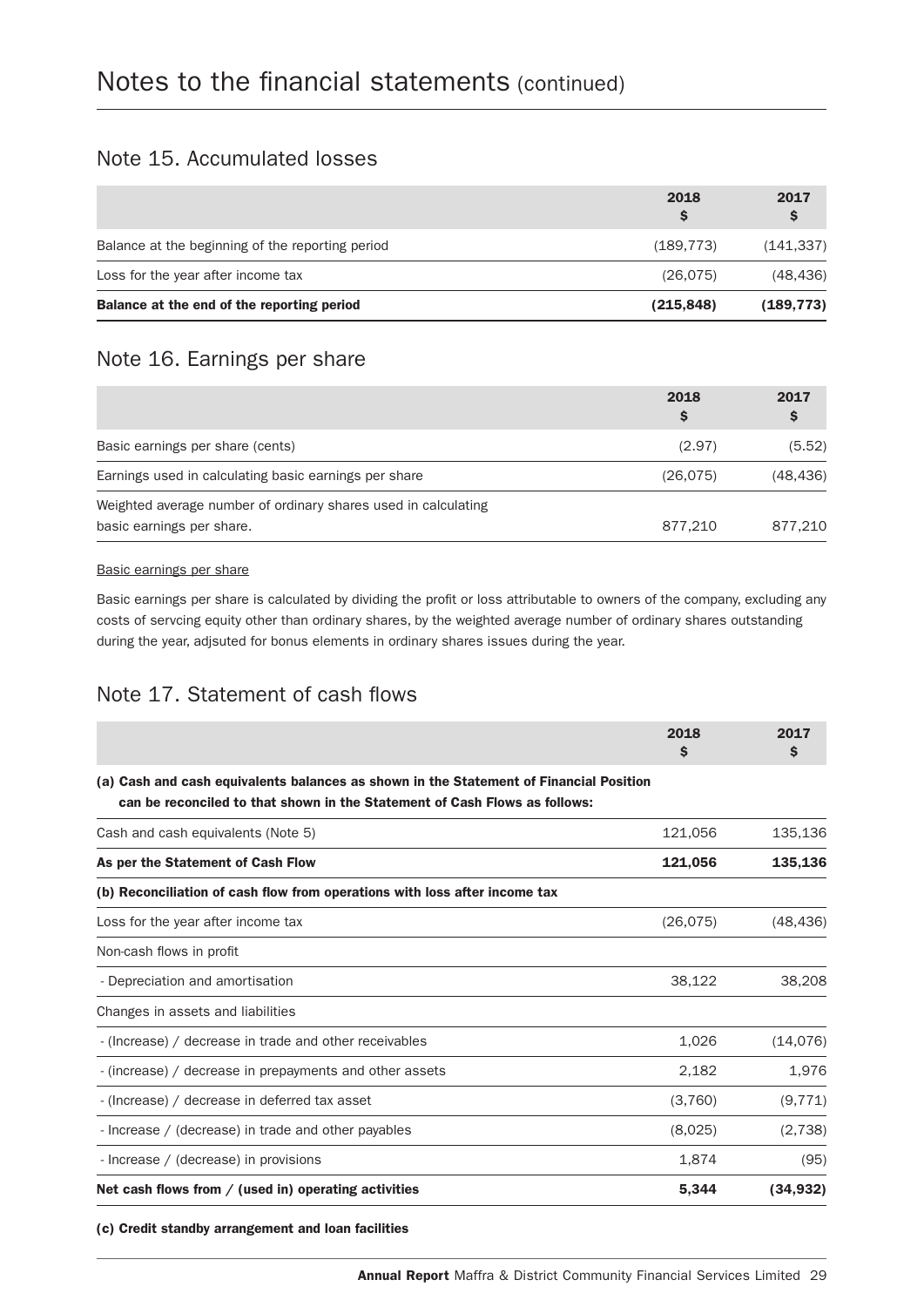# Note 18. Key management personnel and related party disclosures

# (a) Key management personnel

No Director of the company receives remuneration for services as a company Director of committee member.

# (b) Other related parties

Other related parties include close family members of key management personnel and entities that are controlled or jointly controlled by those key management personnel, individually or collectively with their close family members.

# (c) Transactions with key management personnel and related parties

Other than detailed below, no key management personnel or related party has entered into any contracts with the company. No Director fees have been paid as the positions are held on a voluntary basis.

During the year, the company purchased goods and services under normal terms and conditions, from related parties as follows:

| Name of related party                 | Description of goods/services | <b>Value</b> |
|---------------------------------------|-------------------------------|--------------|
| Neil Armistead - Rockvale Investments | Premises rental               | 26,250       |

The Maffra & District Community Financial Services Limited have not accepted the Bendigo and Adelaide Bank Limited's Community Bank® Directors Privileges package. The package is available to all Directors who can elect to avail themselves of the benefits based on their personal banking with the branch.

# (d) Key management personnel shareholdings

The number of ordinary shares in Maffra & District Community Financial Services Limited held by each key management personnel of the company during the financial year is as follows:

|                                | 2018   | 2017   |
|--------------------------------|--------|--------|
| <b>Robert William Christie</b> | 5,000  | 5,000  |
| Ryan James Crawford            | 5,001  | 5,001  |
| Kylie Maree Hadden             | 5,001  | 5,001  |
| <b>Tomas Justin Pritchett</b>  | 3,001  | 3,001  |
| Neil Joseph Gannon             | 2,001  | 2,001  |
| Helen Ann Montague             | 5,000  | 5,000  |
| Peter Young                    |        |        |
| Neil Raymond Armistead         | 5,001  | 5,001  |
|                                | 25,004 | 25,004 |

There was no movement in key management personnel shareholdings during the year. Each share held has a paid up value of \$1 and is fully paid.

### (e) Other key management transactions

There has been no other transactions key management or related parties other than those described above.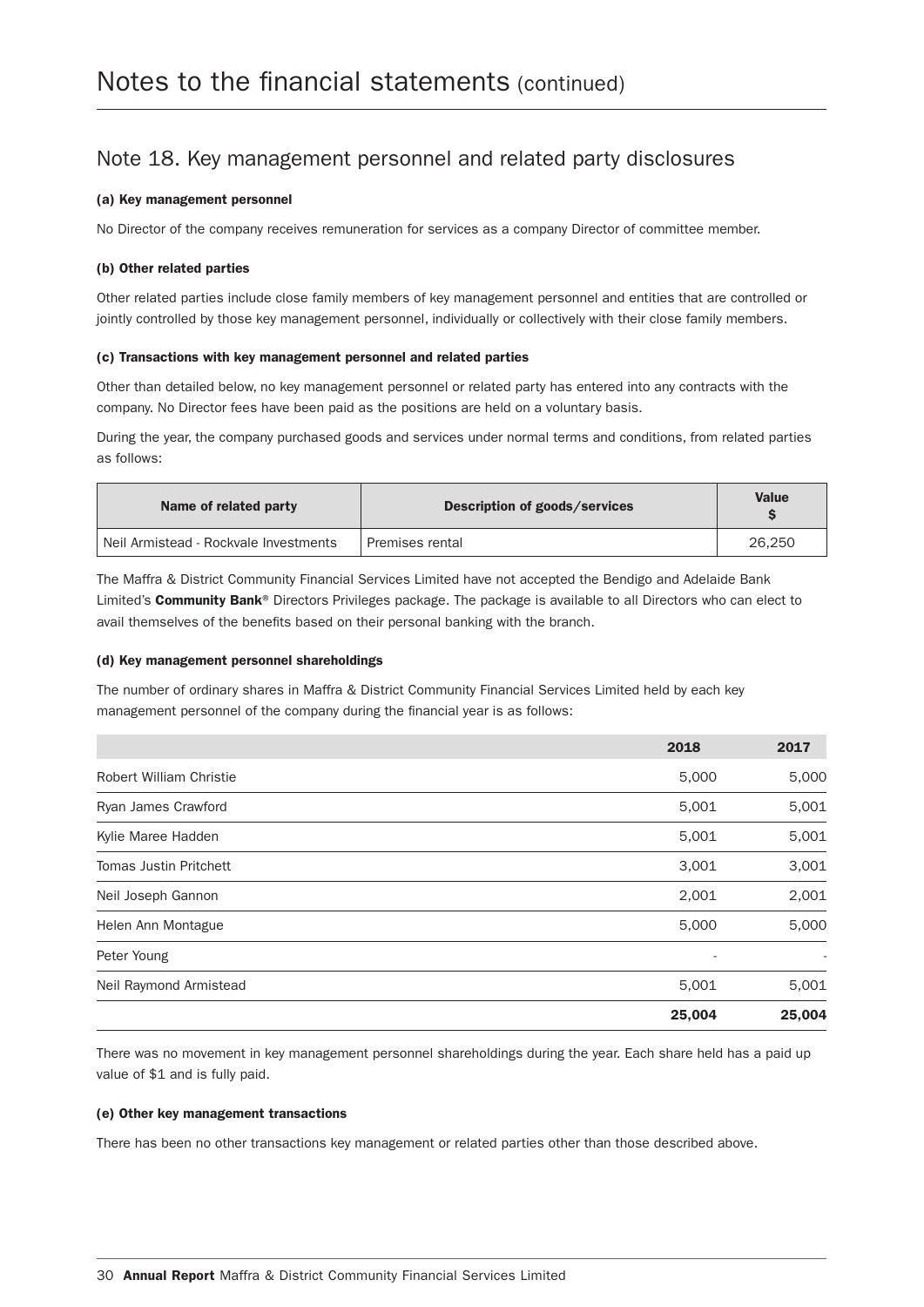# Note 19. Events after the reporting period

There have been no events after the end of the financial year that would materially affect the financial statements.

# Note 20. Contingent liabilities and contingent assets

There were no contingent liabilities or assets at the date of this report to affect the financial statements.

# Note 21. Operating segments

The company operates in the financial services sector where it provides banking services to its clients. The company operates in one area being Maffra, Victoria. The company has a franchise agreement in place with Bendigo and Adelaide Bank Limited who account for 100% of the revenue (2017: 100%).

# Note 22. Commitments

# Operating lease commitments

|                                    | 2018<br>\$. | 2017   |
|------------------------------------|-------------|--------|
| Payable:                           |             |        |
| - no later than 12 months          | 26,250      | 26,250 |
| - between 12 months and five years | 21,875      | 48,125 |
| <b>Minimum lease payments</b>      | 48,125      | 74,375 |

The property lease is a non-cancellable lease with a five year term expiring on the 18 May 2020 and has the option to continue for two further erms of five years, with rent payable monthly in advance.

Non-cancellable operating leases contracted for but not capitalised in the Statement of Financial Position.

Lease payments for operating leases, where substantially all the rights and benefits remain with the lessor, are recognised as expenses in the periods in which they are incurred.

# Note 23. Company details

The registered office and principal place of business is 146 Johnson Street, Maffra Victoria 3860.

# Note 24. Financial instrument risk

# Financial risk management policies

The Board of Directors has overall responsibility for the establishment and oversight of the risk management framework.

### Specific financial risk exposure and management

The main risks the company is exposed to through its financial instruments are credit risk, liquidity risk and market risk consisting of interest rate risk and other price risk. There have been no substantial changes in the types of risks the company is exposed to, how the risks arise, or the Board's objectives, policies and processes for managing or measuring the risks from the previous period.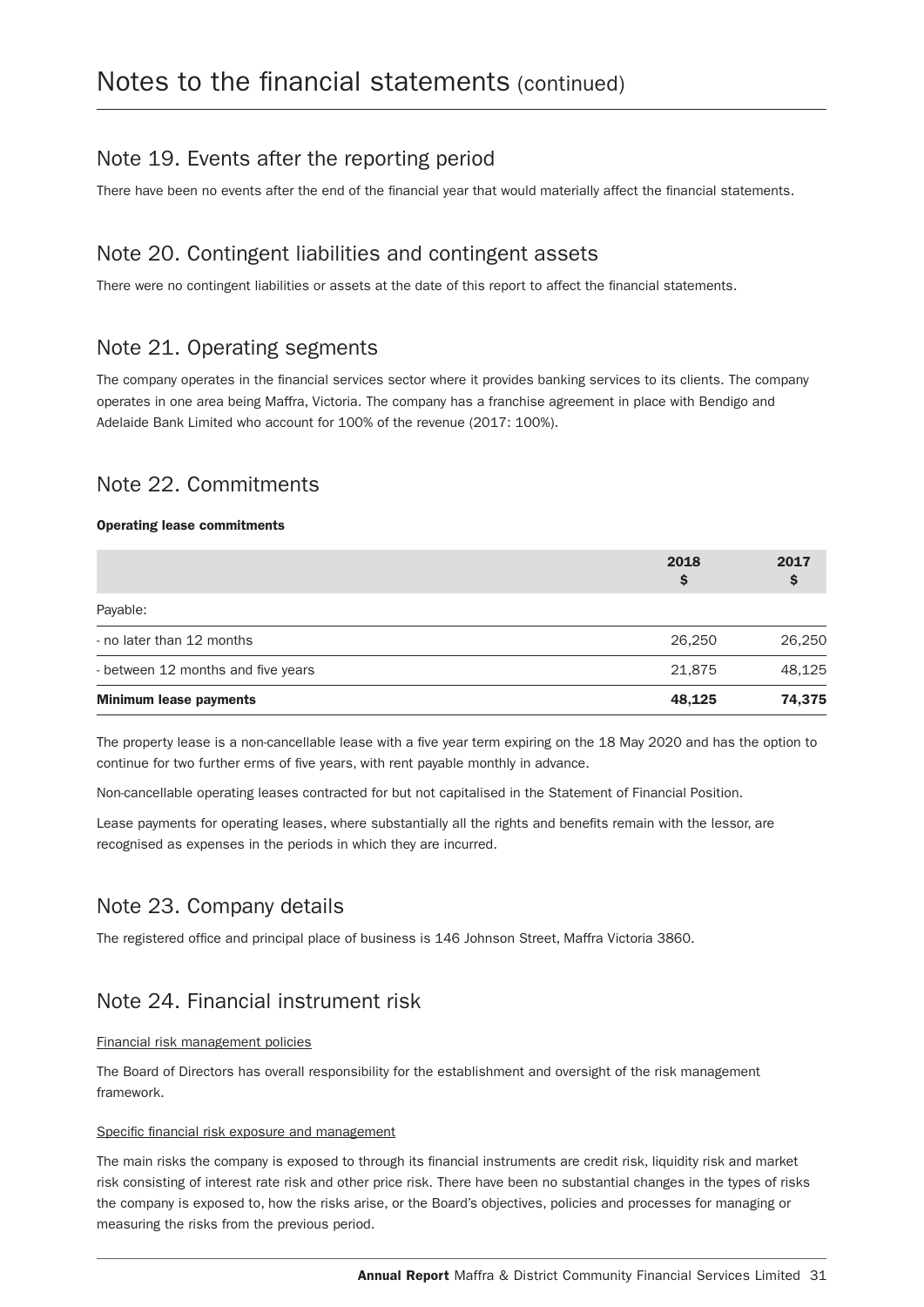# Note 24. Financial instrument risk (continued)

### Specific financial risk exposure and management (continued)

The company's financial instruments consist mainly of deposits with banks, short term investments, account receivables and payables, bank overdraft and loans. The totals for each category of financial instruments measured in accordance with AASB 139 Financial Instruments: Recognition and Measurement as detailed in the accounting policies are as follows:

|                                    | <b>Note</b> | 2018<br>\$ | 2017<br>\$ |
|------------------------------------|-------------|------------|------------|
| <b>Financial assets</b>            |             |            |            |
| Cash and cash equivalents          | 5           | 121,056    | 135,136    |
| Trade and other receivables        | 6           | 50,416     | 51,442     |
| <b>Financial assets</b>            | 7           | 58,402     | 40,404     |
| <b>Total financial assets</b>      |             | 229,874    | 226,982    |
| <b>Financial liabilities</b>       |             |            |            |
| Trade and other payables           | 12          | 43,071     | 51,096     |
| <b>Total financial liabilities</b> |             | 43,071     | 51,096     |

### (a) Credit risk

Exposure to credit risk relating to financial assets arises from the potential non-performance by counterparties of contract obligations that could lead to a financial loss to the company.

Credit risk is managed through maintaining procedures ensuring, to the extent possible, that clients and counterparties to transactions are of sound credit worthiness. Such monitoring is used in assessing receivables for impairment. Credit terms for normal fee income are generally 30 days from the date of invoice. For fees with longer settlements, terms are specified in the individual client contracts. In the case of loans advanced, the terms are specific to each loan.

### Credit risk exposures

The maximum exposure to credit risk by class of recognised financial assets at the end of the reporting period is equivalent to the carrying amount and classification of those financial assets as presented in the table above.

The company has significant concentrations of credit risk with Bendigo and Adelaide Bank Limited. The company's exposure to credit risk is limited to Australia by geographic area.

None of the assets of the company are past due (2017: nil past due) and based on historic default rates, the company believes that no impairment allowance is necessary in respect of assets not past due.

The company limits its exposure to credit risk by only investing in liquid securities with Bendigo and Adelaide Bank Limited and therefore credit risk is considered minimal.

### (b) Liquidity risk

Liquidity risk is the risk that the company will not be able to meet its financial obligations as they fall due. The company ensures it will have enough liquidity to meet its liabilities when due under both normal and stressed conditions. Liquidity management is carried out within the guidelines set by the Board.

Typically, the company maintains sufficient cash on hand to meet expected operational expenses, including the servicing of financial obligations. This excludes the potential impact of extreme circumstances that cannot reasonably be predicted, such as natural disasters.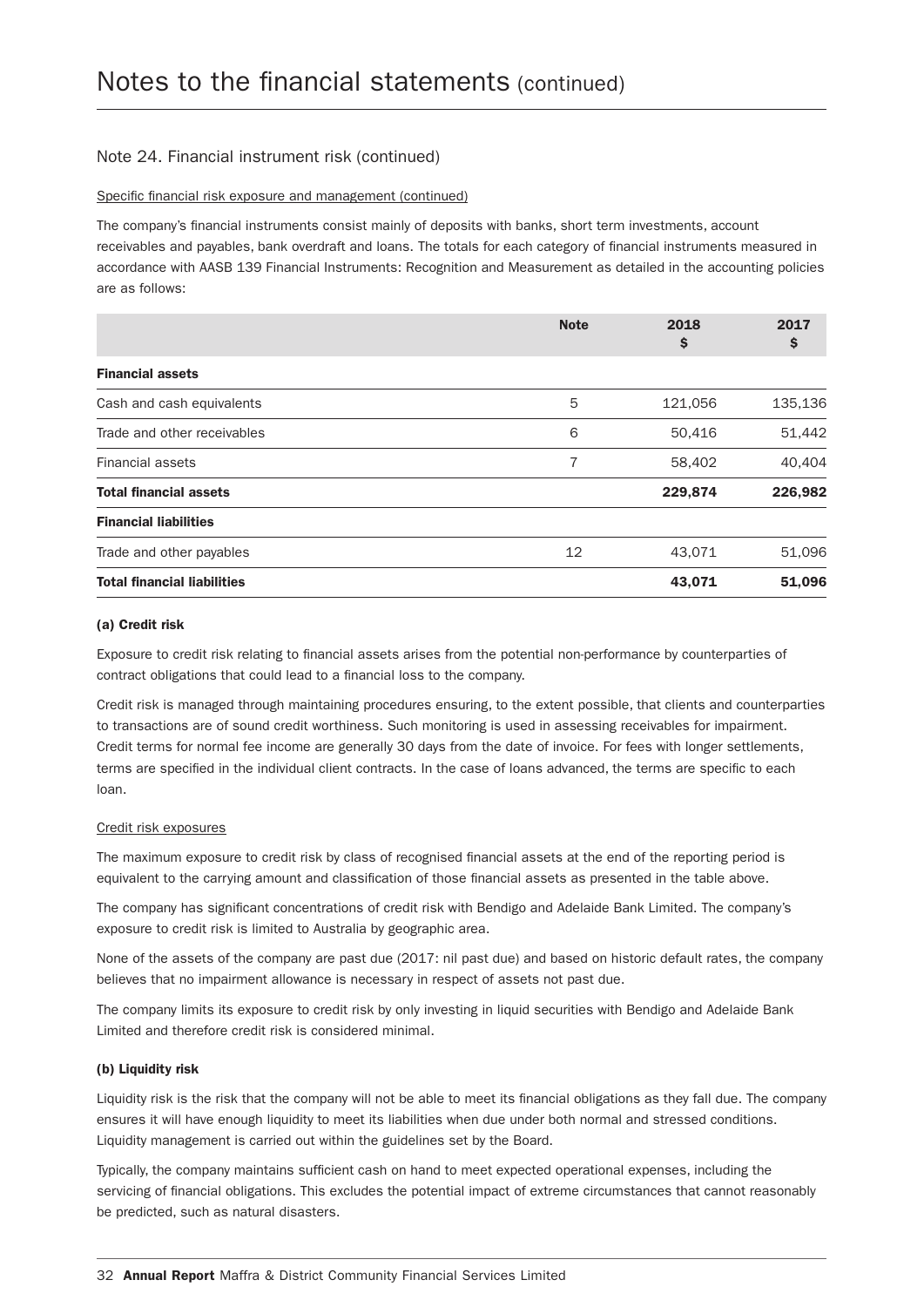# Note 24. Financial instrument risk (continued)

# (b) Liquidity risk (continued)

The table below reflects an undiscounted contractual maturity analysis for financial liabilities.

Cash flows realised from financial assets reflect management's expectation as to the timing of realisation. Actual timing may therefore differ from that disclosed. The timing of cash flows presented in the table to settle financial liabilities reflects the earliest contractual settlement dates and does not reflect management's expectations that banking facilities will be rolled forward.

Financial liability and financial asset maturity analysis:

| 30 June 2018                                              | Weighted<br>average<br><i>interest</i><br>rate<br>$\frac{0}{0}$ | <b>Total</b><br>S | <b>Within</b><br>1 year<br>\$ | $1$ to 5<br>years<br>S | Over <sub>5</sub><br>years<br>\$ |
|-----------------------------------------------------------|-----------------------------------------------------------------|-------------------|-------------------------------|------------------------|----------------------------------|
| <b>Financial assets</b>                                   |                                                                 |                   |                               |                        |                                  |
| Cash and cash equivalents                                 | 1.18%                                                           | 121,056           | 121,056                       |                        |                                  |
| Trade and other receivables                               |                                                                 | 50,416            | 50,416                        |                        |                                  |
| <b>Financial assets</b>                                   | 2.10%                                                           | 58,402            | 58,402                        | ٠                      |                                  |
| <b>Total anticipated inflows</b>                          |                                                                 | 229,874           | 229,874                       |                        |                                  |
| <b>Financial liabilities</b>                              |                                                                 |                   |                               |                        |                                  |
| Trade and other payables                                  |                                                                 | 43,071            | 43,071                        | ٠                      |                                  |
| <b>Total expected outflows</b>                            |                                                                 | 43,071            | 43,071                        |                        |                                  |
| Net inflow / (outflow) on financial<br><b>instruments</b> |                                                                 | 186,803           | 186,803                       |                        |                                  |

| 30 June 2017                                                | Weighted<br>average<br><i>interest</i><br>rate<br>$\frac{0}{0}$ | <b>Total</b><br>\$ | <b>Within</b><br>1 year<br>\$ | $1$ to $5$<br>years<br>S | Over <sub>5</sub><br>years<br>\$ |
|-------------------------------------------------------------|-----------------------------------------------------------------|--------------------|-------------------------------|--------------------------|----------------------------------|
| <b>Financial assets</b>                                     |                                                                 |                    |                               |                          |                                  |
| Cash and cash equivalents                                   | 1.59%                                                           | 135,136            | 135,136                       |                          |                                  |
| Trade and other receivables                                 |                                                                 | 51,442             | 51,442                        |                          |                                  |
| <b>Financial assets</b>                                     | 2.25%                                                           | 40,404             | 40,404                        | ٠                        |                                  |
| <b>Total anticipated inflows</b>                            |                                                                 | 226,982            | 226,982                       |                          |                                  |
| <b>Financial liabilities</b>                                |                                                                 |                    |                               |                          |                                  |
| Trade and other payables                                    |                                                                 | 51,096             | 51,096                        | ۰                        |                                  |
| <b>Total expected outflows</b>                              |                                                                 | 51,096             | 51,096                        | ۰                        |                                  |
| Net inflow $/$ (outflow) on financial<br><b>instruments</b> |                                                                 | 175,886            | 175,886                       |                          |                                  |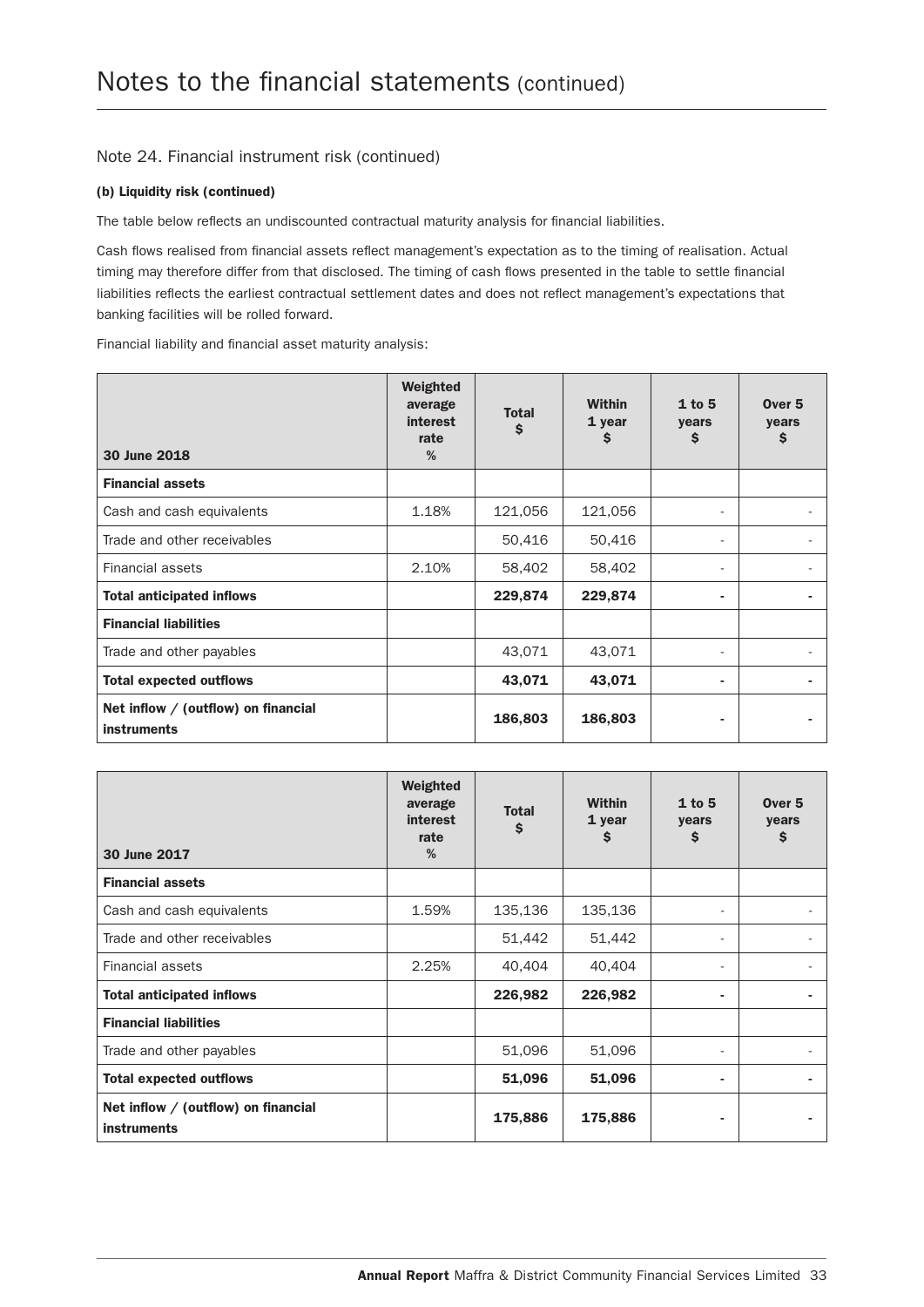# Note 24. Financial instrument risk (continued)

# (c) Market risk

Market risk is the risk that changes in market prices, such as interest rates, will affect the company's income or the value of its holdings of financial instruments. The objective of market risk management is to manage and control market risk exposures within acceptable parameters.

Exposure to interest rate risk arises on financial assets and financial liabilities recognised at the end of the reporting period whereby a future change in interest rates will affect future cash flows or the fair value of fixed rate financial instruments. The company has no exposure to fluctuations in foreign currency, or any exposure to a material price risk.

The financial instruments that primarily expose the company to interest rate risk are fixed interest securities, and cash and cash equivalents.

# Sensitivity analysis

The following table illustrates sensitivities to the company's exposures to changes in interest rates and equity prices. The table indicates the impact on how profit and equity values reported at the end of the reporting period would have been affected by changes in the relevant risk variable that management considers to be reasonably possible.

These sensitivities assume that the movement in a particular variable is independent of other variables.

|                                            | 2018          |                     | 2017          |                               |
|--------------------------------------------|---------------|---------------------|---------------|-------------------------------|
|                                            | <b>Profit</b> | <b>Equity</b><br>\$ | <b>Profit</b> | <b>Equity</b><br>$\mathsf{S}$ |
| +/- 1% in interest rates (interest income) | 1,795         | 1,795               | 1,755         | 1,755                         |
|                                            | 1,795         | 1,795               | 1,755         | 1,755                         |

There have been no changes in any of the methods or assumptions used to prepare the above sensitivity analysis from the prior year.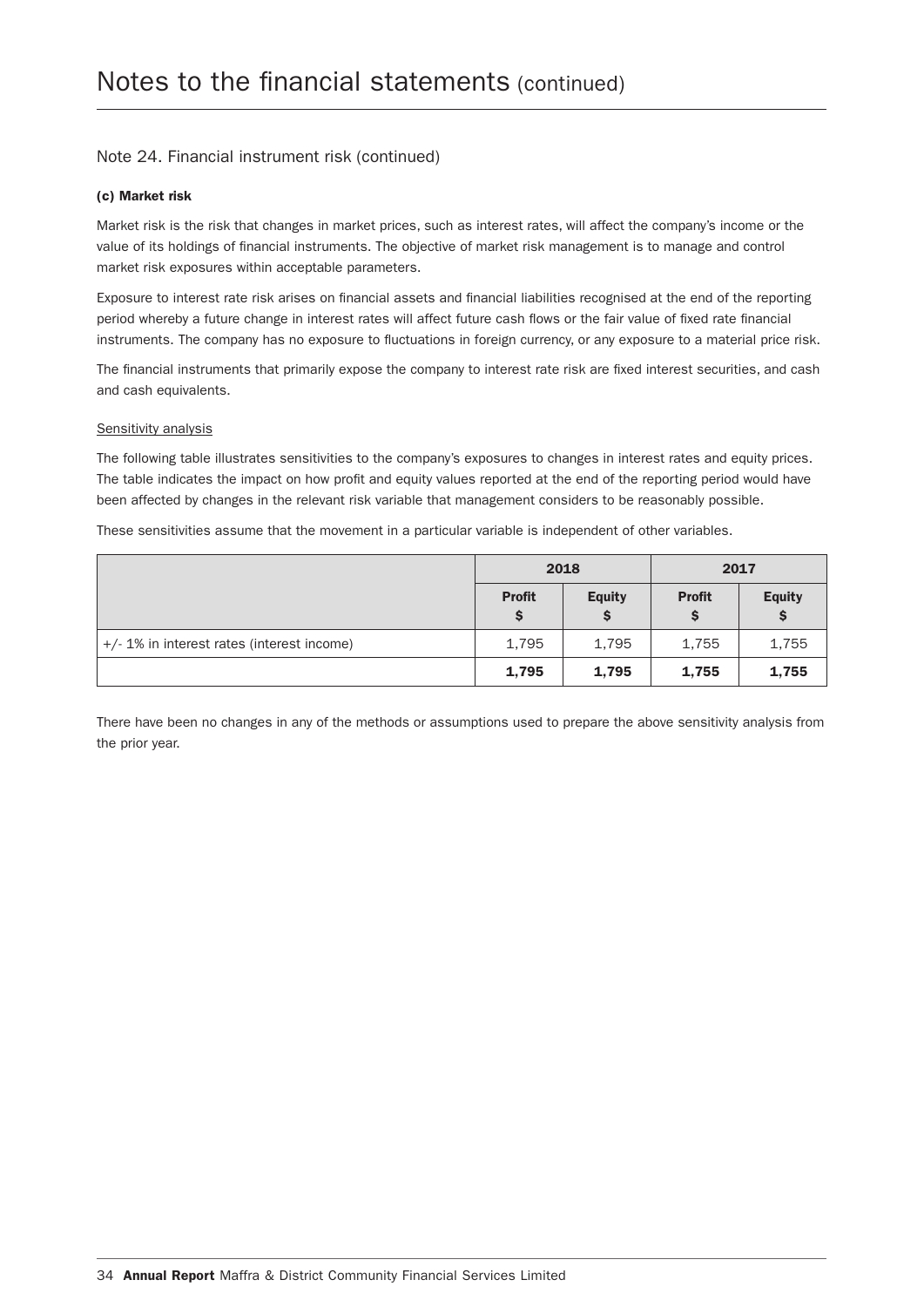# Directors' declaration

In accordance with a resolution of the Directors of Maffra & District Community Financial Services Limited, the Directors of the company declare that:

- 1. The financial statements and notes, as set out on pages 10 to 34 are in accordance with the *Corporations Act 2001* and:
	- (i) comply with Australian Accounting Standards which, as stated in accounting policy Note 1(a) to the financial statements, constitutes compliance with International Financial Reporting Standards (IFRS); and
	- (ii) give a true and fair view of the company's financial position as at 30 June 2018 and of the performance for the year ended on that date;
- 2. In the Directors' opinion there are reasonable grounds to believe that the company will be able to pay its debts as and when they become due and payable.

This resolution is made in accordance with a resolution of the Board of Directors.

Webst

Robert William Christie **Director** 

Signed at Maffra on 2 October 2018.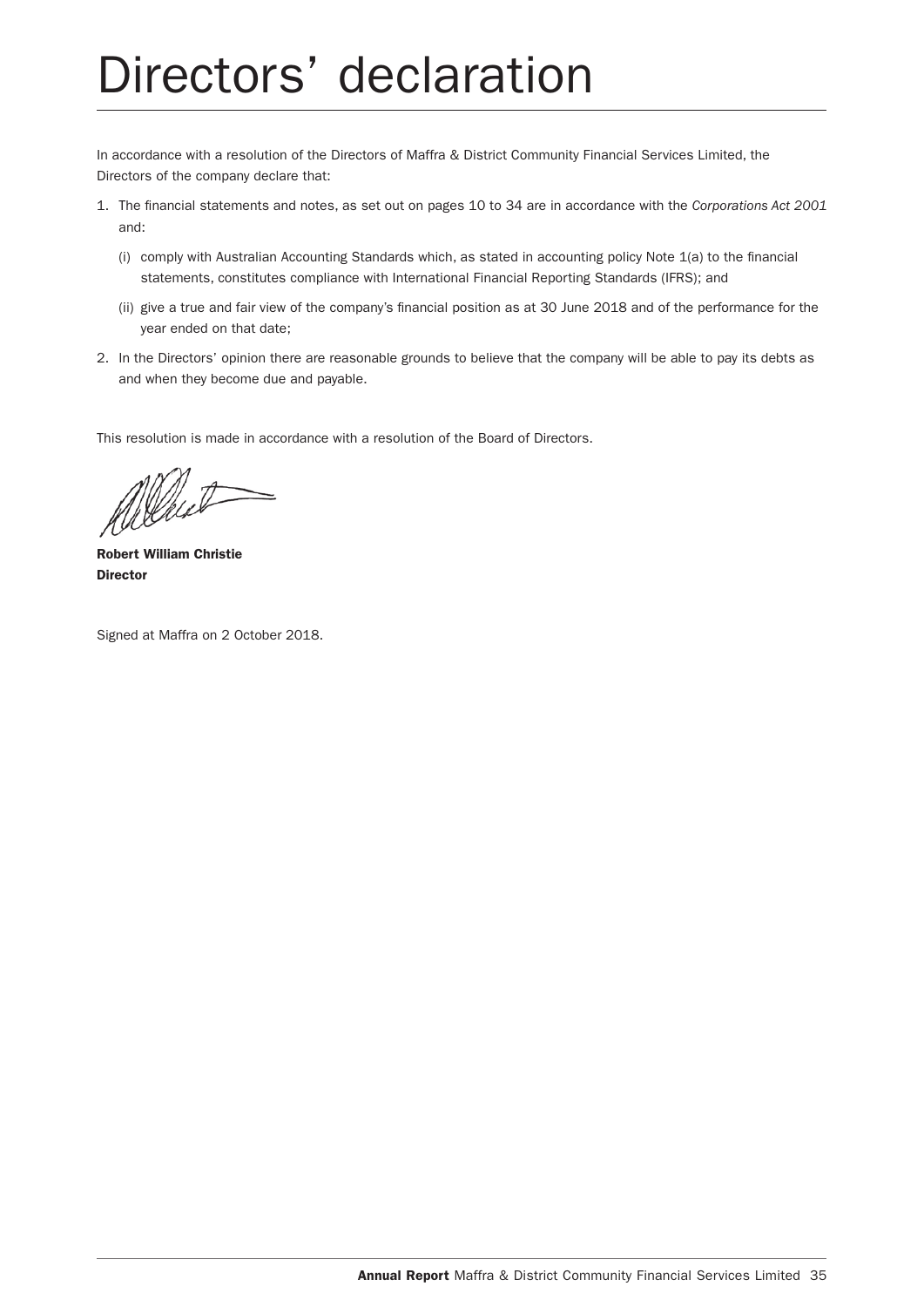# Independent audit report



Ph: (03) 4435 3550 admin@rsdaudit.com.au www.rsdaudit.com.au

#### INDEPENDENT AUDITOR'S REPORT TO THE MEMBERS OF MAFFRA & DISTRICT COMMUNITY FINANCIAL SERVICES LIMITED

REPORT ON THE AUDIT OF THE FINANCIAL REPORT

#### Opinion

We have audited the financial report of Maffra & District Community Financial Services Limited, which comprises the statement of financial position as at 30 June 2018, the statement of profit or loss and other comprehensive income, the statement of changes in equity and the statement of cash flows for the year then ended, and notes to the financial statements, including a summary of significant accounting policies and the directors' declaration.

In our opinion:

- (a) the financial report of Maffra & District Community Financial Services Limited is in accordance with the Corporations Act 2001, including:
	- (i) giving a true and fair view of the company's financial position as at 30 June 2018 and of its performance for the year then ended; and
	- (ii) complying with Australian Accounting Standards and the Corporations Regulations 2001; and
- (b) the financial report also complies with the International Financial Reporting Standards as disclosed in Note 1.

#### Basis for Opinion

We conducted our audit in accordance with Australian Auditing Standards. Those standards require that we comply with relevant ethical requirements related to audit engagements and plan and perform the audit to obtain reasonable assurance about whether the financial report is free from material misstatement. Our responsibilities under those standards are further described in the Auditor's Responsibilities for the Audit of the Financial Report section of our report.

We believe that the audit evidence we have obtained is sufficient and appropriate to provide a basis for our opinion.

#### Independence

We are independent of the entity in accordance with the auditor independence requirements of the Corporations Act 2001 and the ethical requirements of the Accounting Professional and Ethical Standards Board's APES 110: Code of Ethics for Professional Accountants (the Code) that are relevant to our audit of the financial report in Australia. We have also fulfilled our other ethical responsibilities in accordance with the Code.

We confirm that the independence declaration required by the Corporations Act 2001, which has been given to the directors of the company, would be in the same terms if given to the directors as at the time of this auditor's report.

#### Director's Responsibility for the Financial Report

The directors of the Company are responsible for the preparation of the financial report that gives a true and fair view in accordance with Australian Accounting Standards and the Corporations Act 2001, and for such internal control as the directors determine is necessary to enable the preparation of the financial report that gives a true and fair view and is free from material misstatement, whether due to fraud or error.



Richmond Sinnott & Delahunty, trading as RSD Audit ABN 60 616 244 309 Liability limited by a scheme approved under Professional Standards Legislation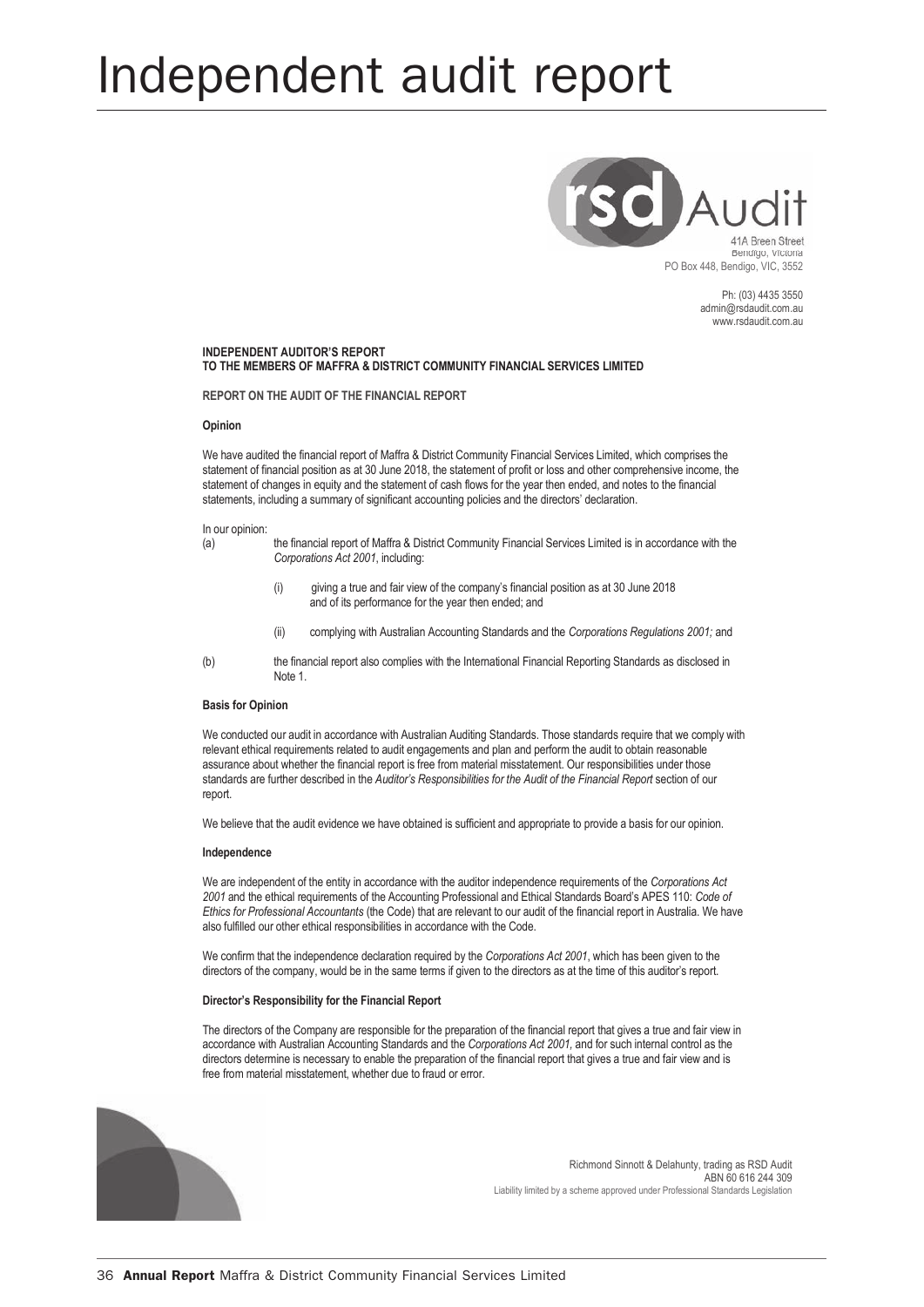

In preparing the financial report, the directors are responsible for assessing the ability of the Company to continue as a going concern, disclosing, as applicable, matters related to going concern and using the going concern basis of accounting unless the directors either intend to liquidate the Company or to cease operations, or have no realistic alternative but to do so.

#### Auditor's Responsibility

Our responsibility is to express an opinion on the financial report based on our audit. Our objectives are to obtain reasonable assurance about whether the financial report as a whole is free from material misstatement, whether due to fraud or error, and to issue an auditor's report that includes our opinion. Reasonable assurance is a high level of assurance, but is not a guarantee that an audit conducted in accordance with the Australian Auditing Standards will always detect a material misstatement when it exists. Misstatements can arise from fraud or error and are considered material if, individually or in aggregate, they could reasonably be expected to influence the economic decisions of users taken on the basis of this financial report.

As part of an audit in accordance with Australian Auditing Standards, we exercise professional judgement and maintain professional scepticism throughout the audit.

An audit involves performing procedures to obtain audit evidence about the amounts and disclosures in the financial report.

The procedures selected depend on the auditor's judgement, including the assessment of the risks of material misstatement of the financial report, whether due to fraud or error. In making those risk assessments, the auditor considers internal control relevant to the entity's preparation of the financial report that gives a true and fair view in order to design audit procedures that are appropriate in the circumstances, but not for the purpose of expressing an opinion on the effectiveness of the entity's internal control.

The risk of not detecting a material misstatement resulting from fraud is higher than for one resulting from error, as fraud may involve collusion, forgery, intentional omissions, misrepresentations, or the override of internal control.

An audit also includes evaluating the appropriateness of accounting policies used and the reasonableness of accounting estimates made by the Directors, as well as evaluating the overall presentation of the financial report.

We conclude on the appropriateness of the Directors' use of the going concern basis of accounting and, based on the audit evidence obtained, whether a material uncertainty exists related to events or conditions that may cast significant doubt on the company's ability to continue as a going concern. If we conclude that a material uncertainty exists, we are required to draw attention in our auditor's report to the related disclosures in the financial report or, if such disclosures are inadequate, to modify our opinion. Our conclusions are based on the audit evidence obtained up to the date of our auditor's report. However, future events or conditions may cause the company to cease to continue as a going concern.

We evaluate the overall presentation, structure and content of the financial report, including the disclosures, and whether the financial report represents the underlying transactions and events in a manner that achieves fair presentation.

We obtain sufficient appropriate audit evidence regarding the financial information of the entity to express an opinion on the financial report. We are responsible for the direction, supervision and performance of the audit. We remain solely responsible for our audit opinion.

We communicate with the Directors regarding, among other matters, the planned scope and timing of the audit and significant audit findings, including any significant deficiencies in internal control that we identify during our audit.

The Auditing Standards require that we comply with relevant ethical requirements relating to audit engagements. We also provide the Directors with a statement that we have complied with relevant ethical requirements regarding independence, and to communicate with them all relationships and other matters that may reasonably be thought to bear on our independence, and where applicable, related safeguards.

From the matters communicated with the directors, we determine those matters that were of most significance in the audit of the financial report of the current period and are therefore the key audit matters. We describe these matters in our auditor's report unless law or regulation precludes public disclosure about the matter or when, in extremely rare circumstances, we determine that a matter should not be communicated in our report because the adverse consequences of doing so would reasonably be expected to outweigh the public interest benefits of such communication.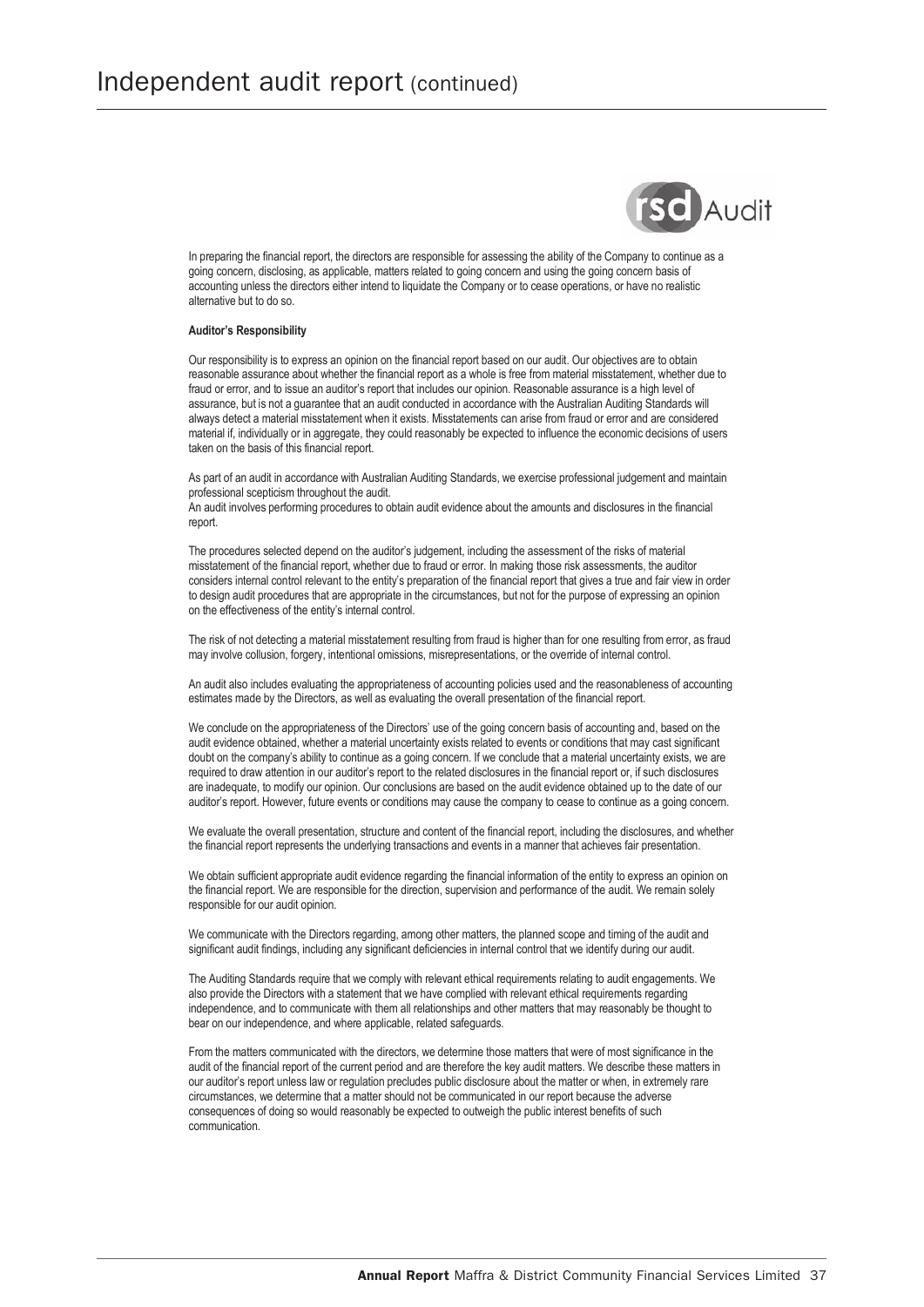

#### Other Information

The directors are responsible for the other information. The other information comprises the information included in the Company's annual report for the year ended 30 June 2018, but does not include the financial report and our auditor's report thereon. Our opinion on the financial report does not cover the other information and accordingly we do not express any form of assurance conclusion thereon. On connection with our audit of the financial report, our responsibility is to read the other information, and in doing so, consider whether the other information is materially inconsistent with the financial report or our knowledge obtained in the audit or otherwise appears to be materially misstated. If, based on the work we have performed, we conclude that there is material misstatement of this other information, we are required to report that fact. We have nothing to report in this regard.

RSD Audit Chartered Accountants

Kathie Teasdale Partner Bendigo Dated: 3 October 2018